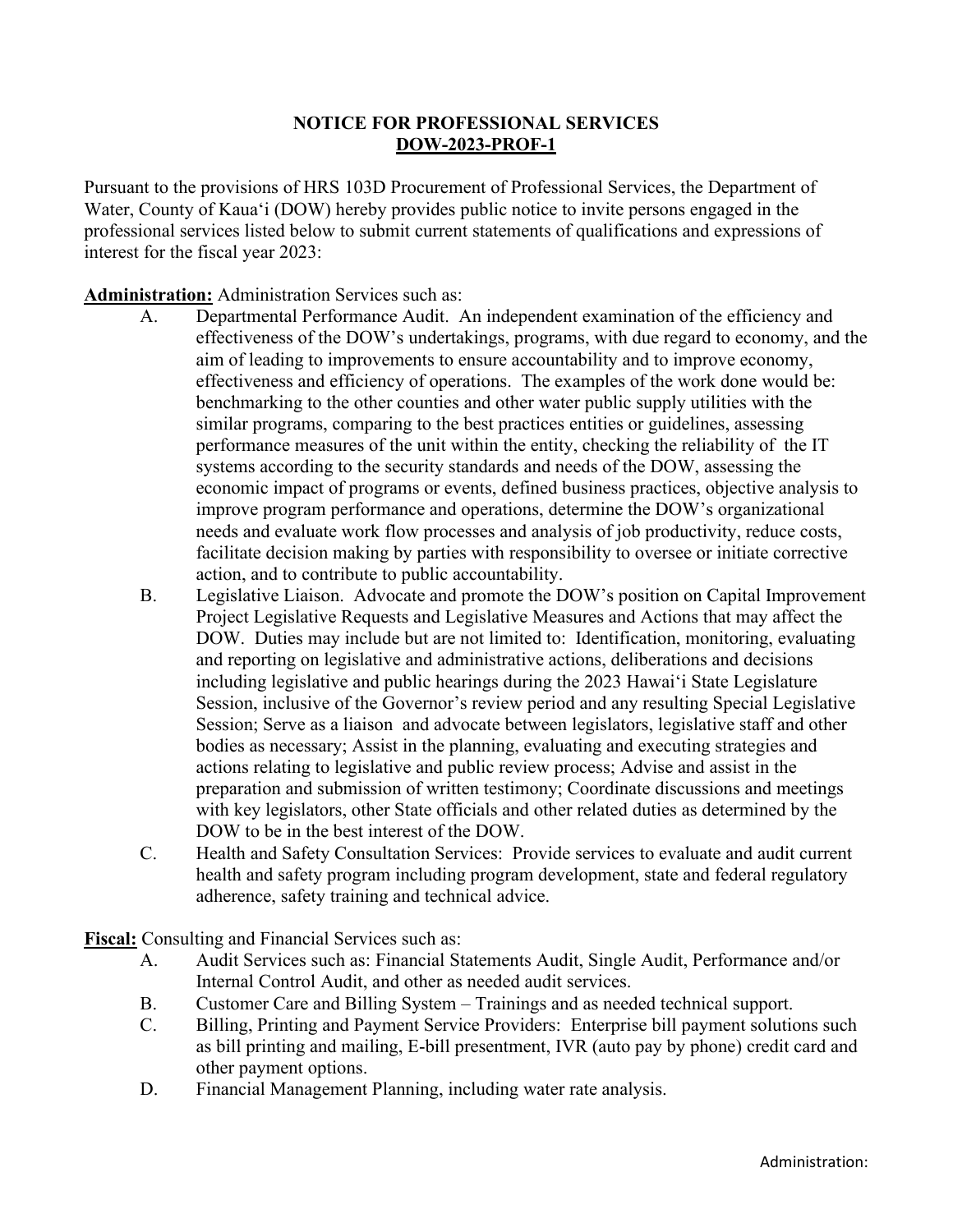- E. As Needed Consultation Services such as new accounting and GASB pronouncements and implementation.
- F. Integration and training for billing and financial systems; financial and budgetary reporting, analysis and formatting; automation of timekeeping process. Web based accounting system procurement tied to warehouse management and job-time processing and maintenance system.
- G. Consulting Services on Internal Controls and Other Operating Business Procedures.
- H. Accounting Software –As needed technical support services for Microsoft Business Central.
- I. Paramount Workstation- Trainings and as needed technical support.
- J. Consulting Services to assist the DOW to develop Financial Policies on Financial Planning, Capital Improvement Planning and Prioritization, Debt Issuance and Development of a Capital and Operating Expenditures Budget.
- K. Providers of Credit and Collection Services to assist in the collection of DOW delinquent accounts.

**Information Technology:** Provide support services for the maintenance, management and up-dating of the DOW's existing Software and Project Management of various IT program implementation such as:

- A. IT strategic planning, implementation, and support
- B. Computer Software System Analysis and Procedures
- C. Fortinet Firewall Configuration, updates/upgrades, and Support
- D. Financial Information System (Dynamics 365) Support
- E. Oracle Cloud Services Configuration, updates/upgrades, and Support
- F. Oracle Customer Care and Billing Configuration, updates/upgrades, and Support
- G. Virtual Server (Hyper-V/VMware) Configuration, updates/upgrades, and Support
- H. Network Administration Configuration, Switch Maintenance, WIFI config, and Support
- I. Computerized Maintenance Management System (CMMS) utilizing Four Winds MPET software
- J. Windows Server 2019 Active Directory Architecture
- K. Microsoft SharePoint Online Configuration, updates/upgrades, and Support
- L. Database (SQL and Oracle) Configuration, updates/upgrades, and Support
- M. GIS Configuration, updates/upgrades, and Support
- N. Honeywell Remote Keypads, Viewers, and Security Systems (camera's, door entrances, etc.)

### **Special Medical Practitioner Services:**

A. Qualified medical practitioners licensed in the State of Hawaiʻi who can provide initial verification as to the suitability of an employee to either return to work or be temporarily excused from work.

**Engineering:** Civil, architectural, mechanical, electrical, and industrial engineering for waterworks facilities and other work relating to:

- A. Engineering project management and construction inspectional services.
- B. Planning and design for the drilling and testing of water wells.
- C. Planning and design for the construction of water tanks and connecting pipelines.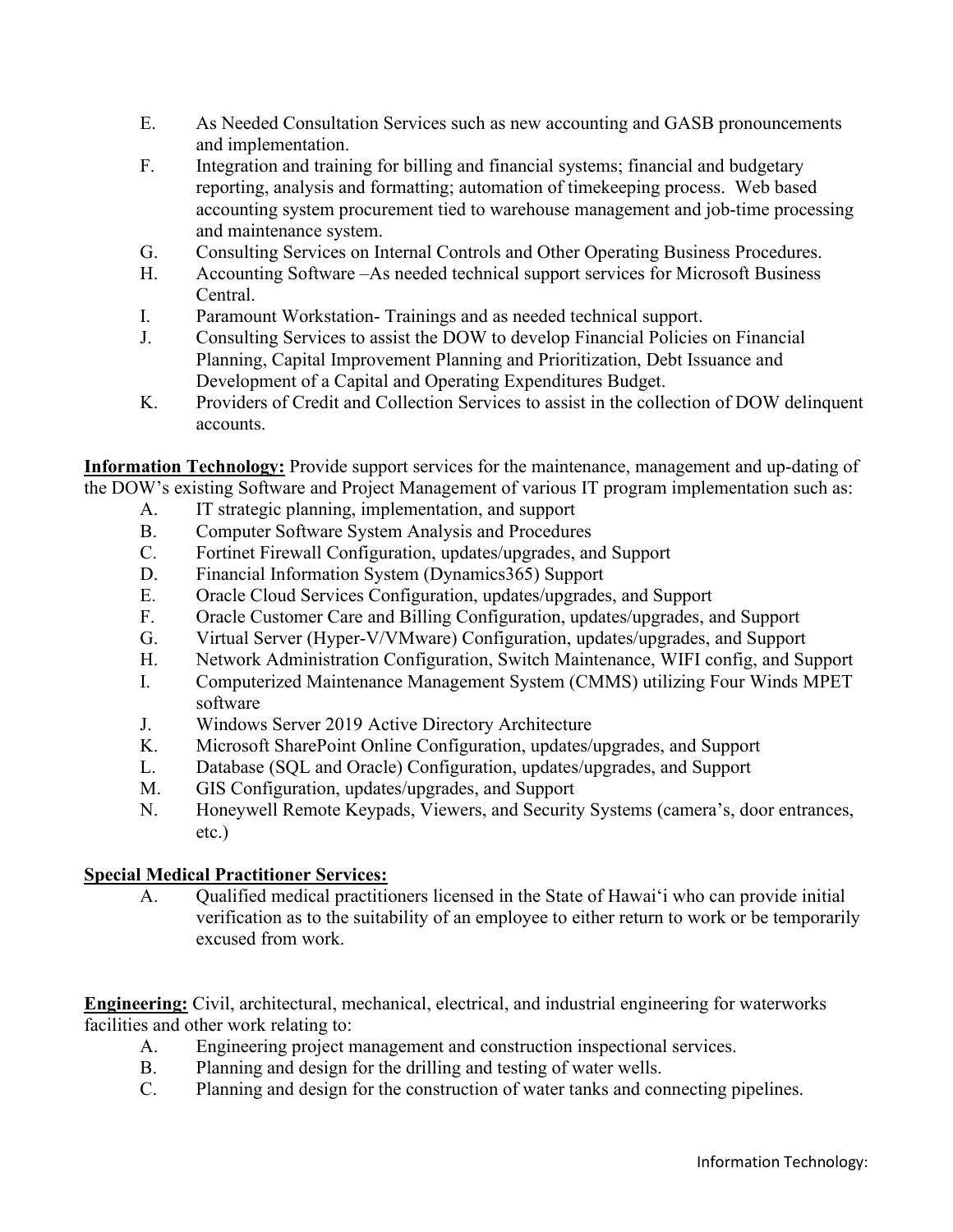- D. Planning and design for the construction of water transmission and distribution mains.
- E. Planning and design for surface water treatment facilities, vehicle and foot access bridges, land and site acquisition, drainage, and water quality.
- F. Planning and design, and/or outfitting of water facilities with new or renovated deep well production-pumps, booster pumps, water tank electrical controls, Supervisory Control And Data Acquisition (SCADA), Motor Control Center (MCC), instrumentation and piping, and power savings (power generation).
- G. Planning, design and construction management for waterworks facilities including, but not limited to: site improvements, structures, landscaping, fencing and pavement, standby power systems, generator shelters, access roads, retaining walls.
- H. Preliminary Engineering Report (as needed) for Inspection, repair, recoating, renovating and replacement of buildings, waterworks facilities (deep well sites, tunnel sources, tanks, pump stations, pipelines and controls), and development of maintenance management programs for fixed facilities (valves, fire hydrants, pump station etc.) and mobile equipment.
- I. Design, installation, inspection, and repair of corrosion control-systems.
- J. General surveying services.
- K. Structural Engineering Inspection for construction of water facilities.
- L. As-Needed Engineering Services for Indefinite Quantity Indefinite Delivery. The primary intent of this solicitation is to provide professional engineering services to:
	- 1. Augment the DOW's engineering staff
	- 2. Re-certify previously completed construction drawings
	- 3. Provide professional engineering services during construction to respond to change orders, requests for information, construction bidding, specialty inspections, etc.
	- 4. Provide civil, electrical, and mechanical engineering services
	- 5. Provide training for DOW's engineering staff
	- 6. Assist the DOW with design related services, including plan reviews, report reviews, specification reviews, environmental reviews, material submittal reviews, and other reviews as needed.
	- 7. Prepare construction drawings and specifications for water facilities and appurtenances, including but not limited to water lines, storage tanks, wells and pumps, motor control centers, generator shelters, disinfection facilities, roadways, drainage facilities and detention facilities, drainage studies, preparation of environmental assessments, environmental impact statements, preparation of and obtaining permits.
	- 8. Assist in the procurement of construction contracts.
- M. Federal projects: In the event of a Presidential declaration of a natural disaster or other declared event which would permit the DOW to seek reimbursement from a federal agency, the DOW anticipates using the SOQs received in this annual solicitation for awarding a contract for services under such declared event. All SOQs submitted for this section "Engineering" will be considered a submission for potential federal project contracts unless the SOQ specifically excludes work on federal projects. Offerors are advised that should they be awarded a contract for projects that will receive Federal funds:
	- 1. The contract shall comply with 2 CFR 200.317-327.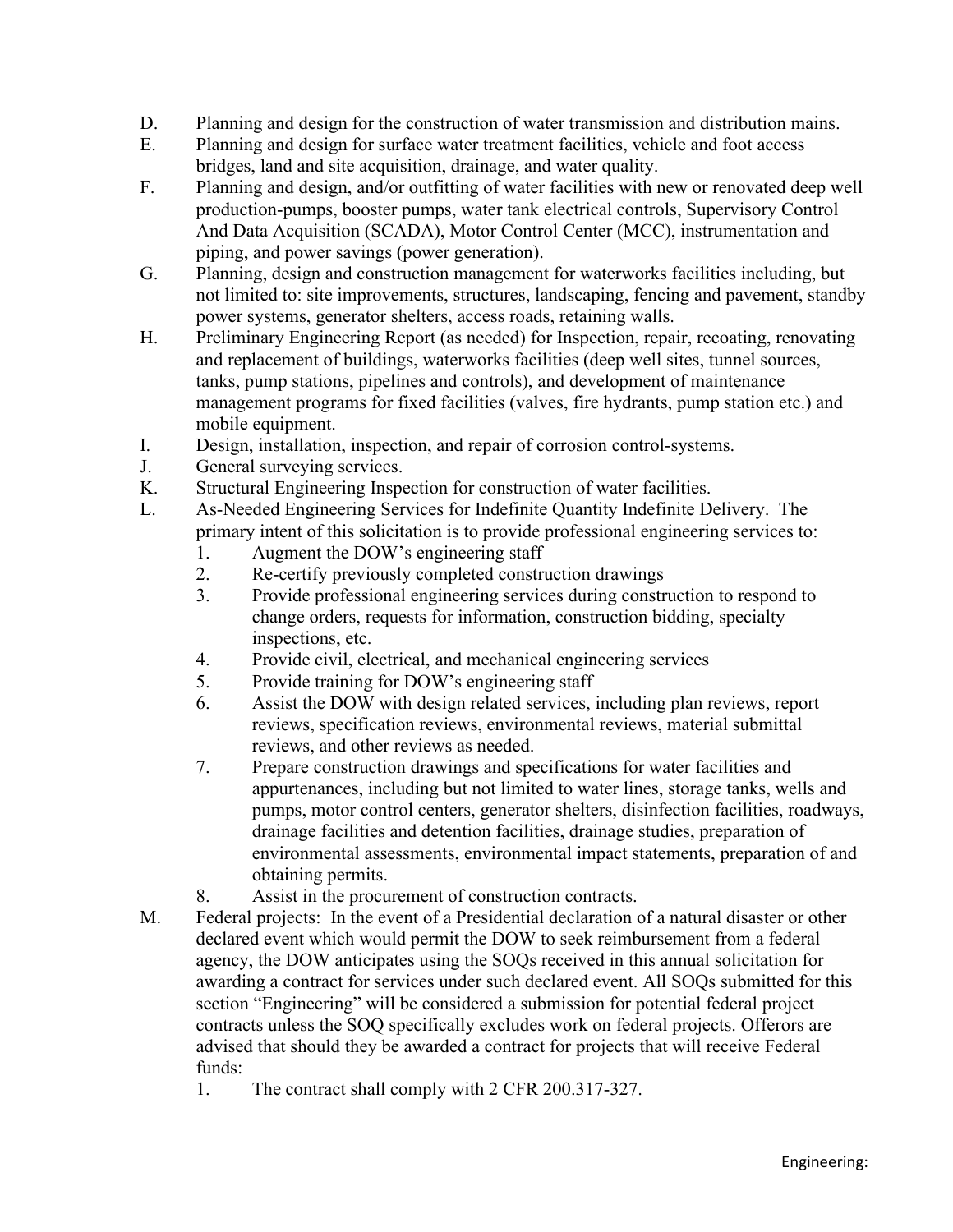- 2. The contract shall include all the applicable terms and conditions of 2 C.F.R. § Pt. 200, App. II, found in the attached Exhibit - Federal Provisions, 2 CFR PART 200, Appendix II.
- 3. The contract shall include the DOW's General Terms and Conditions for Professional Services Contracts, dated January 2019.
- 4. The preparation of construction solicitation documents shall comply with federal procurement guidelines and regulations and all the applicable terms and conditions of 2 C.F.R. § Pt. 200, App. II, found in the attached [Exhibit - Federal](#page-46-0)  [Provisions, 2 CFR PART 200, Appendix II.](#page-46-0)
- 5. The contract may be paid for entirely or partially with Federal funds.

# **INSTRUCTIONS**

## **Format:**

- A. Expression of interest shall include:
	- 1. Category number and title; (for example: Fiscal-F-Accounting consultation services.)
	- 2. Name of the contact to which the resume(s) is/are to be directed.
	- 3. Signature of an authorized representative.
- B. The following requirements pertain to all Statement of Qualifications (SOQ's) submitted. SOQ's should identify the area(s) of professional services provided by the proposer, and include a description of the proposer's firm, the qualifications and related experiences of the principals and staff members, and supporting data and information as they relate to the proposed subject-matter areas. Use of Federal Form SF 330 or State Form DPW 120 with supplemental information, where appropriate, is encouraged. SOQ's should include, but not be limited to, the following information:
	- 1. The name of the firm or person, the principal place of business, and location of all of its offices;
	- 2. The age of the firm and its average number of employees for the past five years;
	- 3. The education, training, and qualifications of key members of the firm;
	- 4. The education, training, and qualifications of key members of the associate firms for subcontracted work;
	- 5. The names and phone numbers of up to five clients who may be contacted, including at least two for whom services have been rendered during the preceding year;
	- 6. Any promotional or descriptive literature which the firm desires to submit, and
	- 7. Submit Quality Assurance Procedures (this item is important and submittals will be rejected without it).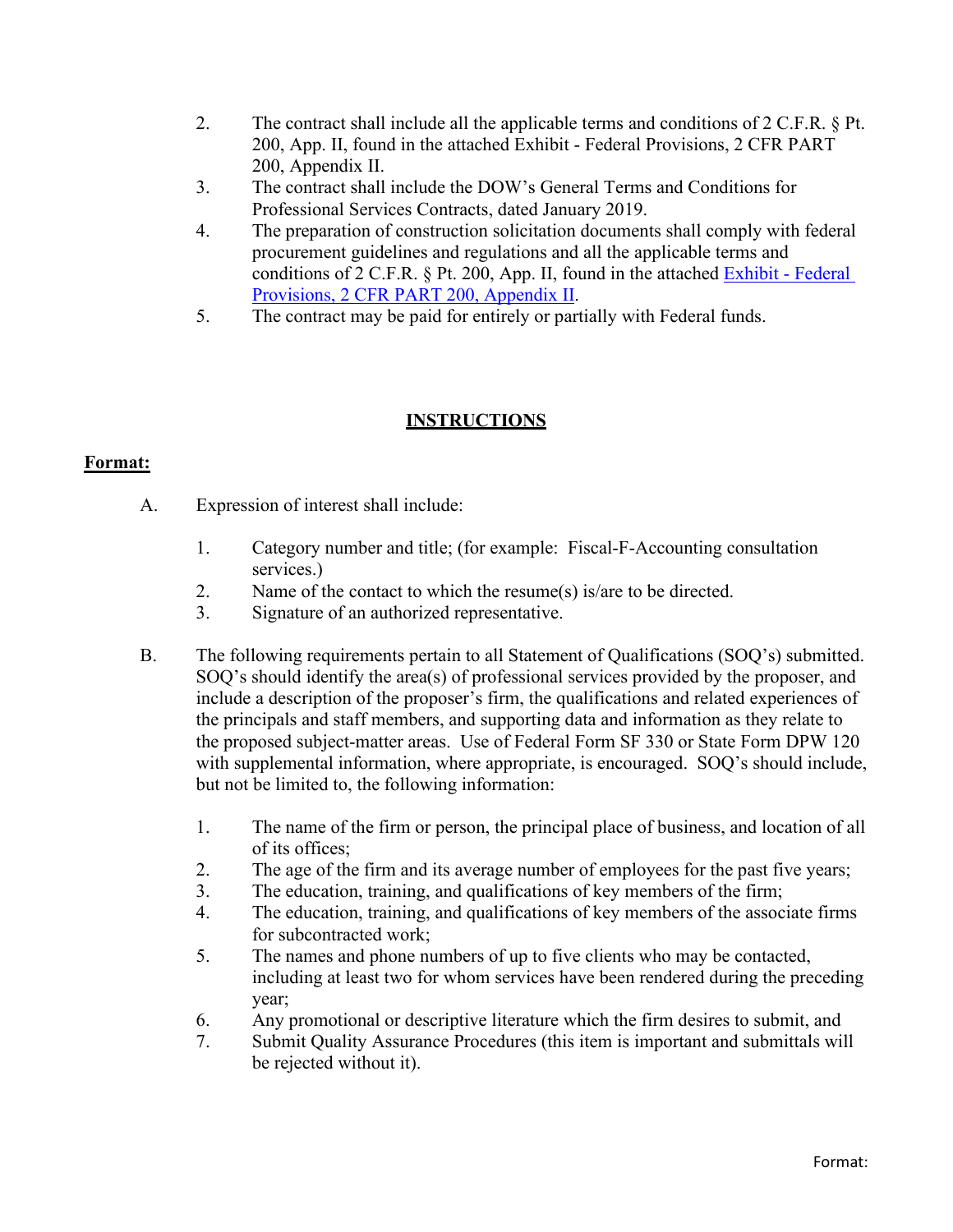C. **For ENGINEERING category**: The entire SOQ package (Expression of interest plus SOQ) shall not exceed 15 pages, using a minimum size of 12 font. Examples of projects, performed by the firm, which best illustrate the firm's ability to complete contracts within the category of interest. A minimum of 2 example projects must have been done within the past 10 years.

**Multiple Awards:** Multiple awards under this solicitation may occur, based on the needs of the DOW, according to the relevant matter for which an offer is sought. The use of multiple awards based on this solicitation is voluntary.

**Cooperative Purchase Agreement:** For each SOQ, based on the needs of the DOW, a cooperative purchase agreement may be used. If a cooperative purchase agreement is used, the agencies shall enter into a cooperative purchase agreement pursuant to relevant law.

**General Terms and Conditions:** The furnishing of professional services shall comply with the General Terms and Conditions for Professional Services Contracts, dated January 1, 2019. A copy of the document can be found at [www.kauaiwater.org.](http://www.kauaiwater.org/) **THE SUBMISSION OF TERMS AND CONDITIONS THAT CONFLICT OR REPLACE THE DOW'S WILL BE REJECTED PURSUANT TO HAR 3-122-6.**

**Minimum Insurance Requirements: OFFERS THAT INCLUDE INSURANCE REQUIREMENTS THAT CONFLICT OR REPLACE THE DOW'S WILL BE REJECTED.** If awarded the contract, the Contractor agrees to maintain, on a primary basis and at its sole expense, at all times during the life of the Contract, the insurance coverages, limits, including endorsements described in the minimum insurance requirements of this solicitation for the [respective service.](#page-5-0) The DOW reserves the right to modify the automobile liability policy requirements based on the services to be provided.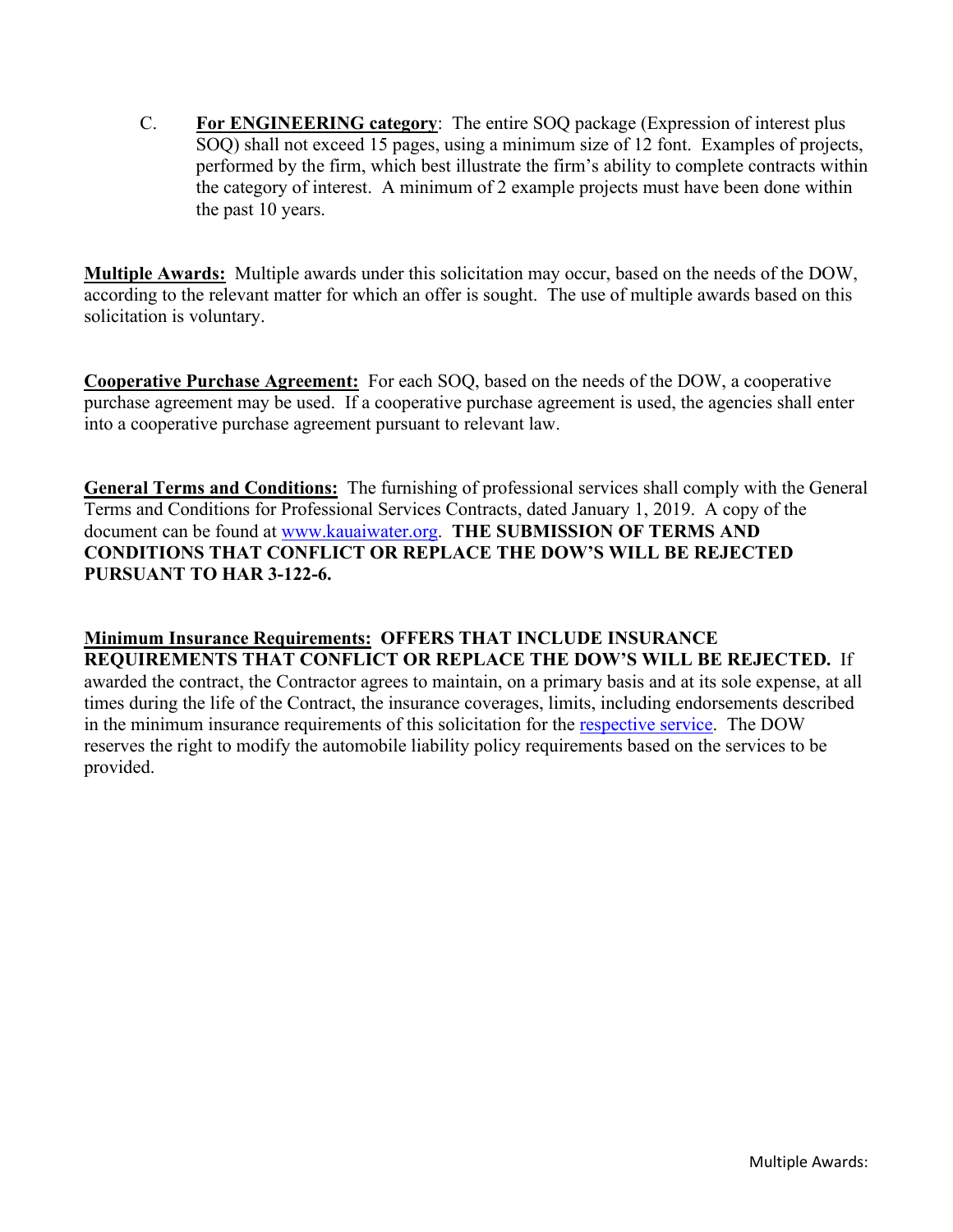**Contract Form Not Subject to Negotiation:** A contract awarded under this Solicitation will be substantially similar to the sample contract form attached hereto. Except as specifically provided for in this Solicitation, no exception to the contract form will be permitted.

**Deadline:** Submittals must be received by the DOW addressed to the Manager and Chief Engineer, Department of Water, County of Kauaʻi, in **ELECTRONIC FORM ONLY via [www.publicpurchase.com](http://www.publicpurchase.com/) (Select Agency "Department of Water, County of Kauaʻi") no later than 4:30 p.m. (HST), Thursday, June 30, 2022.** Awards shall be electronically posted on the DOW website within seven (7) days of the contract award.

Questions may be directed to Ms. Christine Erorita via [www.publicpurchase.com](http://www.publicpurchase.com/) or (808) 245-5409.

<span id="page-5-0"></span>(POSTED via [www.kauaiwater.org,](http://www.kauaiwater.org/) [www.publicpurchase.com,](http://www.publicpurchase.com/) [www.hands.ehawaii.gov](http://www.hands.ehawaii.gov/) , 06/01/22)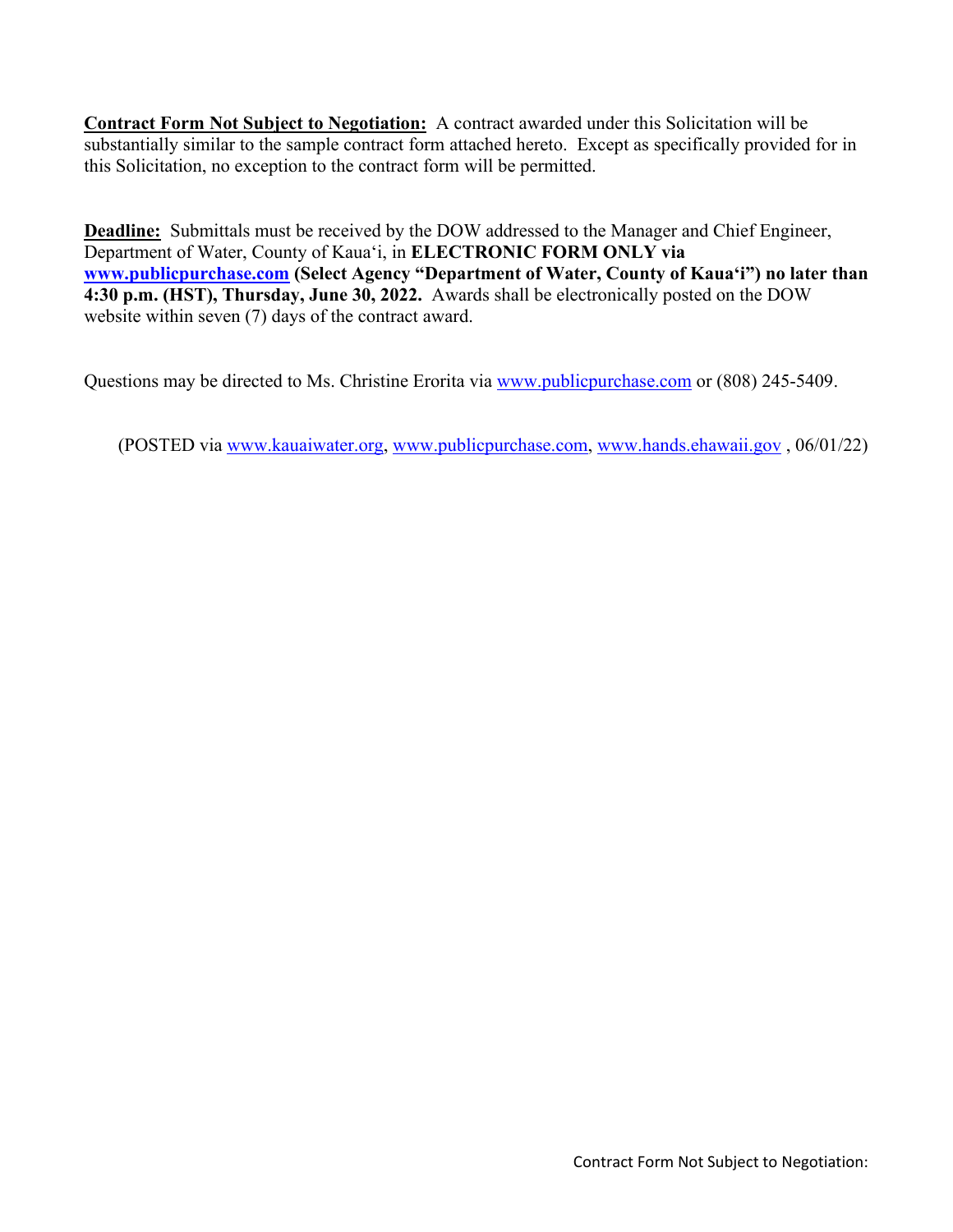### **MINIMUM INSURANCE REQUIREMENTS**

### **Insurance requirements for Administration Services**

# EXHIBIT A

# **INSURANCE REQUIREMENTS**

County of Kaua'i

Contractor shall procure and maintain, on a primary basis and at its sole expense, at all times during the life of the contract insurance coverages and limits, including endorsements, described herein against claims for injuries to persons or damages to property which may arise from or in connection with the performance of the work by the Contractor or the Contractor's agents, representatives, employees, or subcontractors. The requirements contained herein, as well as the Board's review or acceptance of insurance maintained by the Contractor is not intended to and shall not in any manner limit or qualify the liabilities or obligations assumed by the Contractor.

To the extent applicable, the amounts and types of insurance will conform to the minimum terms, conditions and coverage(s) of Insurance Service Office (ISO) policies, forms, and endorsements.

### **A. General Conditions**

**Waiver of Subrogation.** Contractor shall agree by entering into a contract with the Board to provide a Waiver of Subrogation for the Commercial General Liability, Automobile Liability, and Workers Compensation policies. When required by the insurer, or should a policy condition not permit Contractor to enter into a pre-loss agreement to waive subrogation without an endorsement, the Contractor shall agree to notify the insurer and request the policy be endorsed with a Waiver of Subrogation in favor of the Board. This Waiver of Subrogation requirement shall not apply to any policy, which includes a condition specifically prohibiting such an endorsement, or voids coverage should Contractor enter into such an agreement on a pre-loss basis.

**Additional Insured.** Contractor shall agree to endorse the **Board of Water Supply, County of Kaua'i as an Additional Insured** with a CG026 Additional Insured – Designated Person or Organization endorsement, a copy of the applicable policy language, or similar endorsement to all required insurance policy(ies), except for Workers Compensation and Professional Liability.

**Deductibles and Self-Insured Retentions.** Any deductibles or self-insured retentions must be declared to and approved by the Board. At the discretion of the Board, the Board may require Contractor to reduce or eliminate any such deductibles or self-insured retentions as respects the Board, or require Contractor to provide a financial guarantee (audited financial statement or bond) satisfactory to the Board guaranteeing payment of any losses and related investigations, claim administration, or defense expenses. Any deductibles or self-insured retentions are the sole responsibility of Contractor and its subcontractor(s) if any. The Board reserves the right to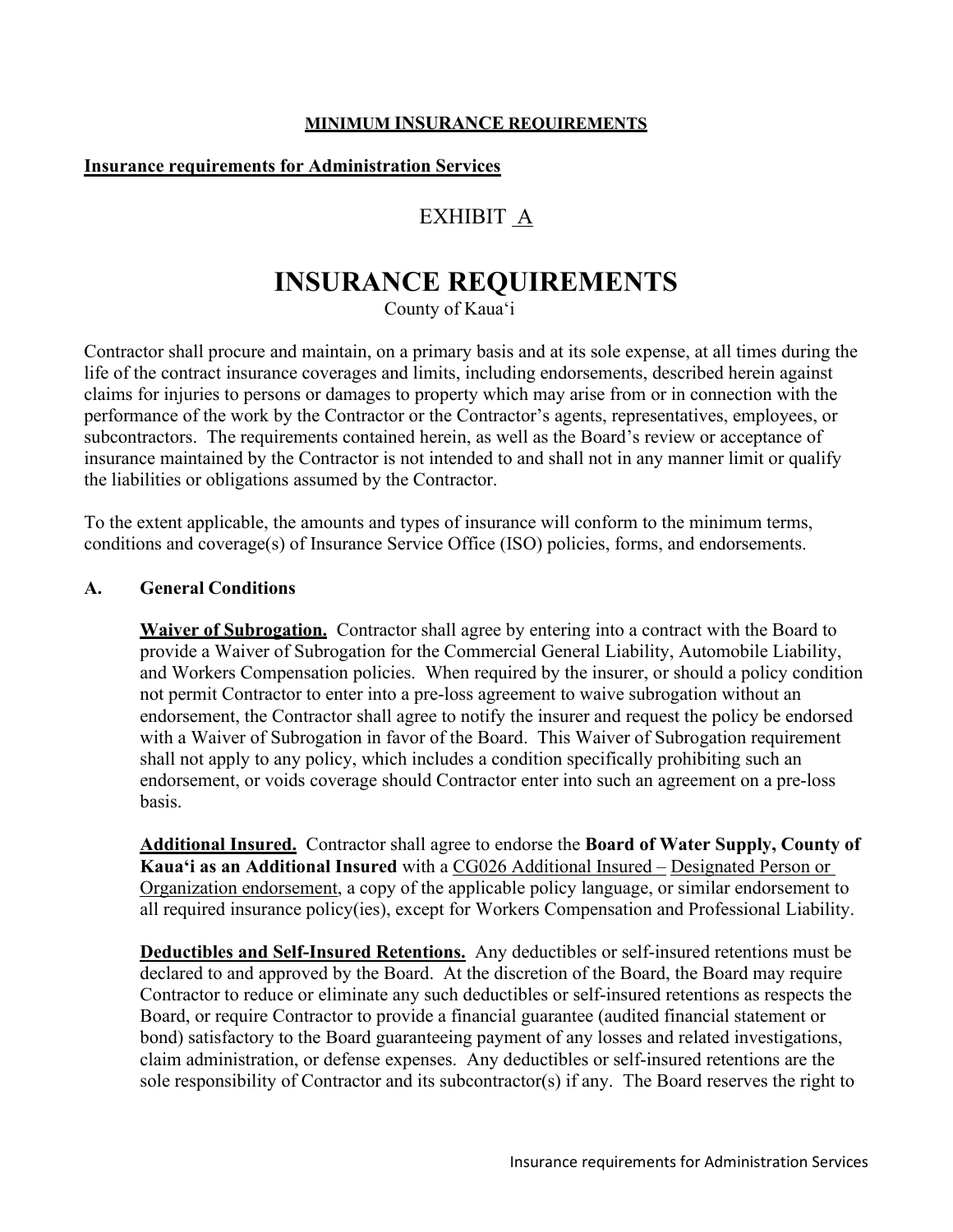deduct from the final payment to Contractor any unsatisfied deductibles or self-insured retentions which would result in a lien against the project.

When any deductibles or self-insured retention exceeds \$50,000, the Board reserves the right, but not the obligation, to request and review a copy of Contractor's most recent annual report or audited financial statement.

Contractor must declare any exception to the requirements of this provision as a question to the solicitation prior to submission of their offer, and must declare their ability to provide a bond or other satisfactory guarantee in lieu of any deductibles or self-insured retention. The Board will make a determination as to any exception(s) via an addendum to the solicitation prior to final submission of offers.

**Contractor's Responsibility.** The Contractor is responsible for paying any portion of any loss not covered because of the operation of any deductible, co-insurance clause or self-insured retention applicable to the insurance required herein. If the Board is damaged by the failure of the Contractor to maintain insurance as required in this paragraph, then the Contractor shall bear all reasonable costs properly attributable to that failure.

**Primary and Non-contributory.** All policies required of the Contractor will be endorsed as primary and any insurance or self-insurance program maintained by the Board shall be noncontributory.

**Certificate of Insurance.** Concurrent with the execution of the contract, Contractor shall provide the Board a certificate of insurance completed by a duly authorized representative of their insurer certifying that the liability coverage(s) is written on an occurrence form. Immediately upon becoming aware that its insurance will be cancelled, non-renewed, or materially changed, Contractor will notify Board by providing written notice.

The Certificate Holder address shall read:

| Board of Water Supply, County of Kaua'i |  |
|-----------------------------------------|--|
| 4398 Pua Loke Street                    |  |
| Līhu'e, HI $96766$                      |  |
| Attention:                              |  |
| Contract No.                            |  |
| Project Title:                          |  |
|                                         |  |

Concurrent with the execution the contract the Contractor shall furnish the Board with original certificates and endorsements effecting required coverage(s). The Board reserves the right to require complete copies of all required insurance policies, including the policy declarations and endorsements affecting the coverage at any time.

Failure to secure and maintain the required insurance shall be considered as a material breach of the contract. Should the Board be forced to expend funds that would have been covered under the specified insurance, Contractor shall reimburse Board for such funds. In the event the Board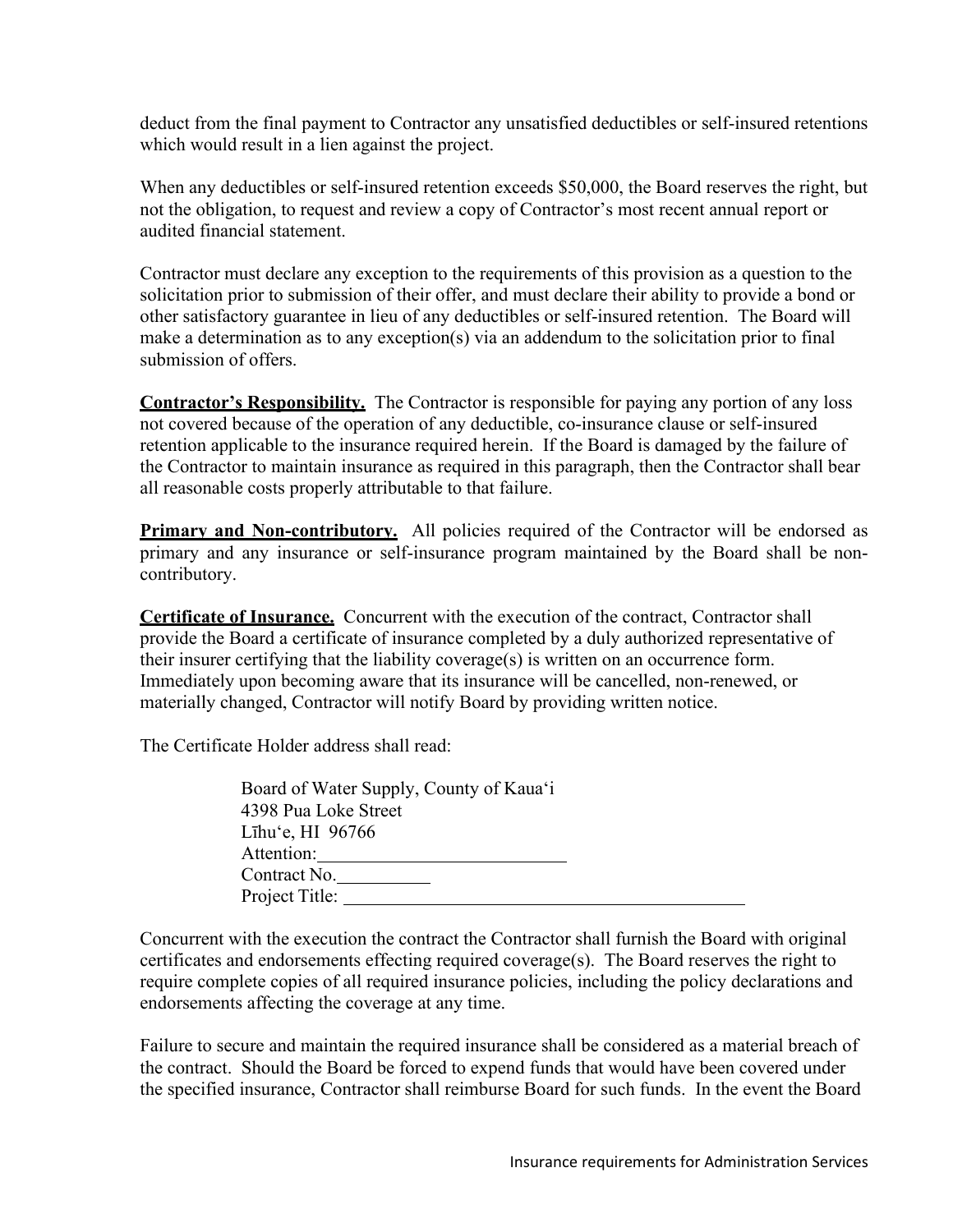determines, in its sole and absolute discretion, that it is necessary to purchase the coverages herein required of the Contractor, and which the Contractor has failed to secure, the Contractor shall reimburse the Board for the expenditure of such funds.

**Right to Revise or Reject**. Board reserves the right, but not the obligation, to review and revise any insurance requirement, not limited to limits, coverages and endorsements based on insurance market conditions affecting the availability or affordability of coverage; or changes in the scope of work or specifications affecting the applicability of coverage. Additionally, the Board reserves the right, but not the obligation, to review and reject any insurance policies failing to meet the criteria stated herein or any insurer providing coverage due to its poor financial condition or failure to operate legally.

## **B. Minimum Insurance Coverage Requirements**

Unless otherwise approved by the Director of Finance, the policy or policies of insurance maintained by the Contractor shall provide the following minimum limit(s) and coverage(s) as specified herein and be placed with an insurance carrier authorized to do business in the State of Hawai'i and rated A-VII by A.M. Best:

☒**Commercial General Liability**. The Contractor shall procure and maintain Commercial General Liability (CGL), with dedicated required limits, as set forth herein, written on occurrence form providing:

☐Designated premises basis **OR** ☒Per Project basis

(Per Project Basis. The Commercial General Liability policy aggregate limits shall apply to both the general and products/completed operations limits. The term "project basis" should not be construed to mean the Board is requiring the Contractor to purchase a separate project specific general liability and products completed operations policy for the project.)

The coverages shall include the following:

- $\triangleright$  Premises Operations
- $\triangleright$  Independent Contractors
- Products and Completed Operations
- **EXECUTE:** Broad Form Property Damage including completed operations
- $\triangleright$  Blanket Contractual Liability
- $\triangleright$  Personal Injury
- Employees named as Additional Insured
- $\triangleright$  Severability of Interest
- ☐ Explosion, Collapse and Underground Property Damage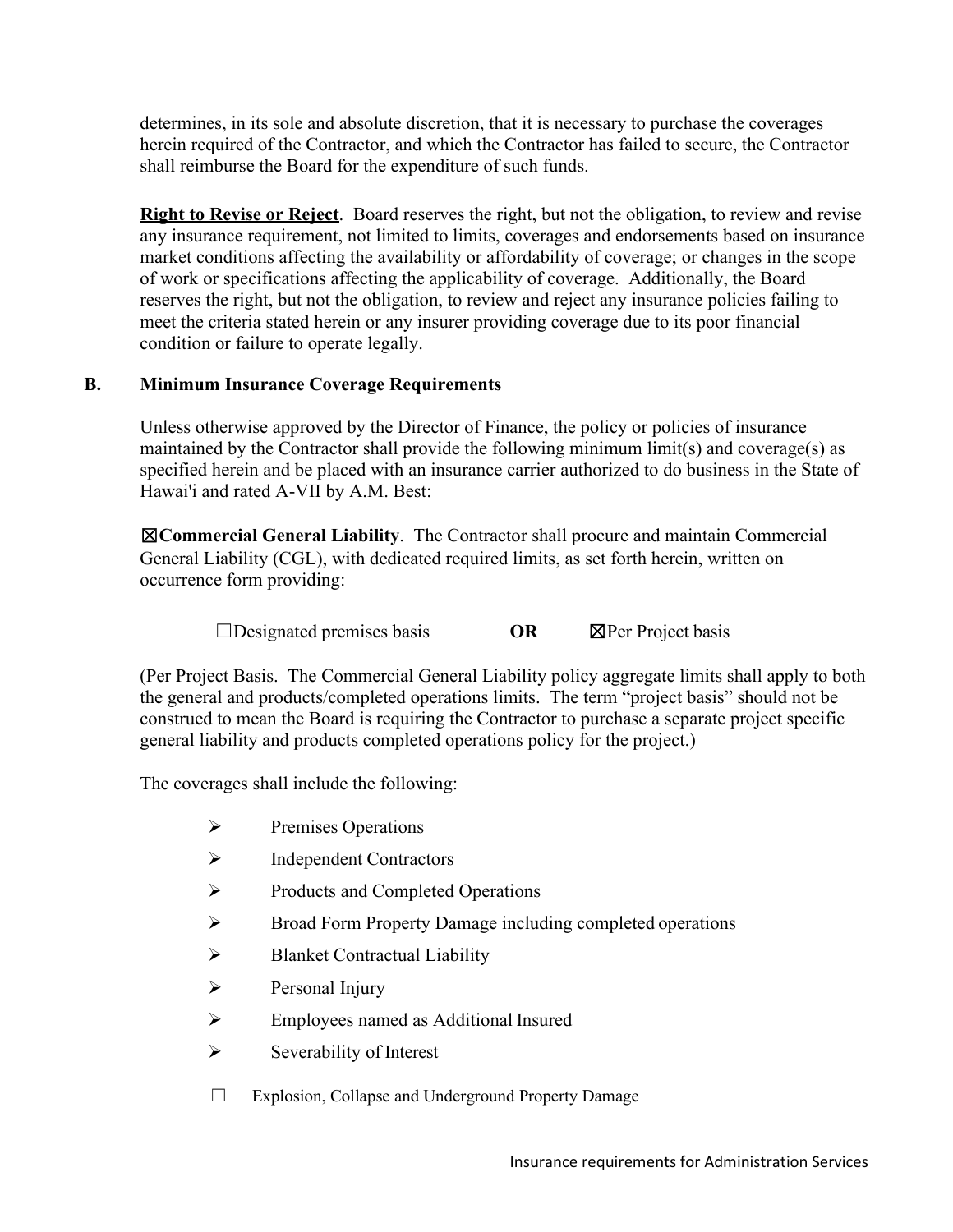The minimum limits of liability may be satisfied by providing either:

| <b>Bodily Injury and</b><br><b>Property Damage</b><br>п<br><b>Combined Single</b><br>п<br>Limit:<br><b>AND</b><br>$\$2,000,000$ per<br><b>OR</b><br>п<br>occurrence<br>$\$2,000,000$ annual<br>٠<br>aggregate | <b>Personal Injury:</b><br>$$1,000,000$ per occurrence<br>\$2,000,000 annual aggregate<br><b>Products and Completed Operations:</b><br>$$1,000,000$ per occurrence<br>\$2,000,000 annual aggregate |
|---------------------------------------------------------------------------------------------------------------------------------------------------------------------------------------------------------------|----------------------------------------------------------------------------------------------------------------------------------------------------------------------------------------------------|
|---------------------------------------------------------------------------------------------------------------------------------------------------------------------------------------------------------------|----------------------------------------------------------------------------------------------------------------------------------------------------------------------------------------------------|

Contractor must provide evidence that the Board is an Additional Insured for Products/Completed Operations coverage for both ongoing operations and after substantial completion of the work. ISO Form CG 20 10 04 13 and ISO Form CG 20 39 12 19, or equivalent forms are required from the Contractor. Coverage provided by a non-equivalent CGL form shall be specifically endorsed providing both the course of construction and products/completed operations. ISO Form CG 20 10 04 13 and ISO Form CG 20 39 12 19, or equivalent forms are required from the Contractor. The Contractor and subcontractor(s), if any, shall provide evidence to the Board on an annual basis the products/completed operation coverage is in effect for **two (2)** years after substantial completion of the project.

☒**Business Automobile Liability.** The Contractor shall procure and maintain Business Automobile Liability written on occurrence form for all Owned, Non-owned, and Hired automobiles. If the Contractor does not own automobiles, Contractor shall agree to maintain coverage for Hired and Non-Owned Auto Liability, which may be satisfied by way of endorsement to the Commercial General Liability policy or separate Business Automobile Liability. Coverage shall be for automobile contractual liability, uninsured and underinsured motorist coverage, basic no-fault, and personal injury protection, as required by Hawai'i law with the following limits:

> **Bodily Injury** \$1,000,000 per person \$1,000,000 per occurrence **Property Damage** \$1,000,000 per accident

☒**Workers' Compensation and Employer's Liability.** The Contractor shall procure and maintain at all times during the term of the contract the following insurance liability coverage: Workers' Compensation, Temporary Disability Insurance (TDI), and similar insurance that is required by the State of Hawai'i or federal laws. Self-insurance is permitted subject to submission of a copy of the appropriate governmental authorization and qualification by the Contractor and subcontractor(s).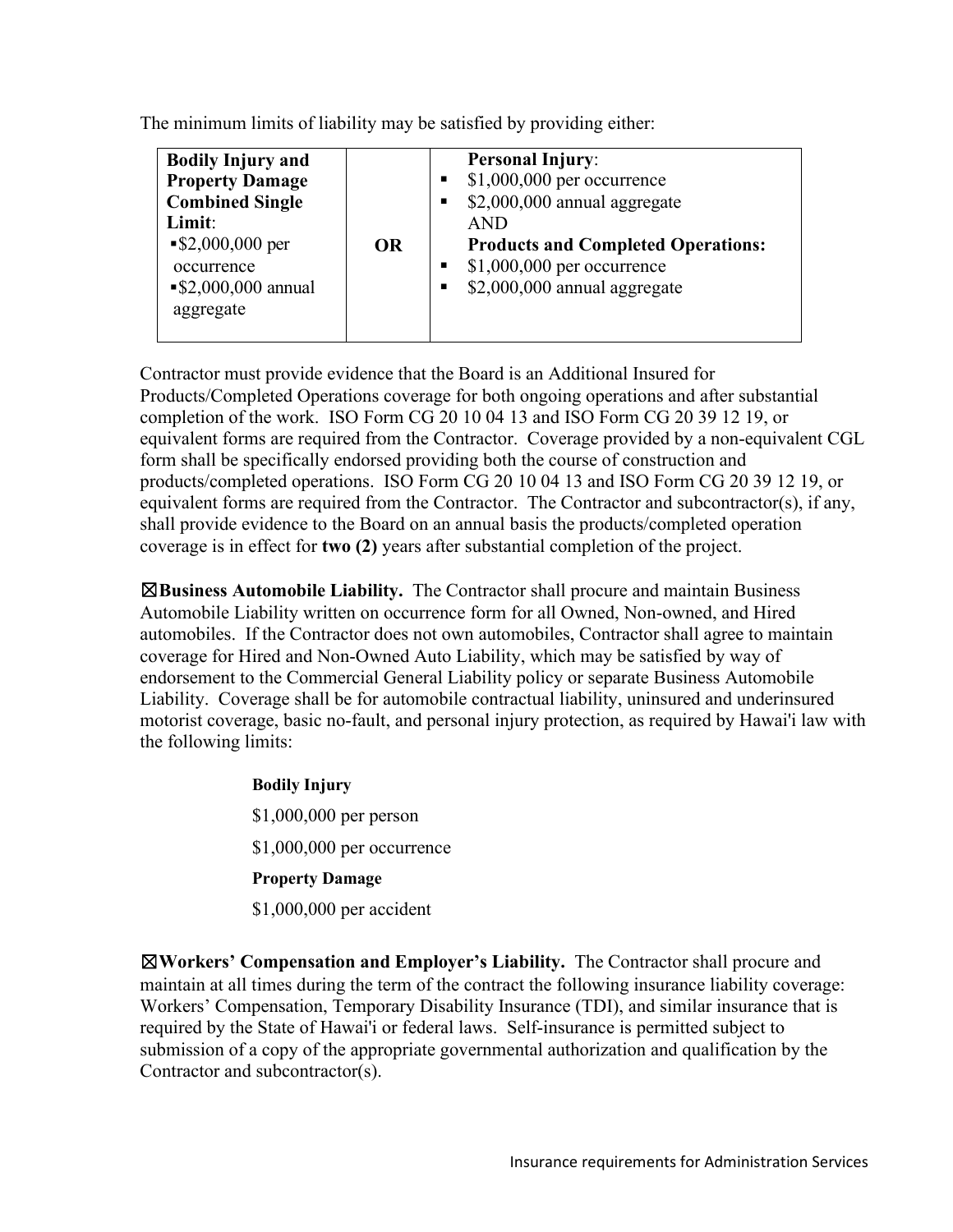The minimum limits of liability to be maintained are as follows:

### **Coverage A: State of Hawai'i Workers' Compensation Law:**

Statutory Limits.

## **Coverage B: Employer's Liability:**

| Bodily Injury from each accident     | \$1,000,000 |
|--------------------------------------|-------------|
| Bodily Injury from disease           | \$1,000,000 |
| Bodily Injury from disease aggregate | \$1,000,000 |

☐**Builder's Risk.** The Contractor shall procure and maintain an Inland Marine Builder's Risk policy providing coverage to protect the interests of the Board, Contractor, sub- contractors, architects, and engineers, including property in transit and property on or off- premises, which shall become part of the building, or Project. Coverage shall be written on an **All Risk, Replacement Cost, and Completed Value Form** basis in an amount at least equal to 100% of the projected completed value of the Project as well as subsequent modifications of that sum, unless an agreed amount is otherwise stated between the Board and the Contractor. The policy shall insure all work, labor, and materials furnished by the Contractor and the Contractor's subcontractors against loss occasioned by fire, lighting, windstorm, theft, vandalism, malicious mischief, flood, earthquake, and collapse.

The amount of coverage for the perils of flood and earthquake may be subject to a sub- limit. The sub-limit shall provide coverage of at least 25% of the full replacement cost.

The policy shall also include coverage for debris removal and reasonable compensation for architect's and engineer's services and expenses required as a result of an insured loss. The Contractor shall endorse the policy with a manuscript endorsement eliminating the automatic termination of coverage in the event the building is occupied in whole or in part, or put to its intended use, or partially accepted by the Board. The manuscript endorsement shall amend the automatic termination clause to only terminate coverage if the policy expires, is cancelled, the Board's interest in the building ceases, or the building is accepted or insured by the Board.

The Contractor shall name the Board of Water Supply, County of Kaua'i as a loss payee on the Builder's Risk policy.

☐**Installation Floater.** The Contractor shall procure and maintain an Installation Floater policy providing coverage to protect the interests of the Board, Contractor, sub- contractor(s), architects, and engineers, including property in transit and property on or off-premises, which shall become part of the project.

Coverage shall be written on an All Risk, Replacement Cost, and Completed Value Form basis in an amount at least equal to 100% of the projected completed value of the Project as well as subsequent modifications of that sum, unless an agreed amount is otherwise stated between the Board and the Contractor. The policy shall insure all work, labor, and materials furnished by the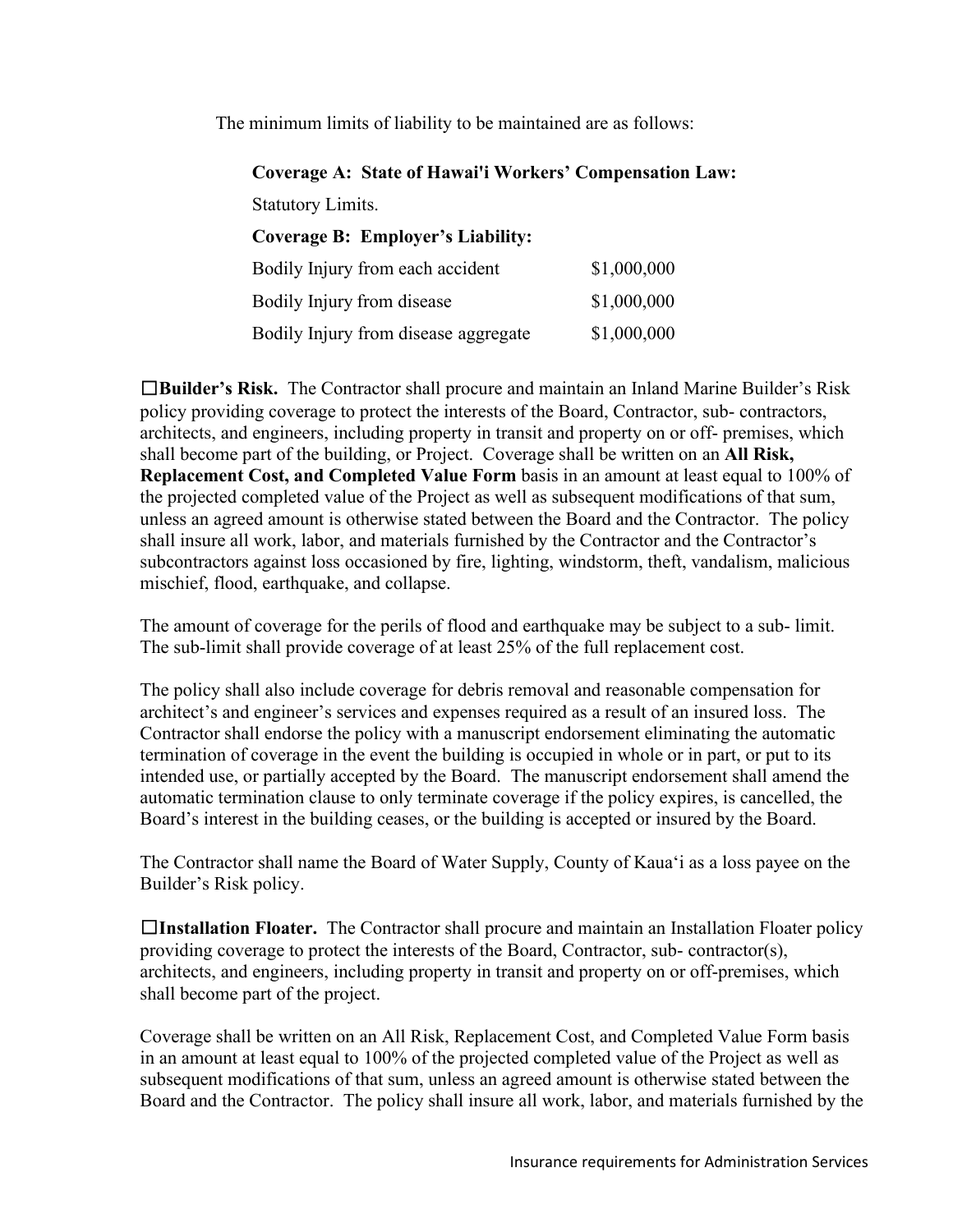Contractor and the Contractor's subcontractors against loss occasioned by fire, lighting, windstorm, theft, vandalism, malicious mischief, flood, earthquake, and collapse.

The amount of coverage for the perils of flood and earthquake may be subject to a sub-limit. The sub-limit shall provide coverage of at least 25% of the full replacement cost.

The policy shall also include coverage for debris removal and reasonable compensation for architect's and engineer's services and expenses required as a result of an insured loss. The Contractor shall endorse the policy with a manuscript endorsement eliminating the automatic termination of coverage in the event the building is occupied in whole or in part, or put to its intended use, or partially accepted by the Board. The manuscript endorsement shall amend the automatic termination clause to only terminate coverage if the policy expires, is cancelled, the Board's interest in the building ceases, or the building is accepted or insured by the Board.

The Contractor shall name the Board of Water Supply, County of Kaua'i as a loss payee on the Installation Floater policy.

☐**Professional Liability (Errors and Omissions).** The Contractor and its subcontractors shall procure and maintain Professional Liability Insurance (Errors and Omissions Insurance) that covers all such activities under the contract. Such insurance shall have these minimum limits and coverage(s):

> \$1,000,000 per occurrence \$2,000,000 annual aggregate

For policies written on a "Claims-Made" basis, Contractor warrants the retroactive date equals or precedes the effective date of the contract. In the event the policy is canceled, non-renewed, switched to an Occurrence Form, retroactive date advanced; or any other event triggering the right to purchase a Supplemental Extended Reporting Period (SERP) during the life of the contract, Contractor shall agree to purchase Supplement Extended Reporting Period (SERP) with a minimum reporting period not less than **two (2)** years.

The requirement to purchase a SERP shall not relieve Contractor of the obligation to provide replacement coverage.

☐**Pollution Legal Liability.** The Contractor shall procure and maintain Pollution Liability or similar Environmental Impairment Liability at a minimum limit not less than:

> \$1,000,000 per occurrence \$2,000,000 annual aggregate

The policy shall provide coverage for damages against, but not limited to, third-party liability, clean-up, corrective action including assessment, remediation and defense costs.

☐**Contractor's Pollution Liability.** Contractor shall procure and maintain pollution liability insurance when the Scope of Work involves removal, abatement, encapsulation or other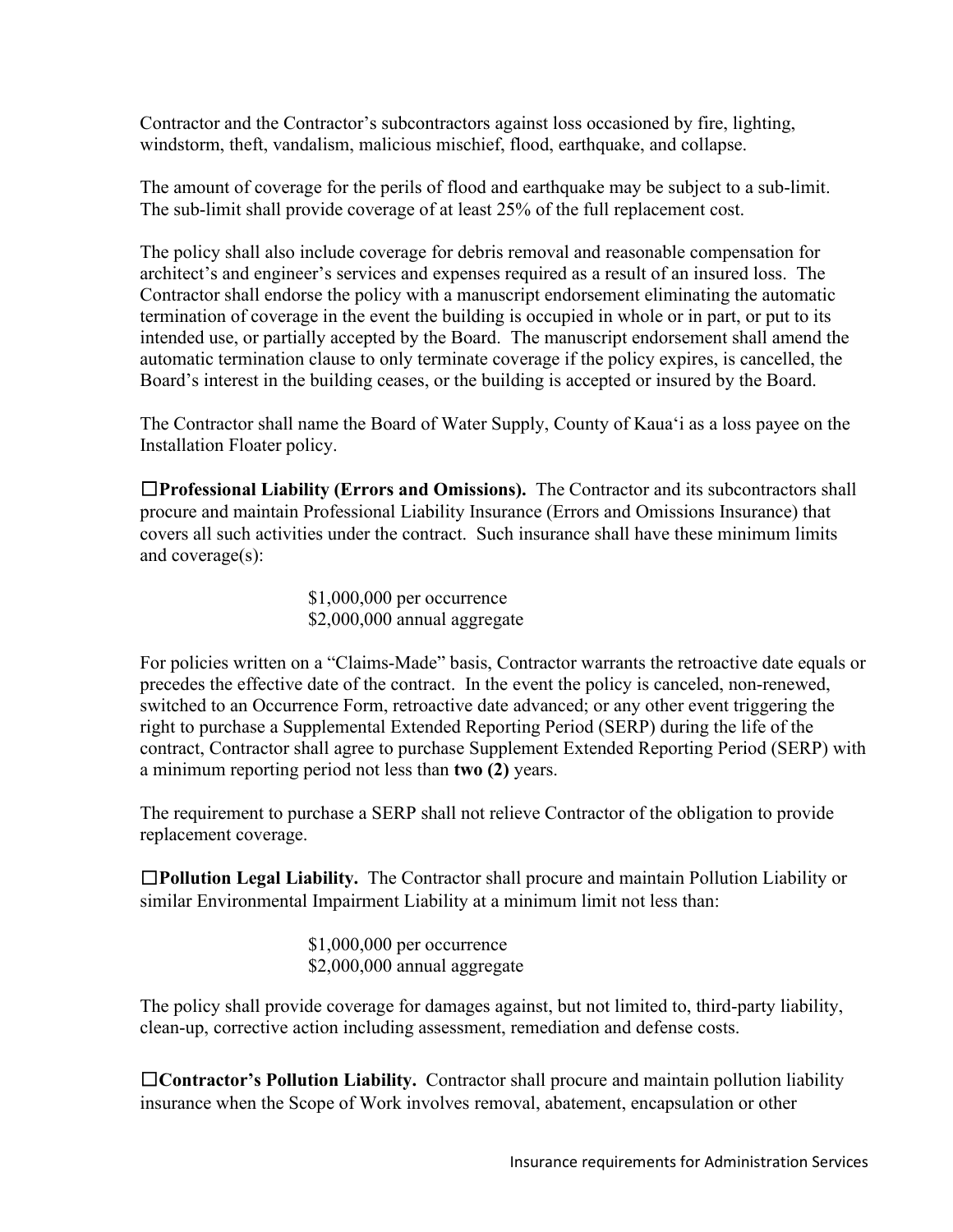treatment, disposal or remediation of asbestos or other hazardous materials or an exposure to pollutants or impairment of the environment. The policy shall provide coverage for third party liability, clean-up, and corrective action including assessment remediation and defense costs. The policy may be written on either an occurrence form or claims made. The minimum limits of liability shall be:

> \$1,000,000 per occurrence \$2,000,000 annual aggregate

☐**Crime Insurance or Commercial Fidelity Bond.** Contractor shall procure and maintain Commercial Crime Insurance or Fidelity Bond providing Employee Dishonesty on a blanket basis covering all of the Contractor's employees with a minimum amount of insurance at least equal to the amount of the contract. The policy shall be endorsed to cover "Third-Party Liability" including a third-party beneficiary clause in favor of the Board. The policy shall include a minimum twelve (12) month "Discovery Period" when written on a Loss Sustained basis.

☐**Property.** The Tenant or Lessee, shall agree to maintain property insurance including flood and windstorm written on a replacement cost basis in an amount not less than 100% of the replacement cost of the building(s) and contents, including betterments and improvements made by the Tenant or Lessee, located on the premises. Contractor shall agree to be fully responsible for any deductible or self-insured retention, and to provide this coverage on primary basis.

**Umbrella or Excess Liability.** Contractor may satisfy the minimum liability limits required above under an Umbrella or Excess Liability policy with \$1,000,000 per occurrence and \$2,000,000 aggregate. If Contractor is using its Umbrella or Excess Liability Insurance policy to satisfy the minimum requirements, Contractor shall agree to endorse the Board of Water Supply, County of Kaua'i as "Additional Insured" on the Umbrella or Excess Liability policy, or shall confirm in writing that its Umbrella or Excess Liability policy "follows form."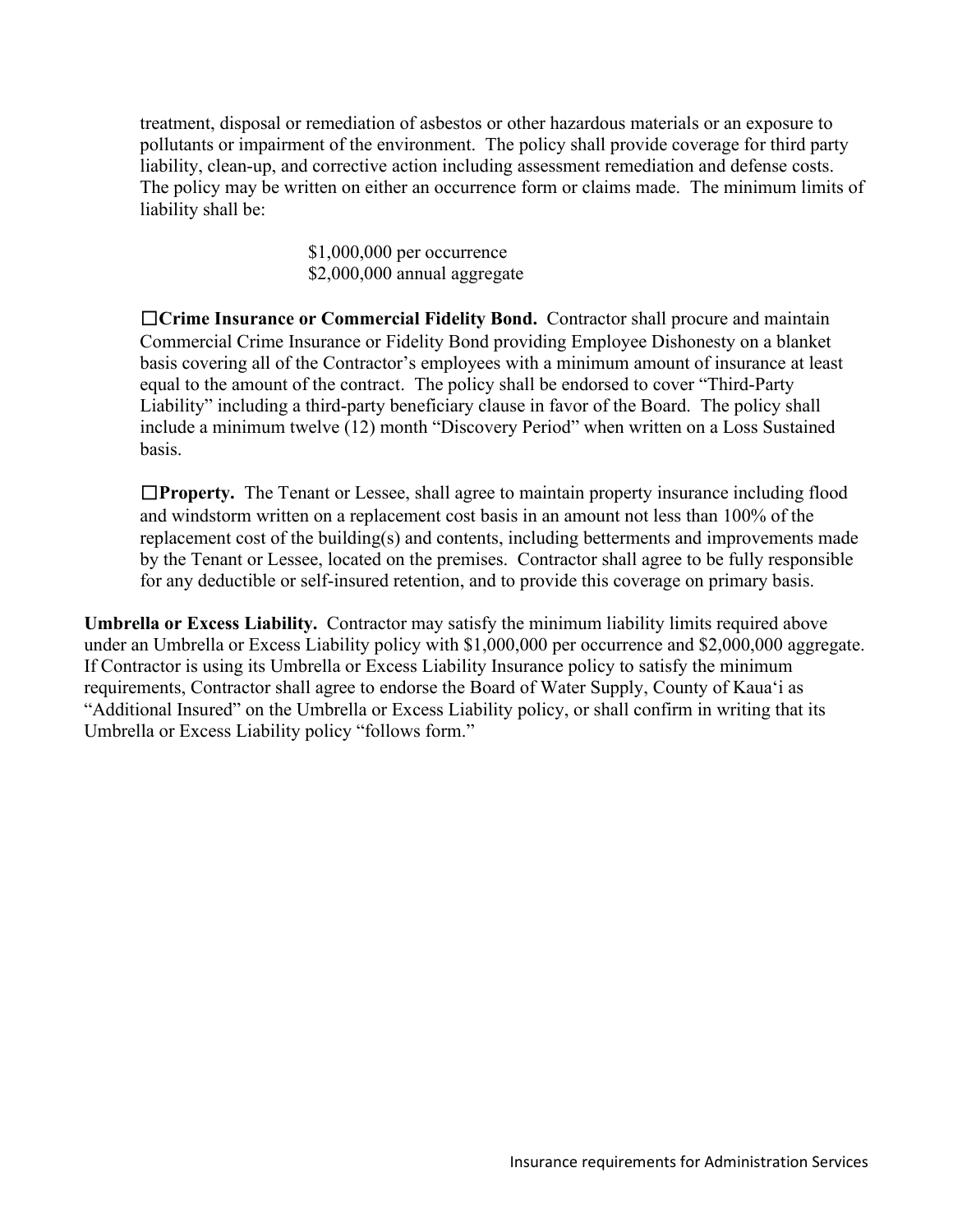### **Insurance requirements for Fiscal Services**

# EXHIBIT B

# **INSURANCE REQUIREMENTS**

County of Kaua'i

Contractor shall procure and maintain, on a primary basis and at its sole expense, at all times during the life of the contract insurance coverages and limits, including endorsements, described herein against claims for injuries to persons or damages to property which may arise from or in connection with the performance of the work by the Contractor or the Contractor's agents, representatives, employees, or subcontractors. The requirements contained herein, as well as the Board's review or acceptance of insurance maintained by the Contractor is not intended to and shall not in any manner limit or qualify the liabilities or obligations assumed by the Contractor.

To the extent applicable, the amounts and types of insurance will conform to the minimum terms, conditions and coverage(s) of Insurance Service Office (ISO) policies, forms, and endorsements.

### **A. General Conditions**

**Waiver of Subrogation.** Contractor shall agree by entering into a contract with the Board to provide a Waiver of Subrogation for the Commercial General Liability, Automobile Liability, and Workers Compensation policies. When required by the insurer, or should a policy condition not permit Contractor to enter into a pre-loss agreement to waive subrogation without an endorsement, the Contractor shall agree to notify the insurer and request the policy be endorsed with a Waiver of Subrogation in favor of the Board. This Waiver of Subrogation requirement shall not apply to any policy, which includes a condition specifically prohibiting such an endorsement, or voids coverage should Contractor enter into such an agreement on a pre-loss basis.

**Additional Insured.** Contractor shall agree to endorse the **Board of Water Supply, County of Kaua'i as an Additional Insured** with a CG026 Additional Insured – Designated Person or Organization endorsement, a copy of the applicable policy language, or similar endorsement to all required insurance policy(ies), except for Workers Compensation and Professional Liability.

**Deductibles and Self-Insured Retentions.** Any deductibles or self-insured retentions must be declared to and approved by the Board. At the discretion of the Board, the Board may require Contractor to reduce or eliminate any such deductibles or self-insured retentions as respects the Board, or require Contractor to provide a financial guarantee (audited financial statement or bond) satisfactory to the Board guaranteeing payment of any losses and related investigations, claim administration, or defense expenses. Any deductibles or self-insured retentions are the sole responsibility of Contractor and its subcontractor(s) if any. The Board reserves the right to deduct from the final payment to Contractor any unsatisfied deductibles or self-insured retentions which would result in a lien against the project.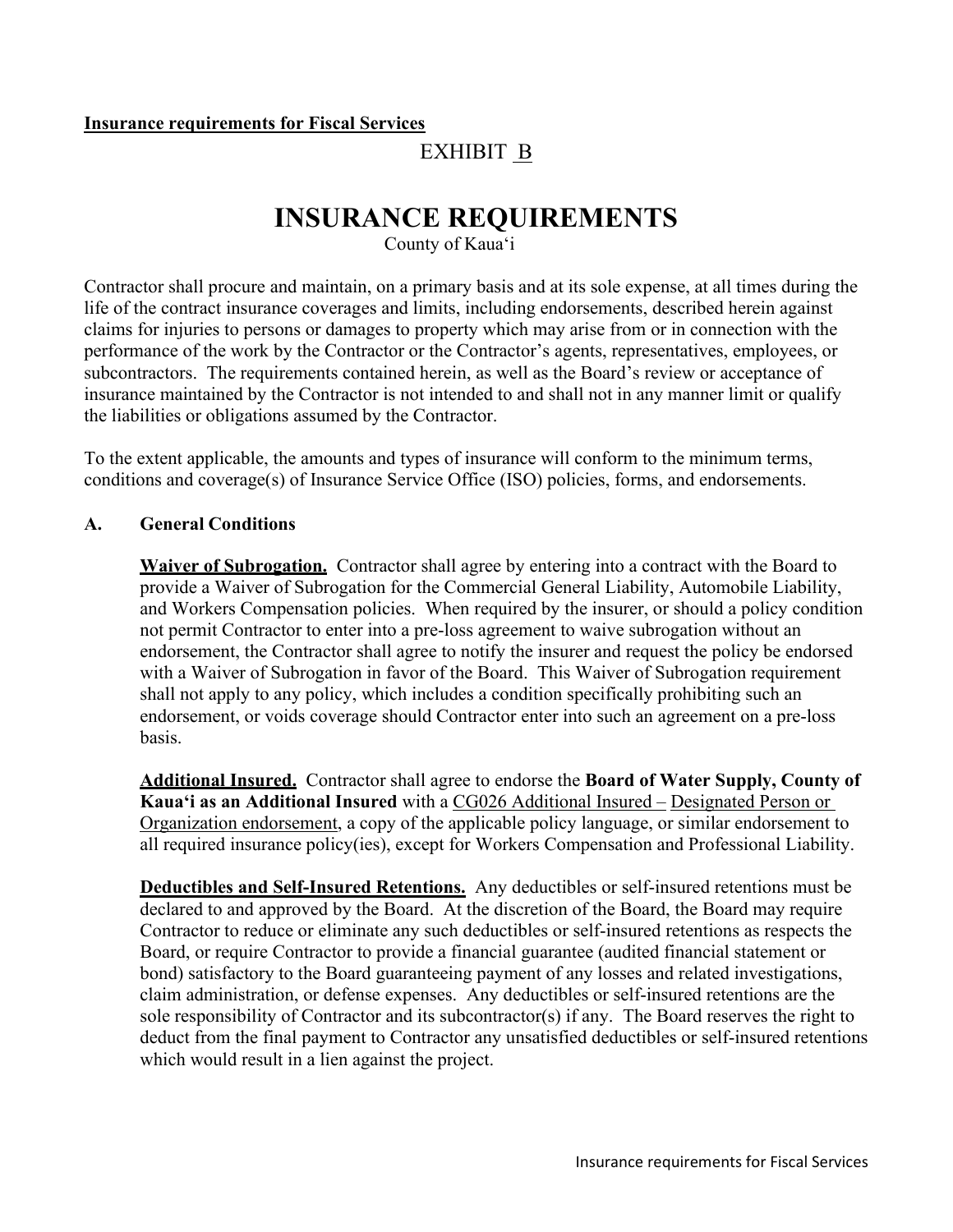When any deductibles or self-insured retention exceeds \$50,000, the Board reserves the right, but not the obligation, to request and review a copy of Contractor's most recent annual report or audited financial statement.

Contractor must declare any exception to the requirements of this provision as a question to the solicitation prior to submission of their offer, and must declare their ability to provide a bond or other satisfactory guarantee in lieu of any deductibles or self-insured retention. The Board will make a determination as to any exception(s) via an addendum to the solicitation prior to final submission of offers.

**Contractor's Responsibility.** The Contractor is responsible for paying any portion of any loss not covered because of the operation of any deductible, co- insurance clause or self-insured retention applicable to the insurance required herein. If the Board is damaged by the failure of the Contractor to maintain insurance as required in this paragraph, then the Contractor shall bear all reasonable costs properly attributable to that failure.

**Primary and Non-contributory.** All policies required of the Contractor will be endorsed as primary and any insurance or self-insurance program maintained by the Board shall be noncontributory.

**Certificate of Insurance.** Concurrent with the execution of the contract, Contractor shall provide the Board a certificate of insurance completed by a duly authorized representative of their insurer certifying that the liability coverage(s) is written on an occurrence form. Immediately upon becoming aware that its insurance will be cancelled, non-renewed, or materially changed, Contractor will notify Board by providing written notice.

The Certificate Holder address shall read:

| Board of Water Supply, County of Kaua'i |
|-----------------------------------------|
| 4398 Pua Loke Street                    |
| Līhu'e, HI 96766                        |
| Attention:                              |
| Contract No.                            |
| Project Title:                          |
|                                         |

Concurrent with the execution the contract the Contractor shall furnish the Board with original certificates and endorsements effecting required coverage(s). The Board reserves the right to require complete copies of all required insurance policies, including the policy declarations and endorsements affecting the coverage at any time.

Failure to secure and maintain the required insurance shall be considered as a material breach of the contract. Should the Board be forced to expend funds that would have been covered under the specified insurance, Contractor shall reimburse Board for such funds. In the event the Board determines, in its sole and absolute discretion, that it is necessary to purchase the coverages herein required of the Contractor, and which the Contractor has failed to secure, the Contractor shall reimburse the Board for the expenditure of such funds.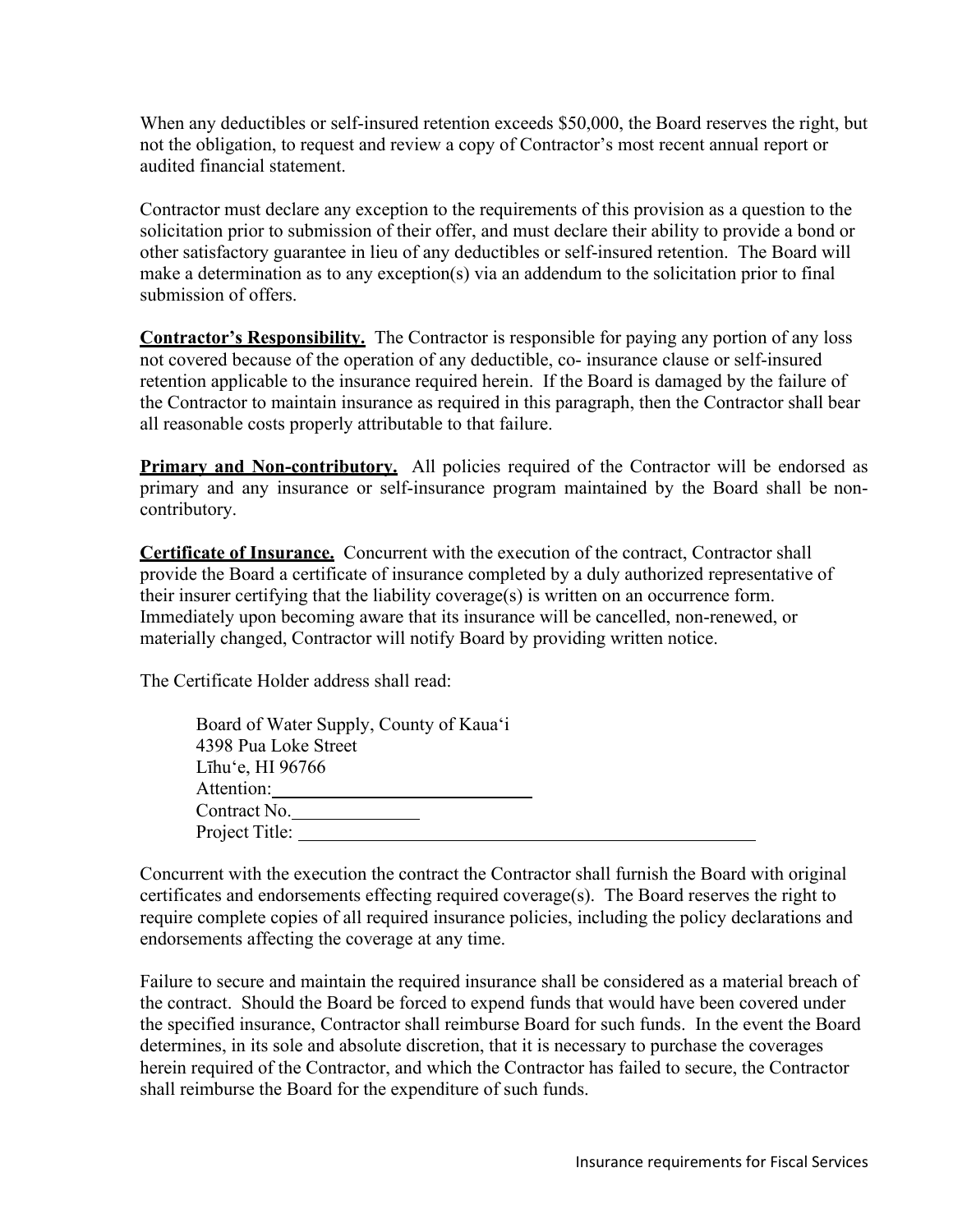**Right to Revise or Reject**. Board reserves the right, but not the obligation, to review and revise any insurance requirement, not limited to limits, coverages and endorsements based on insurance market conditions affecting the availability or affordability of coverage; or changes in the scope of work or specifications affecting the applicability of coverage. Additionally, the Board reserves the right, but not the obligation, to review and reject any insurance policies failing to meet the criteria stated herein or any insurer providing coverage due to its poor financial condition or failure to operate legally.

## **B. Minimum Insurance Coverage Requirements**

Unless otherwise approved by the Director of Finance, the policy or policies of insurance maintained by the Contractor shall provide the following minimum limit(s) and coverage(s) as specified herein and be placed with an insurance carrier authorized to do business in the State of Hawai'i and rated A-VII by A.M. Best:

☒**Commercial General Liability**. The Contractor shall procure and maintain Commercial General Liability (CGL), with dedicated required limits, as set forth herein, written on occurrence form providing:

☒Designated premises basis **OR** ☐Per Project basis

(Per Project Basis. The Commercial General Liability policy aggregate limits shall apply to both the general and products/completed operations limits. The term "project basis" should not be construed to mean the Board is requiring the Contractor to purchase a separate project specific general liability and products completed operations policy for the project.)

The coverages shall include the following:

- $\triangleright$  Premises Operations
- $\triangleright$  Independent Contractors
- $\triangleright$  Products and Completed Operations
- Broad Form Property Damage including completed operations
- $\triangleright$  Blanket Contractual Liability
- $\triangleright$  Personal Injury
- Employees named as Additional Insured
- $\triangleright$  Severability of Interest
- ☐ Explosion, Collapse and Underground Property Damage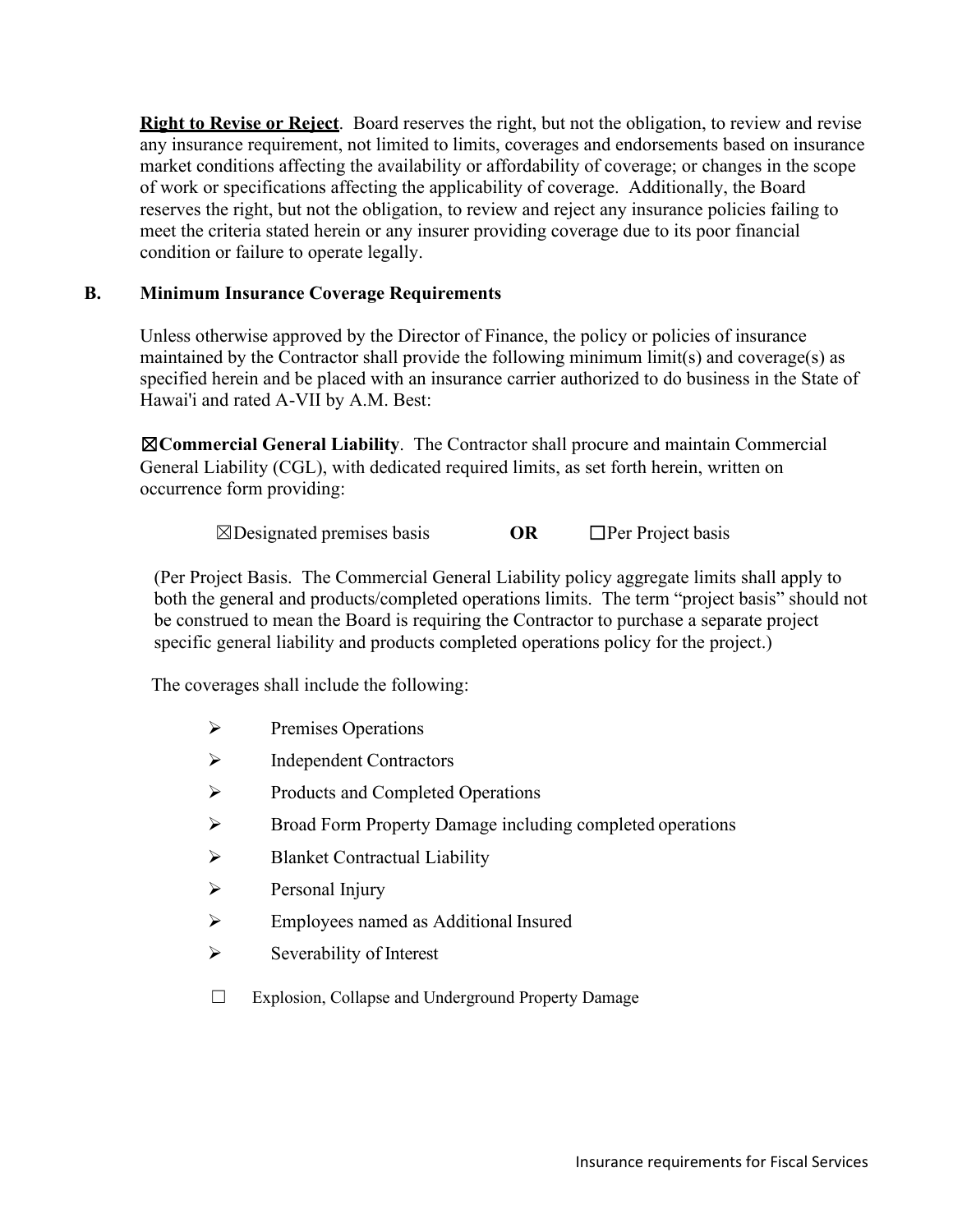The minimum limits of liability may be satisfied by providing either:

| <b>Bodily Injury and</b><br><b>Property Damage</b><br>п<br><b>Combined Single</b><br>п<br>Limit:<br><b>AND</b><br>$\$2,000,000$ per<br><b>OR</b><br>п<br>occurrence<br>$\$2,000,000$ annual<br>٠<br>aggregate | <b>Personal Injury:</b><br>$$1,000,000$ per occurrence<br>\$2,000,000 annual aggregate<br><b>Products and Completed Operations:</b><br>$$1,000,000$ per occurrence<br>\$2,000,000 annual aggregate |
|---------------------------------------------------------------------------------------------------------------------------------------------------------------------------------------------------------------|----------------------------------------------------------------------------------------------------------------------------------------------------------------------------------------------------|
|---------------------------------------------------------------------------------------------------------------------------------------------------------------------------------------------------------------|----------------------------------------------------------------------------------------------------------------------------------------------------------------------------------------------------|

Contractor must provide evidence that the Board is an Additional Insured for Products/Completed Operations coverage for both ongoing operations and after substantial completion of the work. ISO Form CG 20 10 04 13 and ISO Form CG 20 39 12 19, or equivalent forms are required from the Contractor. Coverage provided by a non-equivalent CGL form shall be specifically endorsed providing both the course of construction and products/completed operations. ISO Form CG 20 10 04 13 and ISO Form CG 20 39 12 19, or equivalent forms are required from the Contractor. The Contractor and subcontractor(s), if any, shall provide evidence to the Board on an annual basis the products/completed operation coverage is in effect for **two (2)** years after substantial completion of the project.

☒**Business Automobile Liability.** The Contractor shall procure and maintain Business Automobile Liability written on occurrence form for all Owned, Non-owned, and Hired automobiles. If the Contractor does not own automobiles, Contractor shall agree to maintain coverage for Hired and Non-Owned Auto Liability, which may be satisfied by way of endorsement to the Commercial General Liability policy or separate Business Automobile Liability. Coverage shall be for automobile contractual liability, uninsured and underinsured motorist coverage, basic no-fault, and personal injury protection, as required by Hawai'i law with the following limits:

> **Bodily Injury** \$1,000,000 per person \$1,000,000 per occurrence **Property Damage** \$1,000,000 per accident

☒**Workers' Compensation and Employer's Liability.** The Contractor shall procure and maintain at all times during the term of the contract the following insurance liability coverage: Workers' Compensation, Temporary Disability Insurance (TDI), and similar insurance that is required by the State of Hawai'i or federal laws. Self-insurance is permitted subject to submission of a copy of the appropriate governmental authorization and qualification by the Contractor and subcontractor(s).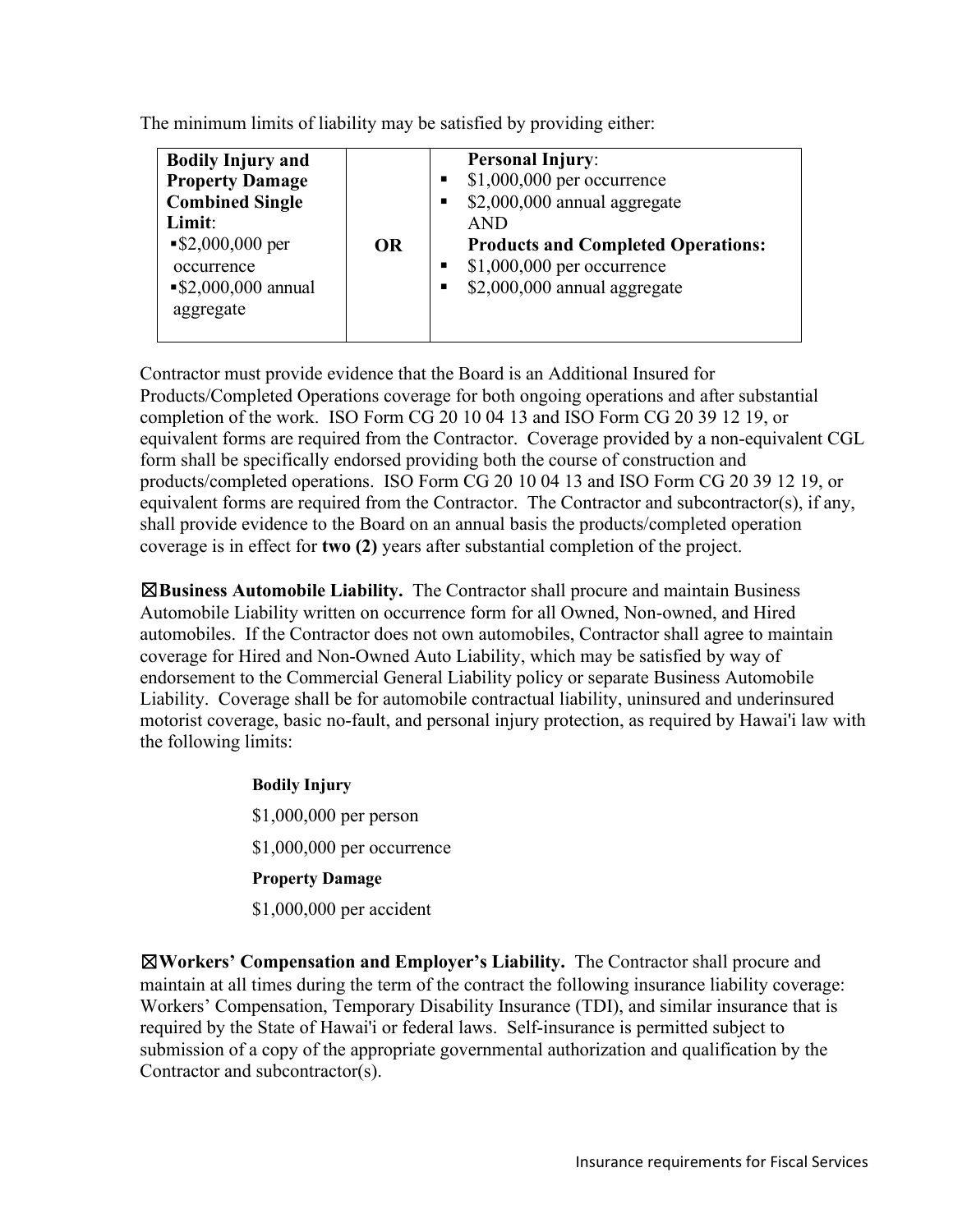The minimum limits of liability to be maintained are as follows:

| <b>Coverage A: State of Hawai'i Workers' Compensation Law:</b> |             |
|----------------------------------------------------------------|-------------|
| <b>Statutory Limits.</b>                                       |             |
| <b>Coverage B: Employer's Liability:</b>                       |             |
| Bodily Injury from each accident                               | \$1,000,000 |
| Bodily Injury from disease                                     | \$1,000,000 |
| Bodily Injury from disease aggregate                           | \$1,000,000 |

☐**Builder's Risk.** The Contractor shall procure and maintain an Inland Marine Builder's Risk policy providing coverage to protect the interests of the Board, Contractor, sub- contractors, architects, and engineers, including property in transit and property on or off- premises, which shall become part of the building, or Project. Coverage shall be written on an **All Risk, Replacement Cost, and Completed Value Form** basis in an amount at least equal to 100% of the projected completed value of the Project as well as subsequent modifications of that sum, unless an agreed amount is otherwise stated between the Board and the Contractor. The policy shall insure all work, labor, and materials furnished by the Contractor and the Contractor's subcontractors against loss occasioned by fire, lighting, windstorm, theft, vandalism, malicious mischief, flood, earthquake, and collapse.

The amount of coverage for the perils of flood and earthquake may be subject to a sub-limit. The sub-limit shall provide coverage of at least 25% of the full replacement cost.

The policy shall also include coverage for debris removal and reasonable compensation for architect's and engineer's services and expenses required as a result of an insured loss. The Contractor shall endorse the policy with a manuscript endorsement eliminating the automatic termination of coverage in the event the building is occupied in whole or in part, or put to its intended use, or partially accepted by the Board. The manuscript endorsement shall amend the automatic termination clause to only terminate coverage if the policy expires, is cancelled, the Board's interest in the building ceases, or the building is accepted or insured by the Board.

The Contractor shall name the Board of Water Supply, County of Kaua'i as a loss payee on the Builder's Risk policy.

☐**Installation Floater.** The Contractor shall procure and maintain an Installation Floater policy providing coverage to protect the interests of the Board, Contractor, sub-contractor(s), architects, and engineers, including property in transit and property on or off-premises, which shall become part of the project.

Coverage shall be written on an All Risk, Replacement Cost, and Completed Value Form basis in an amount at least equal to 100% of the projected completed value of the Project as well as subsequent modifications of that sum, unless an agreed amount is otherwise stated between the Board and the Contractor. The policy shall insure all work, labor, and materials furnished by the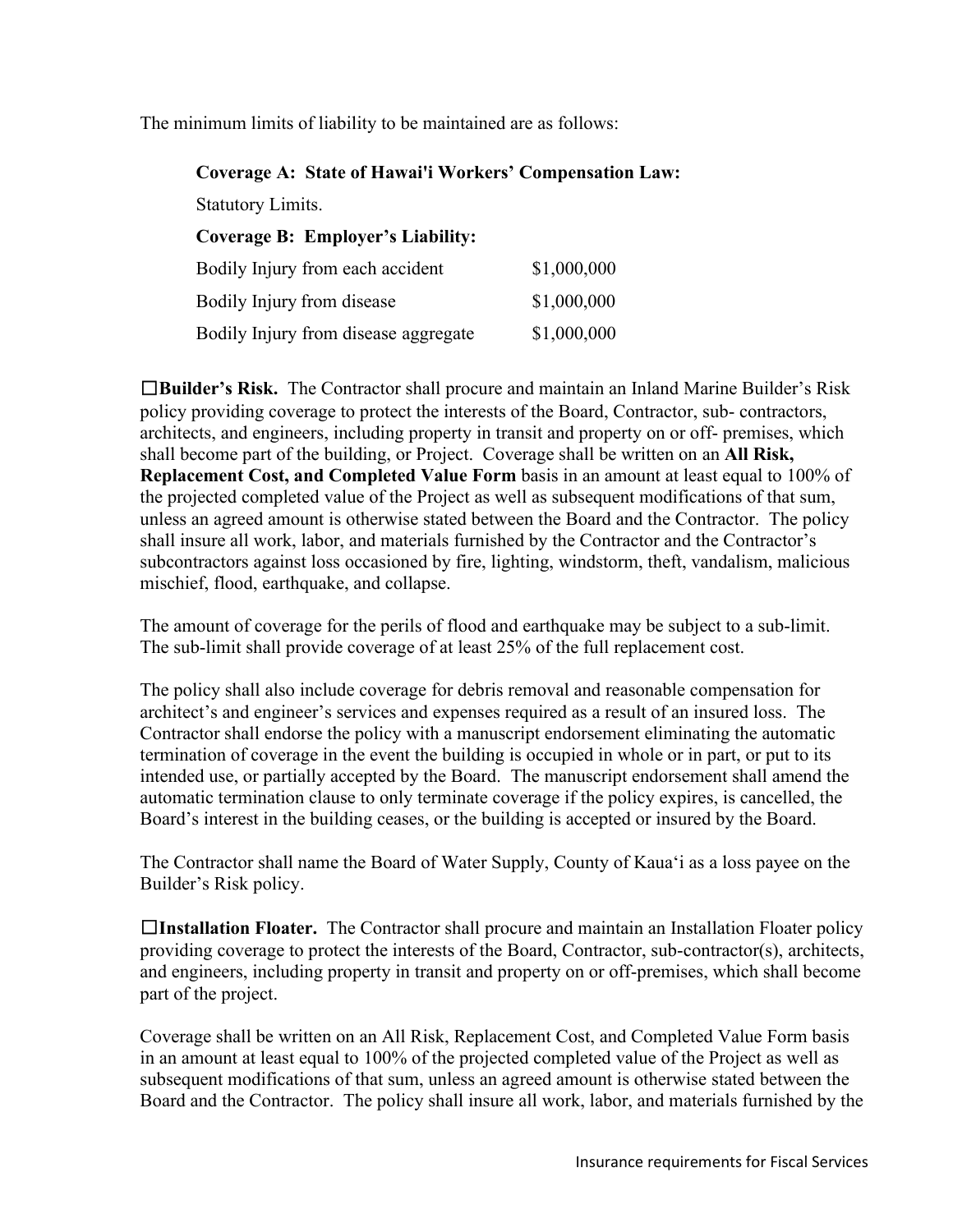Contractor and the Contractor's subcontractors against loss occasioned by fire, lighting, windstorm, theft, vandalism, malicious mischief, flood, earthquake, and collapse.

The amount of coverage for the perils of flood and earthquake may be subject to a sub-limit. The sub-limit shall provide coverage of at least 25% of the full replacement cost.

The policy shall also include coverage for debris removal and reasonable compensation for architect's and engineer's services and expenses required as a result of an insured loss. The Contractor shall endorse the policy with a manuscript endorsement eliminating the automatic termination of coverage in the event the building is occupied in whole or in part, or put to its intended use, or partially accepted by the Board. The manuscript endorsement shall amend the automatic termination clause to only terminate coverage if the policy expires, is cancelled, the Board's interest in the building ceases, or the building is accepted or insured by the Board.

The Contractor shall name the Board of Water Supply, County of Kaua'i as a loss payee on the Installation Floater policy.

☒**Professional Liability (Errors and Omissions).** The Contractor and its subcontractors shall procure and maintain Professional Liability Insurance (Errors and Omissions Insurance) that covers all such activities under the contract. Such insurance shall have these minimum limits and coverage(s):

> \$1,000,000 per occurrence \$2,000,000 annual aggregate

For policies written on a "Claims-Made" basis, Contractor warrants the retroactive date equals or precedes the effective date of the contract. In the event the policy is canceled, non-renewed, switched to an Occurrence Form, retroactive date advanced; or any other event triggering the right to purchase a Supplemental Extended Reporting Period (SERP) during the life of the contract, Contractor shall agree to purchase Supplement Extended Reporting Period (SERP) with a minimum reporting period not less than **two (2)** years.

The requirement to purchase a SERP shall not relieve Contractor of the obligation to provide replacement coverage.

☐**Pollution Legal Liability.** The Contractor shall procure and maintain Pollution Liability or similar Environmental Impairment Liability at a minimum limit not less than:

> \$1,000,000 per occurrence \$2,000,000 annual aggregate

The policy shall provide coverage for damages against, but not limited to, third-party liability, clean-up, corrective action including assessment, remediation and defense costs.

☐**Contractor's Pollution Liability.** Contractor shall procure and maintain pollution liability insurance when the Scope of Work involves removal, abatement, encapsulation or other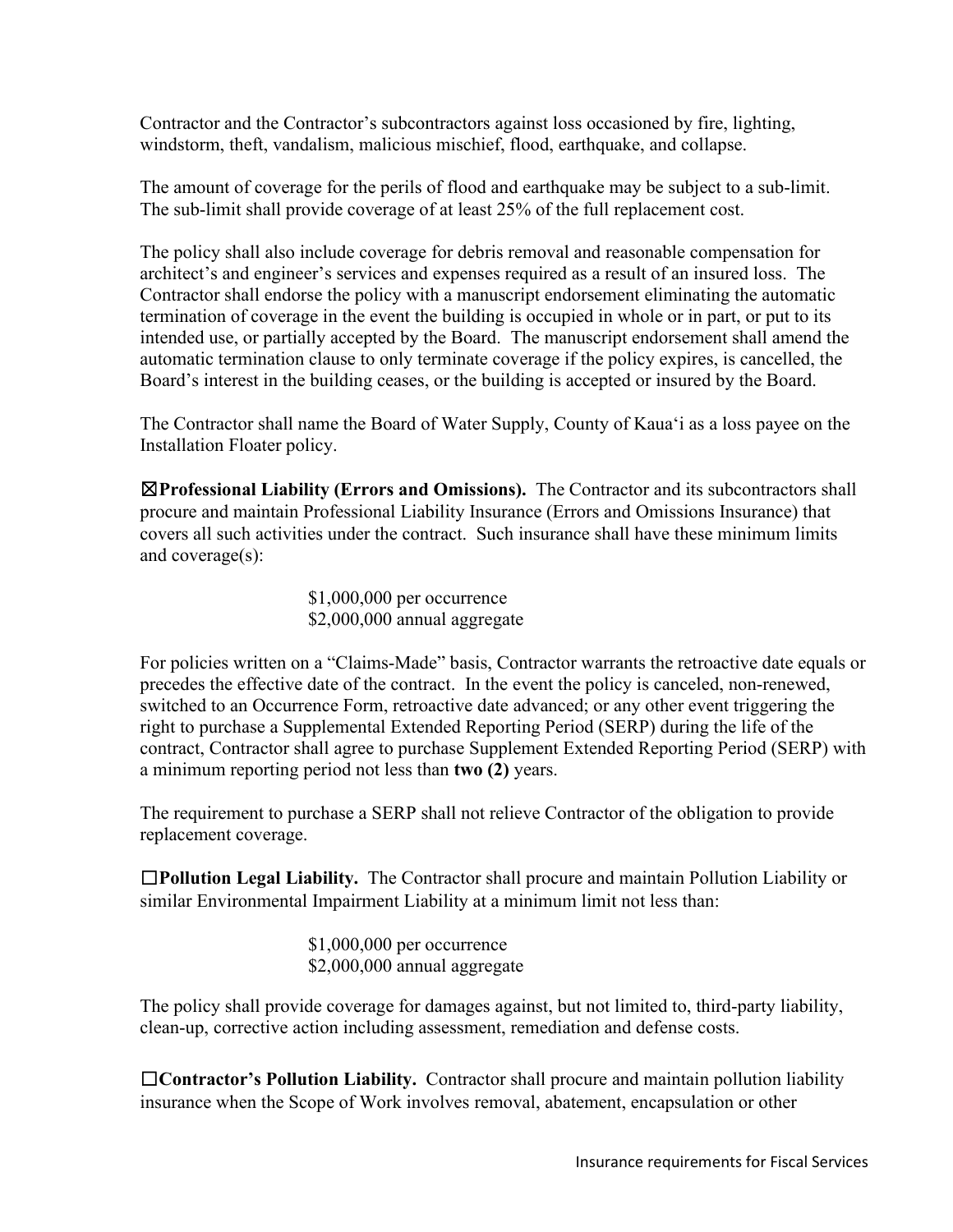treatment, disposal or remediation of asbestos or other hazardous materials or an exposure to pollutants or impairment of the environment. The policy shall provide coverage for third party liability, clean-up, and corrective action including assessment remediation and defense costs. The policy may be written on either an occurrence form or claims made. The minimum limits of liability shall be:

> \$1,000,000 per occurrence \$2,000,000 annual aggregate

☐**Crime Insurance or Commercial Fidelity Bond.** Contractor shall procure and maintain Commercial Crime Insurance or Fidelity Bond providing Employee Dishonesty on a blanket basis covering all of the Contractor's employees with a minimum amount of insurance at least equal to the amount of the contract. The policy shall be endorsed to cover "Third-Party Liability" including a third-party beneficiary clause in favor of the Board. The policy shall include a minimum twelve (12) month "Discovery Period" when written on a Loss Sustained basis.

☐**Property.** The Tenant or Lessee, shall agree to maintain property insurance including flood and windstorm written on a replacement cost basis in an amount not less than 100% of the replacement cost of the building(s) and contents, including betterments and improvements made by the Tenant or Lessee, located on the premises. Contractor shall agree to be fully responsible for any deductible or self-insured retention, and to provide this coverage on primary basis.

**Umbrella or Excess Liability.** Contractor may satisfy the minimum liability limits required above under an Umbrella or Excess Liability policy with \$1,000,000 per occurrence and \$2,000,000 aggregate. If Contractor is using its Umbrella or Excess Liability Insurance policy to satisfy the minimum requirements, Contractor shall agree to endorse the Board of Water Supply, County of Kaua'i as "Additional Insured" on the Umbrella or Excess Liability policy, or shall confirm in writing that its Umbrella or Excess Liability policy "follows form."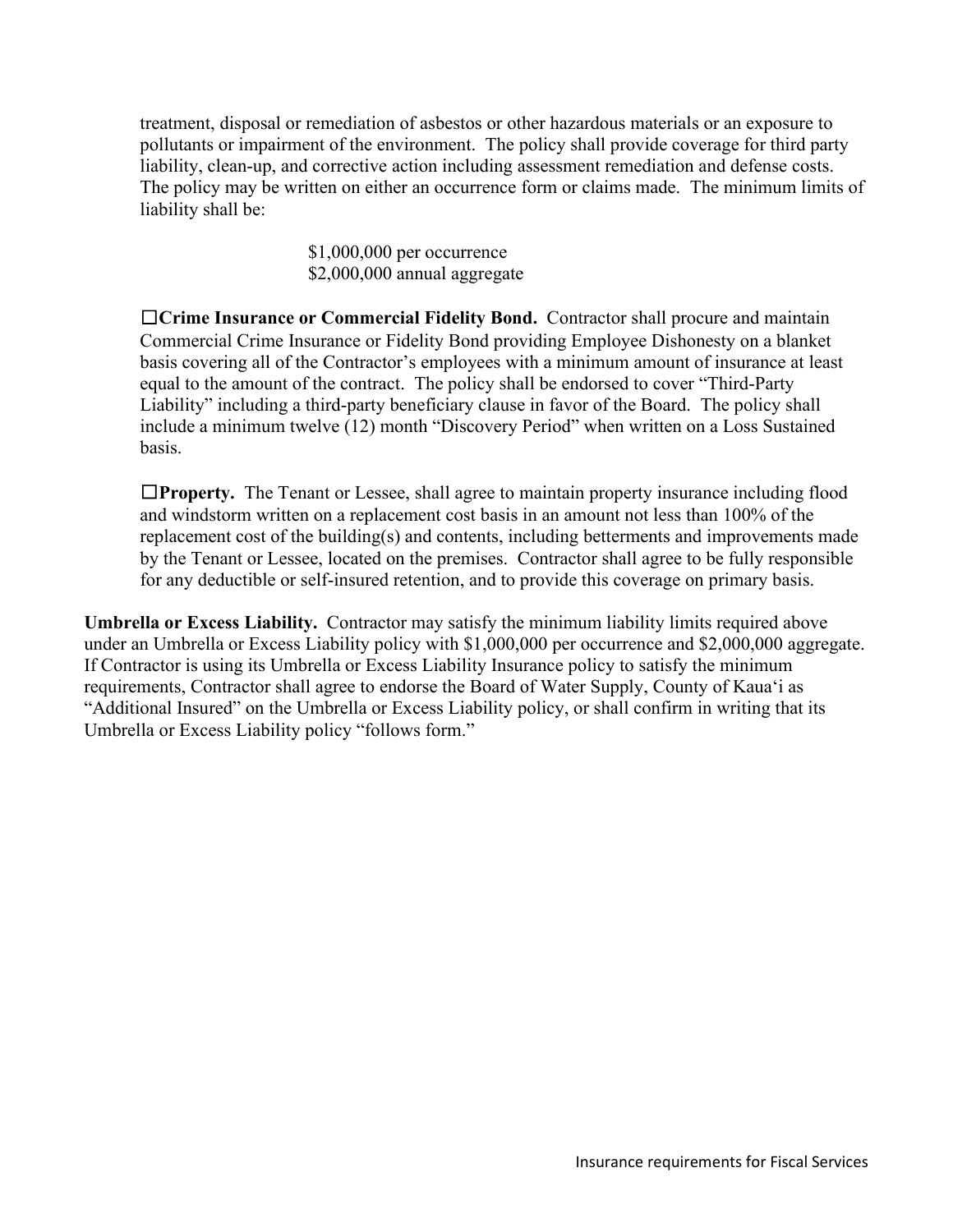# **Insurance requirements for Information Technology Services** EXHIBIT C

# **INSURANCE REQUIREMENTS**

County of Kaua'i

Contractor shall procure and maintain, on a primary basis and at its sole expense, at all times during the life of the contract insurance coverages and limits, including endorsements, described herein against claims for injuries to persons or damages to property which may arise from or in connection with the performance of the work by the Contractor or the Contractor's agents, representatives, employees, or subcontractors. The requirements contained herein, as well as the Board's review or acceptance of insurance maintained by the Contractor is not intended to and shall not in any manner limit or qualify the liabilities or obligations assumed by the Contractor.

To the extent applicable, the amounts and types of insurance will conform to the minimum terms, conditions and coverage(s) of Insurance Service Office (ISO) policies, forms, and endorsements.

## **A. General Conditions**

**Waiver of Subrogation.** Contractor shall agree by entering into a contract with the Board to provide a Waiver of Subrogation for the Commercial General Liability, Automobile Liability, and Workers Compensation policies. When required by the insurer, or should a policy condition not permit Contractor to enter into a pre-loss agreement to waive subrogation without an endorsement, the Contractor shall agree to notify the insurer and request the policy be endorsed with a Waiver of Subrogation in favor of the Board. This Waiver of Subrogation requirement shall not apply to any policy, which includes a condition specifically prohibiting such an endorsement, or voids coverage should Contractor enter into such an agreement on a pre-loss basis.

**Additional Insured.** Contractor shall agree to endorse the **Board of Water Supply, County of Kaua'i as an Additional Insured** with a CG026 Additional Insured – Designated Person or Organization endorsement, a copy of the applicable policy language, or similar endorsement to all required insurance policy(ies), except for Workers Compensation and Professional Liability.

**Deductibles and Self-Insured Retentions.** Any deductibles or self-insured retentions must be declared to and approved by the Board. At the discretion of the Board, the Board may require Contractor to reduce or eliminate any such deductibles or self-insured retentions as respects the Board, or require Contractor to provide a financial guarantee (audited financial statement or bond) satisfactory to the Board guaranteeing payment of any losses and related investigations, claim administration, or defense expenses. Any deductibles or self-insured retentions are the sole responsibility of Contractor and its subcontractor(s) if any. The Board reserves the right to deduct from the final payment to Contractor any unsatisfied deductibles or self-insured retentions which would result in a lien against the project.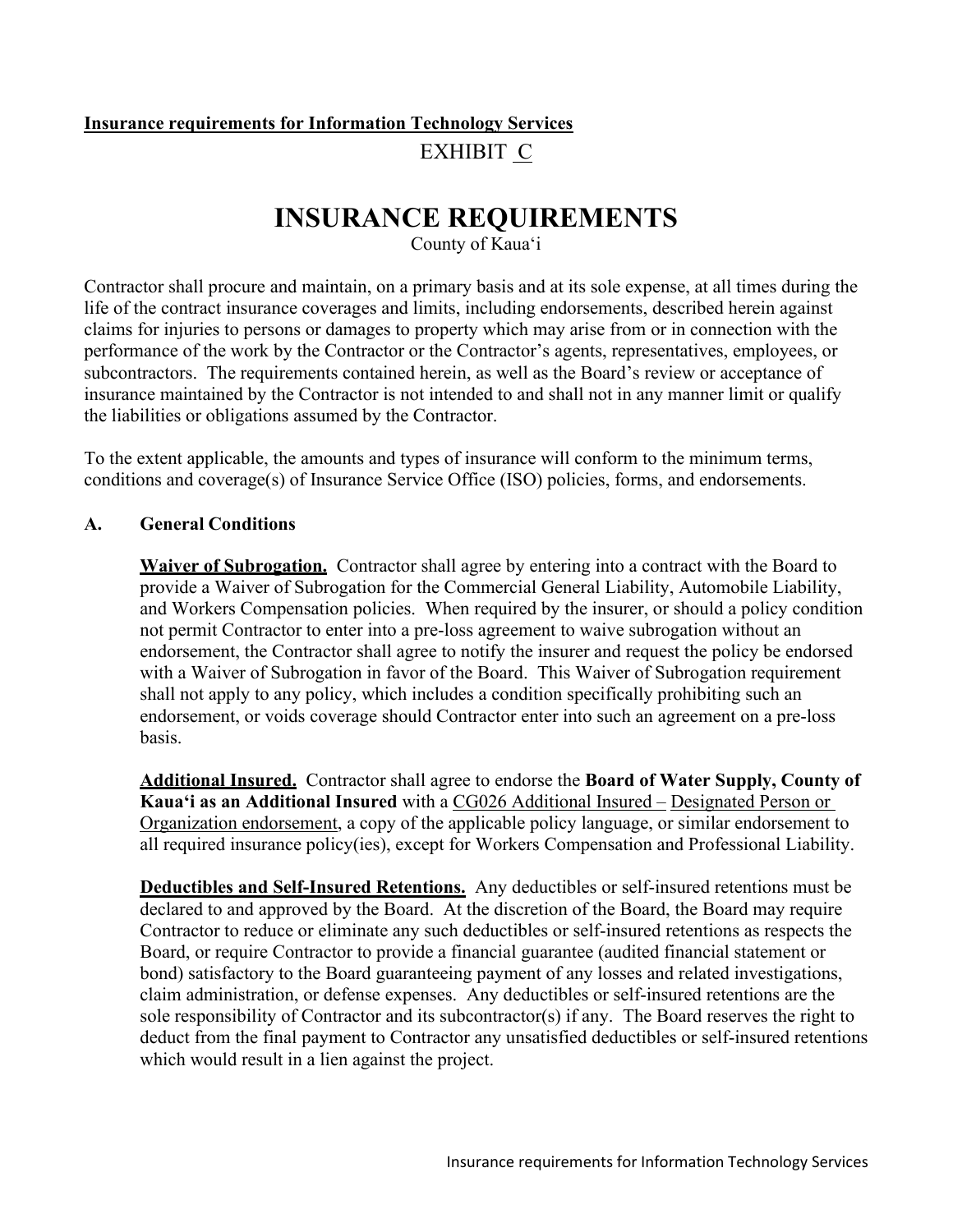When any deductibles or self-insured retention exceeds \$50,000, the Board reserves the right, but not the obligation, to request and review a copy of Contractor's most recent annual report or audited financial statement.

Contractor must declare any exception to the requirements of this provision as a question to the solicitation prior to submission of their offer, and must declare their ability to provide a bond or other satisfactory guarantee in lieu of any deductibles or self-insured retention. The Board will make a determination as to any exception(s) via an addendum to the solicitation prior to final submission of offers.

**Contractor's Responsibility.** The Contractor is responsible for paying any portion of any loss not covered because of the operation of any deductible, co-insurance clause or self-insured retention applicable to the insurance required herein. If the Board is damaged by the failure of the Contractor to maintain insurance as required in this paragraph, then the Contractor shall bear all reasonable costs properly attributable to that failure.

**Primary and Non-contributory.** All policies required of the Contractor will be endorsed as primary and any insurance or self-insurance program maintained by the Board shall be noncontributory.

**Certificate of Insurance.** Concurrent with the execution of the contract, Contractor shall provide the Board a certificate of insurance completed by a duly authorized representative of their insurer certifying that the liability coverage(s) is written on an occurrence form. Immediately upon becoming aware that its insurance will be cancelled, non-renewed, or materially changed, Contractor will notify Board by providing written notice.

The Certificate Holder address shall read:

| Board of Water Supply, County of Kaua'i |
|-----------------------------------------|
| 4398 Pua Loke Street                    |
| Līhu'e, HI $96766$                      |
| Attention:                              |
| Contract No.                            |
| Project Title:                          |
|                                         |

Concurrent with the execution the contract the Contractor shall furnish the Board with original certificates and endorsements effecting required coverage(s). The Board reserves the right to require complete copies of all required insurance policies, including the policy declarations and endorsements affecting the coverage at any time.

Failure to secure and maintain the required insurance shall be considered as a material breach of the contract. Should the Board be forced to expend funds that would have been covered under the specified insurance, Contractor shall reimburse Board for such funds. In the event the Board determines, in its sole and absolute discretion, that it is necessary to purchase the coverages herein required of the Contractor, and which the Contractor has failed to secure, the Contractor shall reimburse the Board for the expenditure of such funds.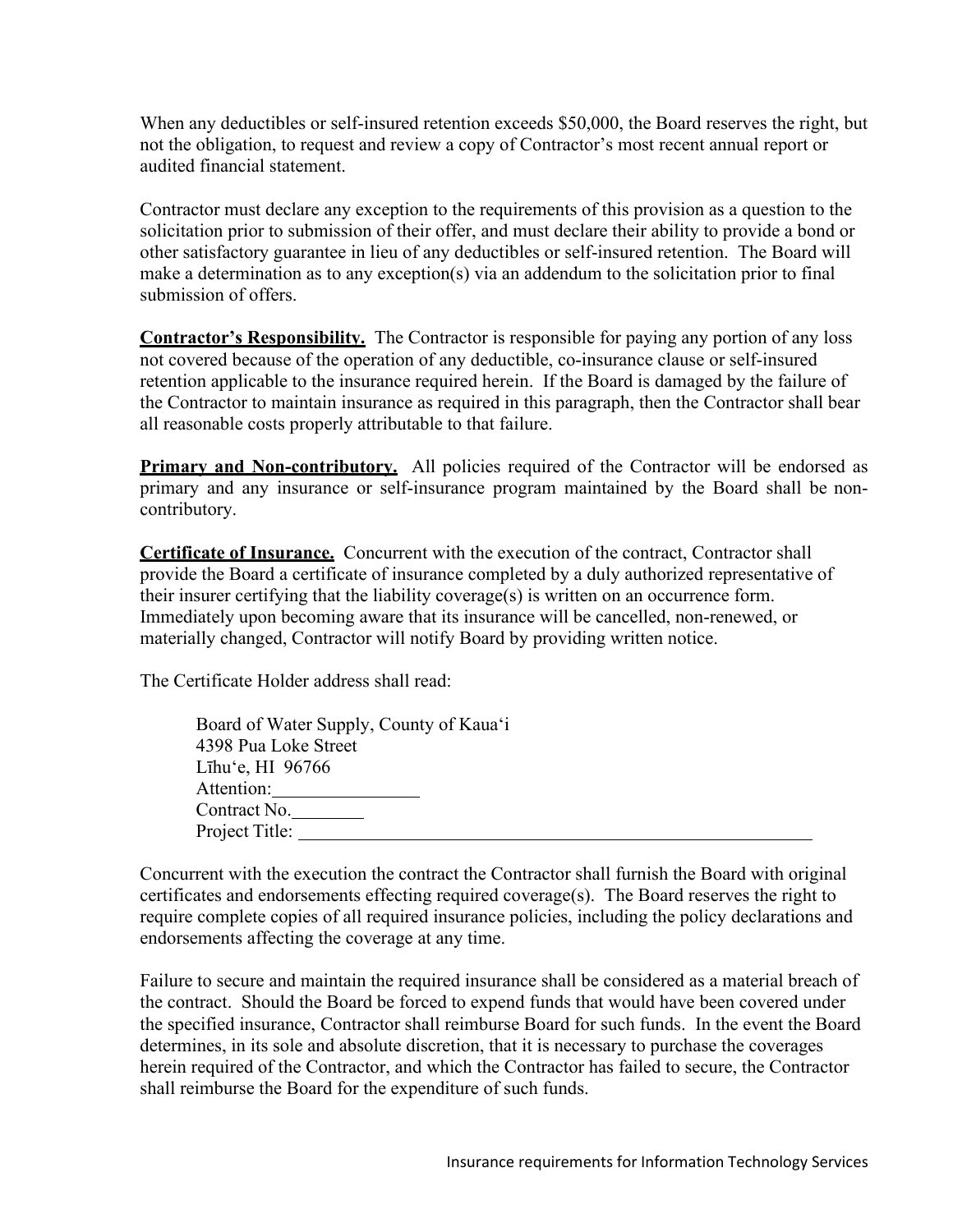**Right to Revise or Reject**. Board reserves the right, but not the obligation, to review and revise any insurance requirement, not limited to limits, coverages and endorsements based on insurance market conditions affecting the availability or affordability of coverage; or changes in the scope of work or specifications affecting the applicability of coverage. Additionally, the Board reserves the right, but not the obligation, to review and reject any insurance policies failing to meet the criteria stated herein or any insurer providing coverage due to its poor financial condition or failure to operate legally.

## **B. Minimum Insurance Coverage Requirements**

Unless otherwise approved by the Director of Finance, the policy or policies of insurance maintained by the Contractor shall provide the following minimum limit(s) and coverage(s) as specified herein and be placed with an insurance carrier authorized to do business in the State of Hawai'i and rated A-VII by A.M. Best:

☒**Commercial General Liability**. The Contractor shall procure and maintain Commercial General Liability (CGL), with dedicated required limits, as set forth herein, written on occurrence form providing:

☒Designated premises basis **OR** ☐Per Project basis

(Per Project Basis. The Commercial General Liability policy aggregate limits shall apply to both the general and products/completed operations limits. The term "project basis" should not be construed to mean the Board is requiring the Contractor to purchase a separate project specific general liability and products completed operations policy for the project.)

The coverages shall include the following:

- $\triangleright$  Premises Operations
- $\triangleright$  Independent Contractors
- $\triangleright$  Products and Completed Operations
- Broad Form Property Damage including completed operations
- $\triangleright$  Blanket Contractual Liability
- $\triangleright$  Personal Injury
- Employees named as Additional Insured
- $\triangleright$  Severability of Interest
- ☐ Explosion, Collapse and Underground Property Damage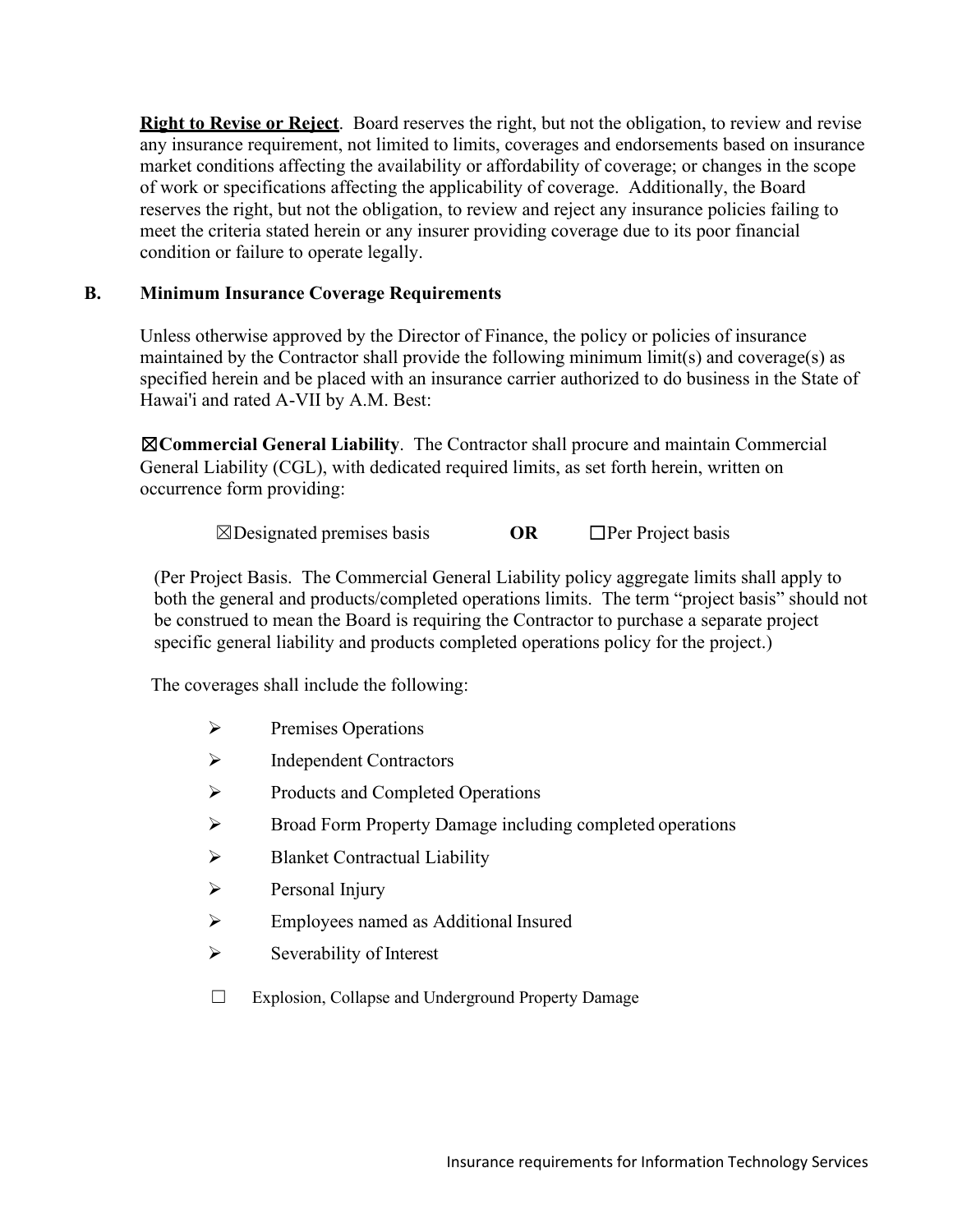The minimum limits of liability may be satisfied by providing either:

| <b>Bodily Injury and</b><br><b>Property Damage</b><br><b>Combined Single</b><br>Limit: |           | <b>Personal Injury:</b><br>\$1,000,000 per occurrence<br>\$2,000,000 annual aggregate<br>п<br><b>AND</b>           |
|----------------------------------------------------------------------------------------|-----------|--------------------------------------------------------------------------------------------------------------------|
| $\$2,000,000$ per<br>occurrence<br>$\$2,000,000$ annual<br>aggregate                   | <b>OR</b> | <b>Products and Completed Operations:</b><br>$$1,000,000$ per occurrence<br>٠<br>\$2,000,000 annual aggregate<br>٠ |

Contractor must provide evidence that the Board is an Additional Insured for Products/Completed Operations coverage for both ongoing operations and after substantial completion of the work. ISO Form CG 20 10 04 13 and ISO Form CG 20 39 12 19, or equivalent forms are required from the Contractor. Coverage provided by a non-equivalent CGL form shall be specifically endorsed providing both the course of construction and products/completed operations. ISO Form CG 20 10 04 13 and ISO Form CG 20 39 12 19, or equivalent forms are required from the Contractor. The Contractor and subcontractor(s), if any, shall provide evidence to the Board on an annual basis the products/completed operation coverage is in effect for **two (2)** years after substantial completion of the project.

☒**Business Automobile Liability.** The Contractor shall procure and maintain Business Automobile Liability written on occurrence form for all Owned, Non-owned, and Hired automobiles. If the Contractor does not own automobiles, Contractor shall agree to maintain coverage for Hired and Non-Owned Auto Liability, which may be satisfied by way of endorsement to the Commercial General Liability policy or separate Business Automobile Liability. Coverage shall be for automobile contractual liability, uninsured and underinsured motorist coverage, basic no-fault, and personal injury protection, as required by Hawai'i law with the following limits:

> **Bodily Injury** \$1,000,000 per person \$1,000,000 per occurrence **Property Damage** \$1,000,000 per accident

☒**Workers' Compensation and Employer's Liability.** The Contractor shall procure and maintain at all times during the term of the contract the following insurance liability coverage: Workers' Compensation, Temporary Disability Insurance (TDI), and similar insurance that is required by the State of Hawai'i or federal laws. Self-insurance is permitted subject to submission of a copy of the appropriate governmental authorization and qualification by the Contractor and subcontractor(s).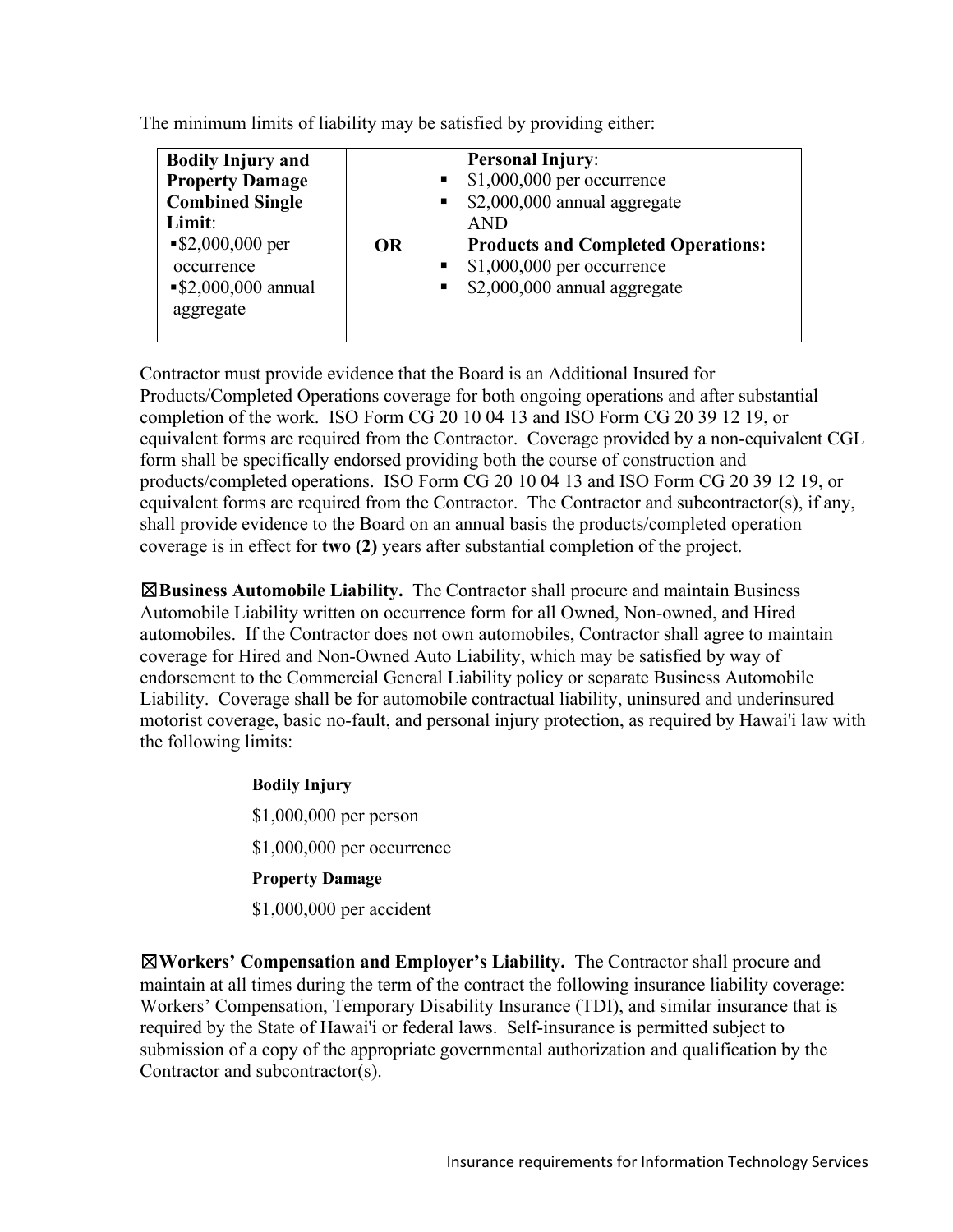The minimum limits of liability to be maintained are as follows:

| <b>Coverage A: State of Hawai'i Workers' Compensation Law:</b> |             |
|----------------------------------------------------------------|-------------|
| <b>Statutory Limits.</b>                                       |             |
| <b>Coverage B: Employer's Liability:</b>                       |             |
| Bodily Injury from each accident                               | \$1,000,000 |
| Bodily Injury from disease                                     | \$1,000,000 |
| Bodily Injury from disease aggregate                           | \$1,000,000 |

☐**Builder's Risk.** The Contractor shall procure and maintain an Inland Marine Builder's Risk policy providing coverage to protect the interests of the Board, Contractor, sub-contractors, architects, and engineers, including property in transit and property on or off-premises, which shall become part of the building, or Project. Coverage shall be written on an **All Risk, Replacement Cost, and Completed Value Form** basis in an amount at least equal to 100% of the projected completed value of the Project as well as subsequent modifications of that sum, unless an agreed amount is otherwise stated between the Board and the Contractor. The policy shall insure all work, labor, and materials furnished by the Contractor and the Contractor's subcontractors against loss occasioned by fire, lighting, windstorm, theft, vandalism, malicious mischief, flood, earthquake, and collapse.

The amount of coverage for the perils of flood and earthquake may be subject to a sub-limit. The sub-limit shall provide coverage of at least 25% of the full replacement cost.

The policy shall also include coverage for debris removal and reasonable compensation for architect's and engineer's services and expenses required as a result of an insured loss. The Contractor shall endorse the policy with a manuscript endorsement eliminating the automatic termination of coverage in the event the building is occupied in whole or in part, or put to its intended use, or partially accepted by the Board. The manuscript endorsement shall amend the automatic termination clause to only terminate coverage if the policy expires, is cancelled, the Board's interest in the building ceases, or the building is accepted or insured by the Board.

The Contractor shall name the Board of Water Supply, County of Kaua'i as a loss payee on the Builder's Risk policy.

☐**Installation Floater.** The Contractor shall procure and maintain an Installation Floater policy providing coverage to protect the interests of the Board, Contractor, sub-contractor(s), architects, and engineers, including property in transit and property on or off-premises, which shall become part of the project.

Coverage shall be written on an All Risk, Replacement Cost, and Completed Value Form basis in an amount at least equal to 100% of the projected completed value of the Project as well as subsequent modifications of that sum, unless an agreed amount is otherwise stated between the Board and the Contractor. The policy shall insure all work, labor, and materials furnished by the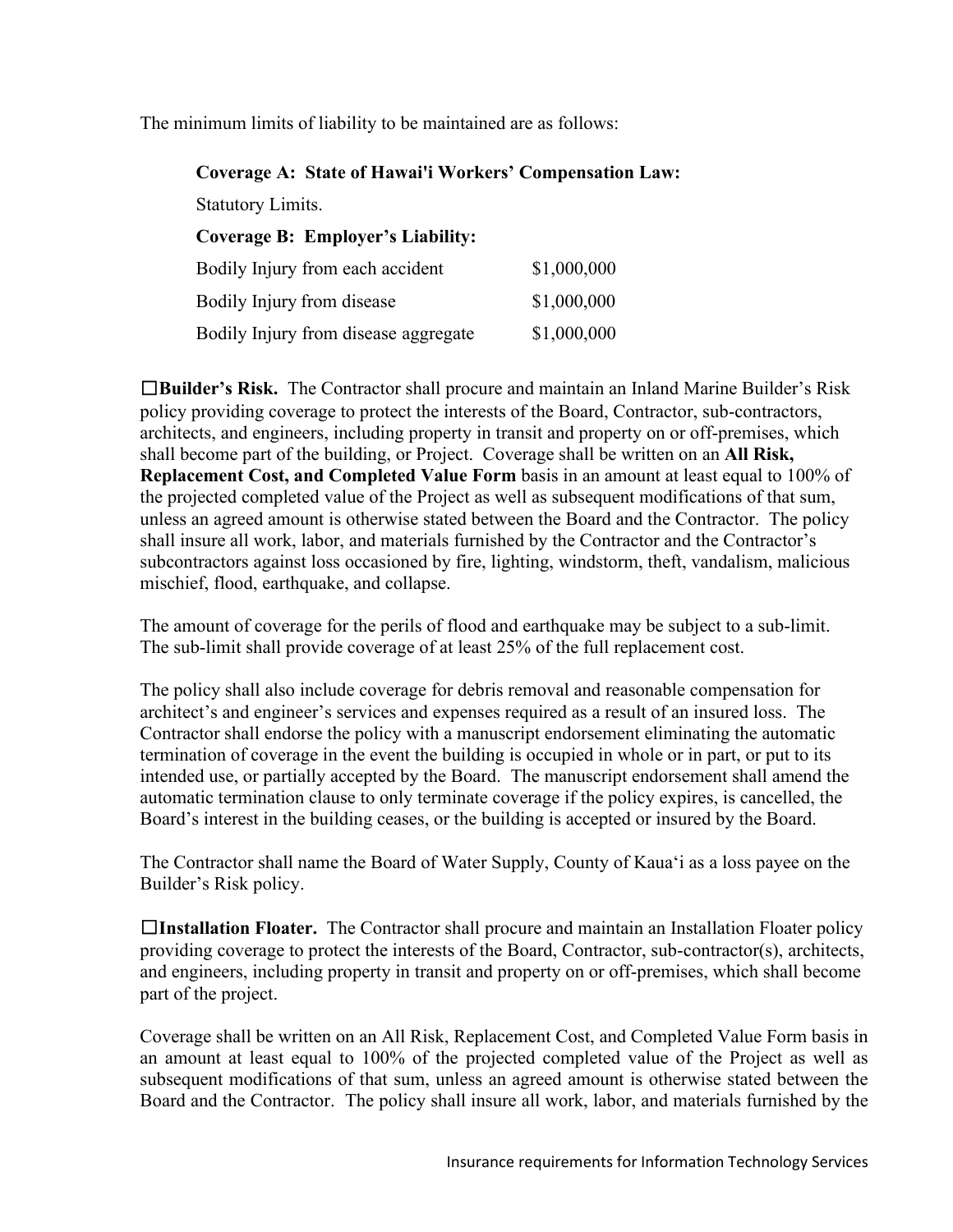Contractor and the Contractor's subcontractors against loss occasioned by fire, lighting, windstorm, theft, vandalism, malicious mischief, flood, earthquake, and collapse.

The amount of coverage for the perils of flood and earthquake may be subject to a sub-limit. The sub-limit shall provide coverage of at least 25% of the full replacement cost.

The policy shall also include coverage for debris removal and reasonable compensation for architect's and engineer's services and expenses required as a result of an insured loss. The Contractor shall endorse the policy with a manuscript endorsement eliminating the automatic termination of coverage in the event the building is occupied in whole or in part, or put to its intended use, or partially accepted by the Board. The manuscript endorsement shall amend the automatic termination clause to only terminate coverage if the policy expires, is cancelled, the Board's interest in the building ceases, or the building is accepted or insured by the Board.

The Contractor shall name the Board of Water Supply, County of Kaua'i as a loss payee on the Installation Floater policy.

☐**Professional Liability (Errors and Omissions).** The Contractor and its subcontractors shall procure and maintain Professional Liability Insurance (Errors and Omissions Insurance) that covers all such activities under the contract. Such insurance shall have these minimum limits and coverage(s):

> \$1,000,000 per occurrence \$2,000,000 annual aggregate

For policies written on a "Claims-Made" basis, Contractor warrants the retroactive date equals or precedes the effective date of the contract. In the event the policy is canceled, non-renewed, switched to an Occurrence Form, retroactive date advanced; or any other event triggering the right to purchase a Supplemental Extended Reporting Period (SERP) during the life of the contract, Contractor shall agree to purchase Supplement Extended Reporting Period (SERP) with a minimum reporting period not less than **two (2)** years.

The requirement to purchase a SERP shall not relieve Contractor of the obligation to provide replacement coverage.

☐**Pollution Legal Liability.** The Contractor shall procure and maintain Pollution Liability or similar Environmental Impairment Liability at a minimum limit not less than:

> \$1,000,000 per occurrence \$2,000,000 annual aggregate

The policy shall provide coverage for damages against, but not limited to, third-party liability, clean-up, corrective action including assessment, remediation and defense costs.

☐**Contractor's Pollution Liability.** Contractor shall procure and maintain pollution liability insurance when the Scope of Work involves removal, abatement, encapsulation or other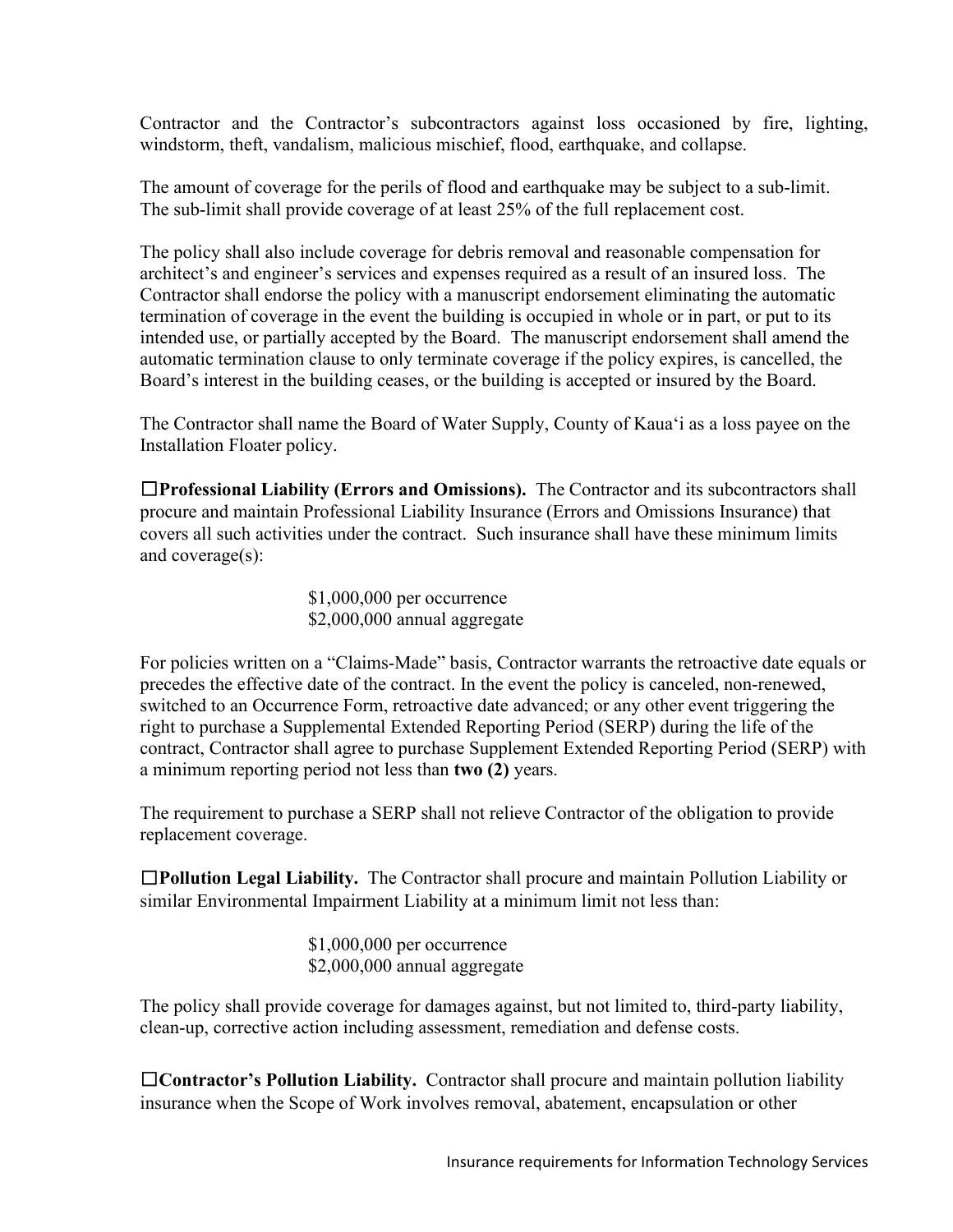treatment, disposal or remediation of asbestos or other hazardous materials or an exposure to pollutants or impairment of the environment. The policy shall provide coverage for third party liability, clean-up, and corrective action including assessment remediation and defense costs. The policy may be written on either an occurrence form or claims made. The minimum limits of liability shall be:

> \$1,000,000 per occurrence \$2,000,000 annual aggregate

☐**Crime Insurance or Commercial Fidelity Bond.** Contractor shall procure and maintain Commercial Crime Insurance or Fidelity Bond providing Employee Dishonesty on a blanket basis covering all of the Contractor's employees with a minimum amount of insurance at least equal to the amount of the contract. The policy shall be endorsed to cover "Third-Party Liability" including a third-party beneficiary clause in favor of the Board. The policy shall include a minimum twelve (12) month "Discovery Period" when written on a Loss Sustained basis.

☐**Property.** The Tenant or Lessee, shall agree to maintain property insurance including flood and windstorm written on a replacement cost basis in an amount not less than 100% of the replacement cost of the building(s) and contents, including betterments and improvements made by the Tenant or Lessee, located on the premises. Contractor shall agree to be fully responsible for any deductible or self-insured retention, and to provide this coverage on primary basis.

**Umbrella or Excess Liability.** Contractor may satisfy the minimum liability limits required above under an Umbrella or Excess Liability policy with \$1,000,000 per occurrence and \$2,000,000 aggregate. If Contractor is using its Umbrella or Excess Liability Insurance policy to satisfy the minimum requirements, Contractor shall agree to endorse the Board of Water Supply, County of Kaua'i as "Additional Insured" on the Umbrella or Excess Liability policy, or shall confirm in writing that its Umbrella or Excess Liability policy "follows form."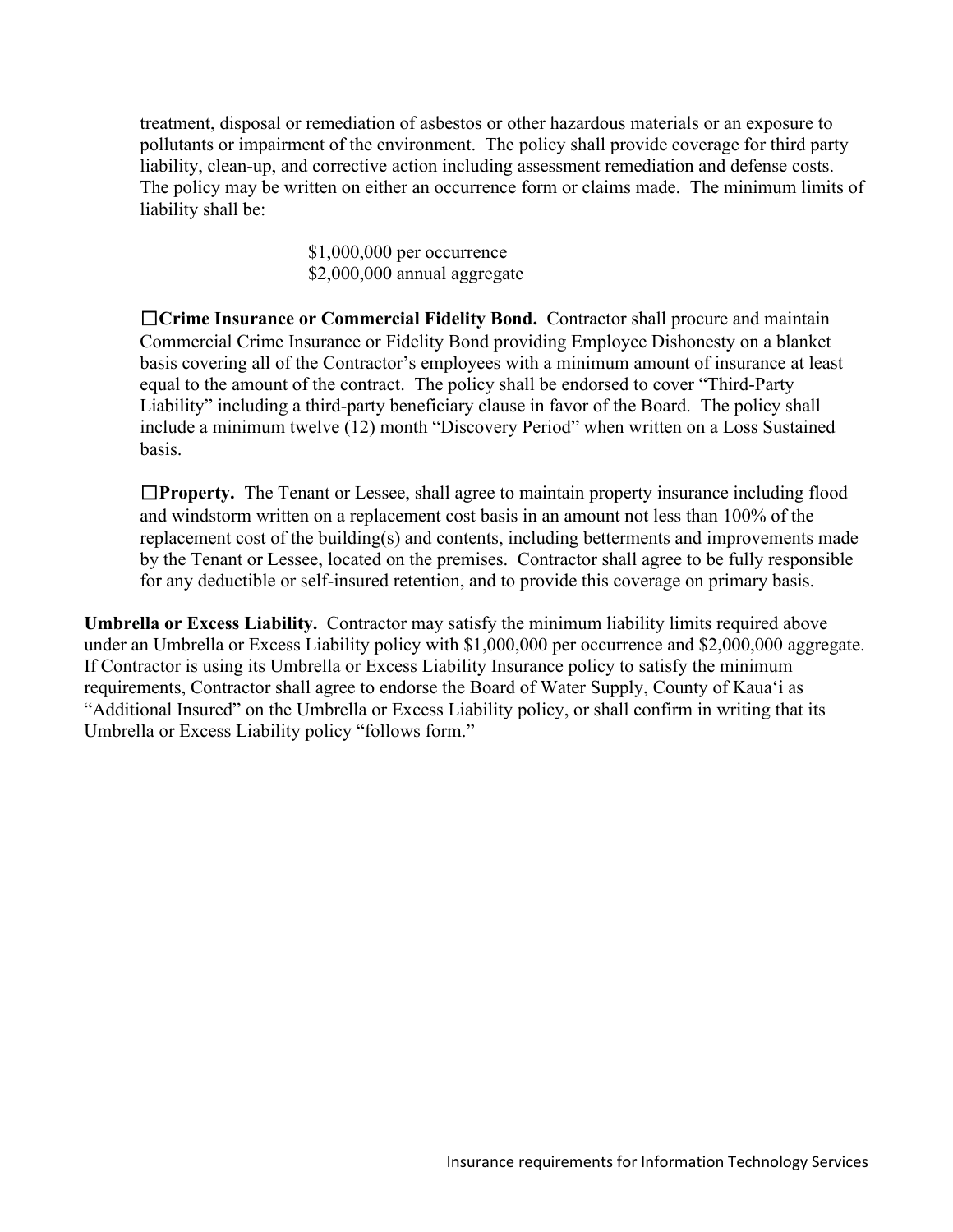# **Insurance requirements for Special Medical Practitioner Services** EXHIBIT D

# **INSURANCE REQUIREMENTS**

County of Kaua'i

Contractor shall procure and maintain, on a primary basis and at its sole expense, at all times during the life of the contract insurance coverages and limits, including endorsements, described herein against claims for injuries to persons or damages to property which may arise from or in connection with the performance of the work by the Contractor or the Contractor's agents, representatives, employees, or subcontractors. The requirements contained herein, as well as the Board's review or acceptance of insurance maintained by the Contractor is not intended to and shall not in any manner limit or qualify the liabilities or obligations assumed by the Contractor.

To the extent applicable, the amounts and types of insurance will conform to the minimum terms, conditions and coverage(s) of Insurance Service Office (ISO) policies, forms, and endorsements.

## **A. General Conditions**

**Waiver of Subrogation.** Contractor shall agree by entering into a contract with the Board to provide a Waiver of Subrogation for the Commercial General Liability, Automobile Liability, and Workers Compensation policies. When required by the insurer, or should a policy condition not permit Contractor to enter into a pre-loss agreement to waive subrogation without an endorsement, the Contractor shall agree to notify the insurer and request the policy be endorsed with a Waiver of Subrogation in favor of the Board. This Waiver of Subrogation requirement shall not apply to any policy, which includes a condition specifically prohibiting such an endorsement, or voids coverage should Contractor enter into such an agreement on a pre-loss basis.

**Additional Insured.** Contractor shall agree to endorse the **Board of Water Supply, County of Kaua'i as an Additional Insured** with a CG026 Additional Insured – Designated Person or Organization endorsement, a copy of the applicable policy language, or similar endorsement to all required insurance policy(ies), except for Workers Compensation and Professional Liability.

**Deductibles and Self-Insured Retentions.** Any deductibles or self-insured retentions must be declared to and approved by the Board. At the discretion of the Board, the Board may require Contractor to reduce or eliminate any such deductibles or self-insured retentions as respects the Board, or require Contractor to provide a financial guarantee (audited financial statement or bond) satisfactory to the Board guaranteeing payment of any losses and related investigations, claim administration, or defense expenses. Any deductibles or self-insured retentions are the sole responsibility of Contractor and its subcontractor(s) if any. The Board reserves the right to deduct from the final payment to Contractor any unsatisfied deductibles or self-insured retentions which would result in a lien against the project.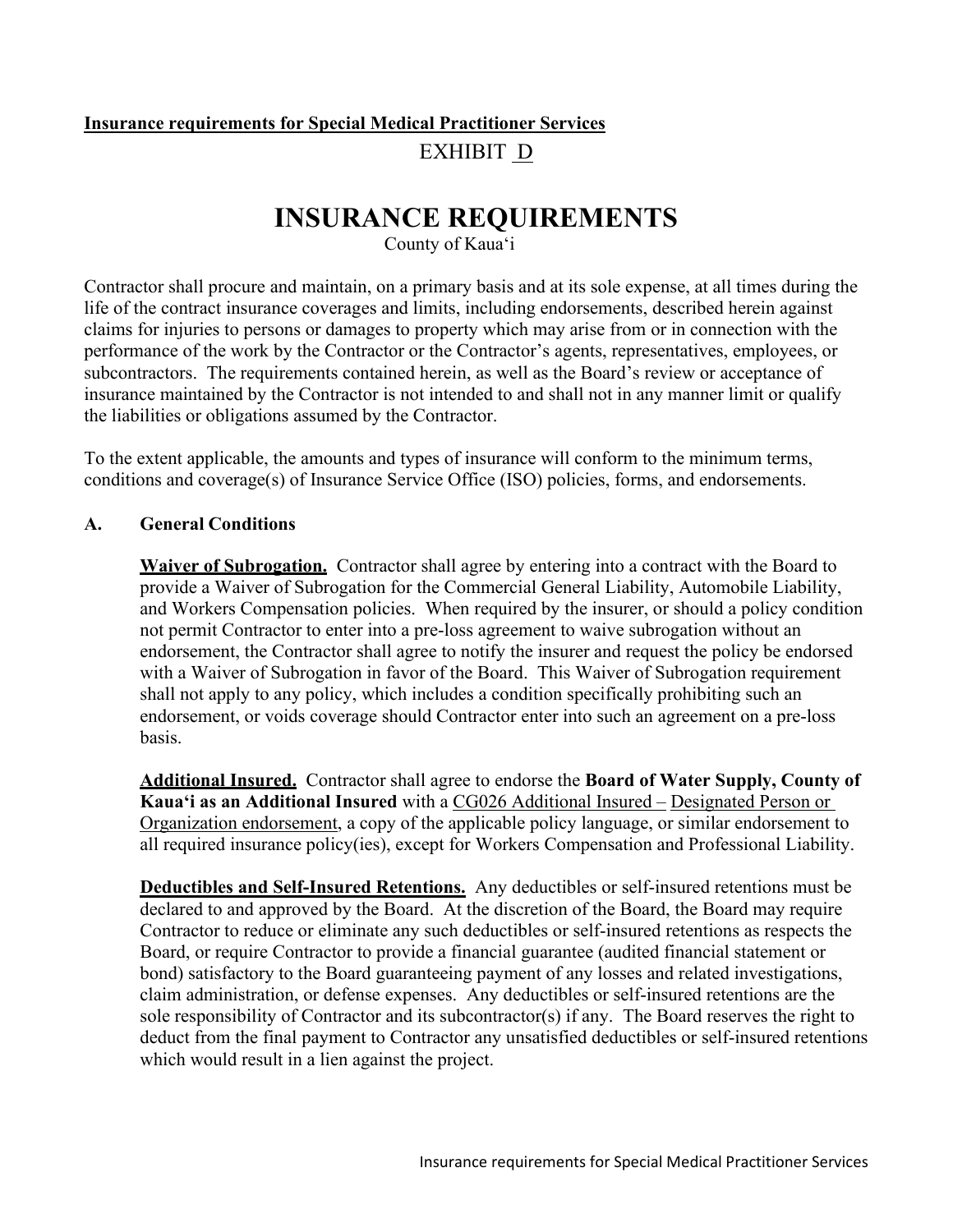When any deductibles or self-insured retention exceeds \$50,000, the Board reserves the right, but not the obligation, to request and review a copy of Contractor's most recent annual report or audited financial statement.

Contractor must declare any exception to the requirements of this provision as a question to the solicitation prior to submission of their offer, and must declare their ability to provide a bond or other satisfactory guarantee in lieu of any deductibles or self-insured retention. The Board will make a determination as to any exception(s) via an addendum to the solicitation prior to final submission of offers.

**Contractor's Responsibility.** The Contractor is responsible for paying any portion of any loss not covered because of the operation of any deductible, co-insurance clause or self-insured retention applicable to the insurance required herein. If the Board is damaged by the failure of the Contractor to maintain insurance as required in this paragraph, then the Contractor shall bear all reasonable costs properly attributable to that failure.

**Primary and Non-contributory.** All policies required of the Contractor will be endorsed as primary and any insurance or self-insurance program maintained by the Board shall be noncontributory.

**Certificate of Insurance.** Concurrent with the execution of the contract, Contractor shall provide the Board a certificate of insurance completed by a duly authorized representative of their insurer certifying that the liability coverage(s) is written on an occurrence form. Immediately upon becoming aware that its insurance will be cancelled, non-renewed, or materially changed, Contractor will notify Board by providing written notice.

The Certificate Holder address shall read:

| Board of Water Supply, County of Kaua'i |
|-----------------------------------------|
| 4398 Pua Loke Street                    |
| Līhu'e, HI $96766$                      |
| Attention:                              |
| Contract No.                            |
| Project Title:                          |
|                                         |

Concurrent with the execution the contract the Contractor shall furnish the Board with original certificates and endorsements effecting required coverage(s). The Board reserves the right to require complete copies of all required insurance policies, including the policy declarations and endorsements affecting the coverage at any time.

Failure to secure and maintain the required insurance shall be considered as a material breach of the contract. Should the Board be forced to expend funds that would have been covered under the specified insurance, Contractor shall reimburse Board for such funds. In the event the Board determines, in its sole and absolute discretion, that it is necessary to purchase the coverages herein required of the Contractor, and which the Contractor has failed to secure, the Contractor shall reimburse the Board for the expenditure of such funds.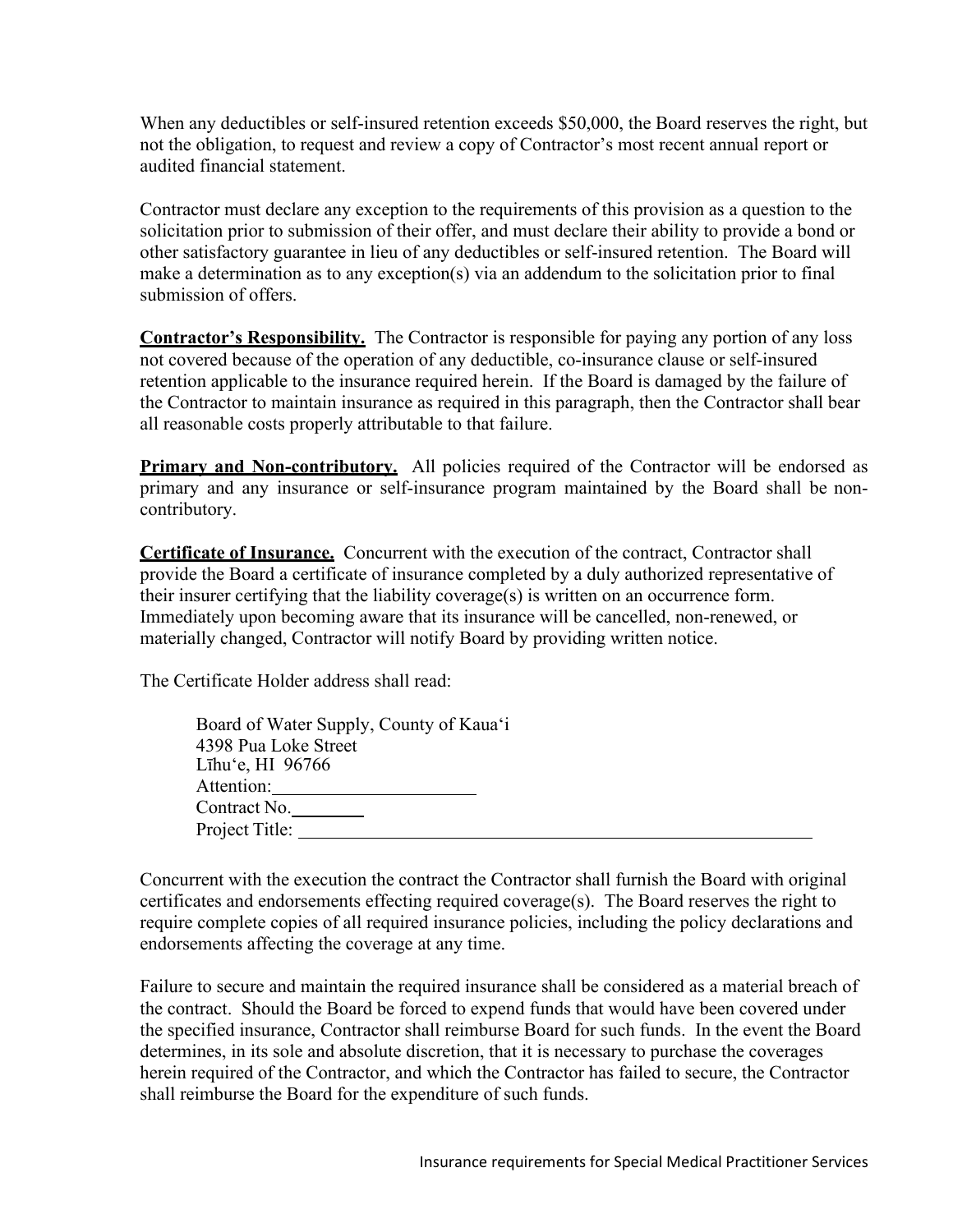**Right to Revise or Reject**. Board reserves the right, but not the obligation, to review and revise any insurance requirement, not limited to limits, coverages and endorsements based on insurance market conditions affecting the availability or affordability of coverage; or changes in the scope of work or specifications affecting the applicability of coverage. Additionally, the Board reserves the right, but not the obligation, to review and reject any insurance policies failing to meet the criteria stated herein or any insurer providing coverage due to its poor financial condition or failure to operate legally.

## **B. Minimum Insurance Coverage Requirements**

Unless otherwise approved by the Director of Finance, the policy or policies of insurance maintained by the Contractor shall provide the following minimum limit(s) and coverage(s) as specified herein and be placed with an insurance carrier authorized to do business in the State of Hawai'i and rated A-VII by A.M. Best:

☒**Commercial General Liability**. The Contractor shall procure and maintain Commercial General Liability (CGL), with dedicated required limits, as set forth herein, written on occurrence form providing:

☒Designated premises basis **OR** ☐Per Project basis

(Per Project Basis. The Commercial General Liability policy aggregate limits shall apply to both the general and products/completed operations limits. The term "project basis" should not be construed to mean the Board is requiring the Contractor to purchase a separate project specific general liability and products completed operations policy for the project.)

The coverages shall include the following:

- $\triangleright$  Premises Operations
- $\triangleright$  Independent Contractors
- $\triangleright$  Products and Completed Operations
- Broad Form Property Damage including completed operations
- $\triangleright$  Blanket Contractual Liability
- $\triangleright$  Personal Injury
- Employees named as Additional Insured
- $\triangleright$  Severability of Interest
- ☐ Explosion, Collapse and Underground Property Damage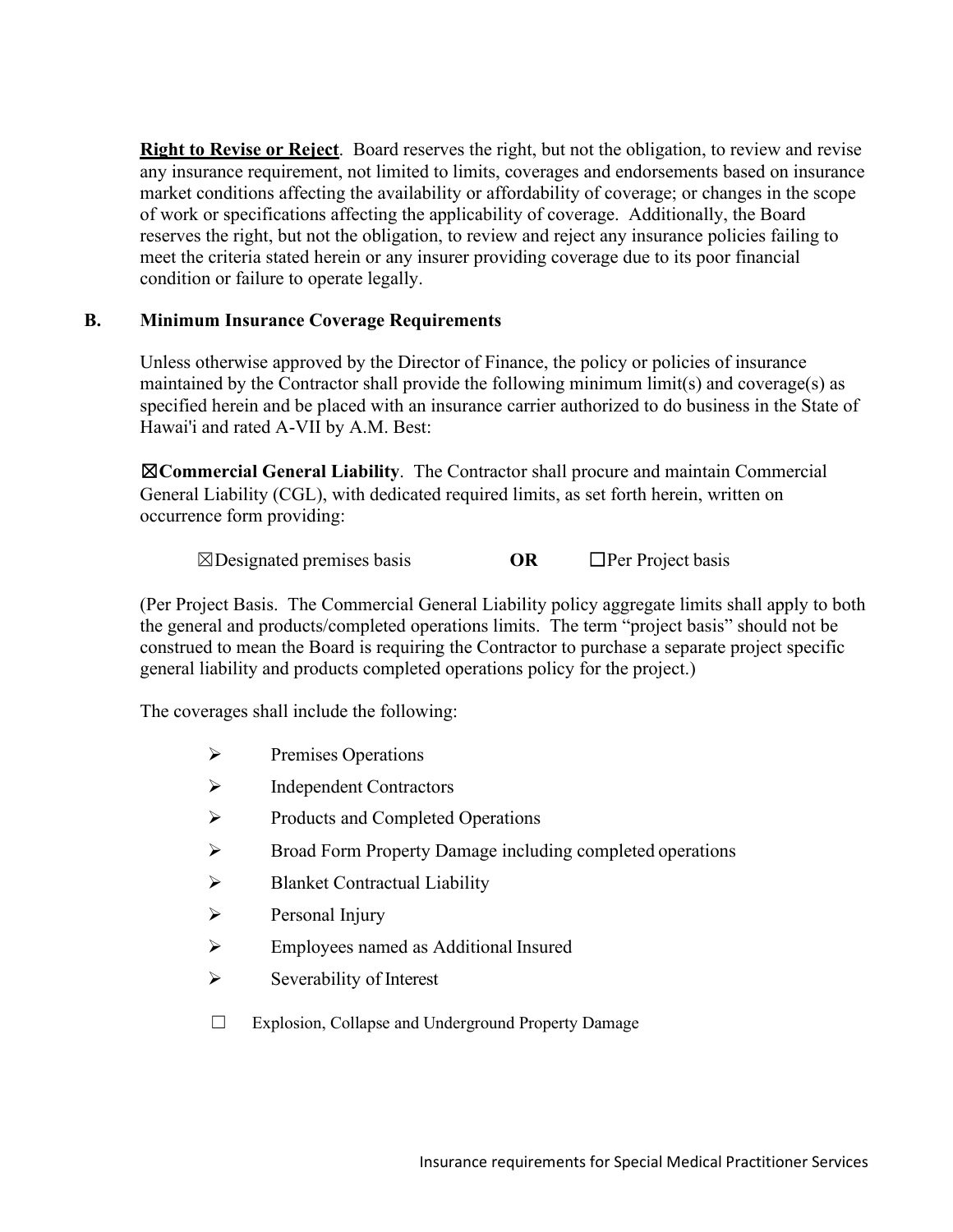The minimum limits of liability may be satisfied by providing either:

Contractor must provide evidence that the Board is an Additional Insured for Products/Completed Operations coverage for both ongoing operations and after substantial completion of the work. ISO Form CG 20 10 04 13 and ISO Form CG 20 39 12 19, or equivalent forms are required from the Contractor. Coverage provided by a non-equivalent CGL form shall be specifically endorsed providing both the course of construction and products/completed operations. ISO Form CG 20 10 04 13 and ISO Form CG 20 39 12 19, or equivalent forms are required from the Contractor. The Contractor and subcontractor(s), if any, shall provide evidence to the Board on an annual basis the products/completed operation coverage is in effect for **two (2)** years after substantial completion of the project.

☒**Business Automobile Liability.** The Contractor shall procure and maintain Business Automobile Liability written on occurrence form for all Owned, Non-owned, and Hired automobiles. If the Contractor does not own automobiles, Contractor shall agree to maintain coverage for Hired and Non-Owned Auto Liability, which may be satisfied by way of endorsement to the Commercial General Liability policy or separate Business Automobile Liability. Coverage shall be for automobile contractual liability, uninsured and underinsured motorist coverage, basic no-fault, and personal injury protection, as required by Hawai'i law with the following limits:

> **Bodily Injury** \$1,000,000 per person \$1,000,000 per occurrence **Property Damage** \$1,000,000 per accident

☒**Workers' Compensation and Employer's Liability.** The Contractor shall procure and maintain at all times during the term of the contract the following insurance liability coverage: Workers' Compensation, Temporary Disability Insurance (TDI), and similar insurance that is required by the State of Hawai'i or federal laws. Self-insurance is permitted subject to submission of a copy of the appropriate governmental authorization and qualification by the Contractor and subcontractor(s).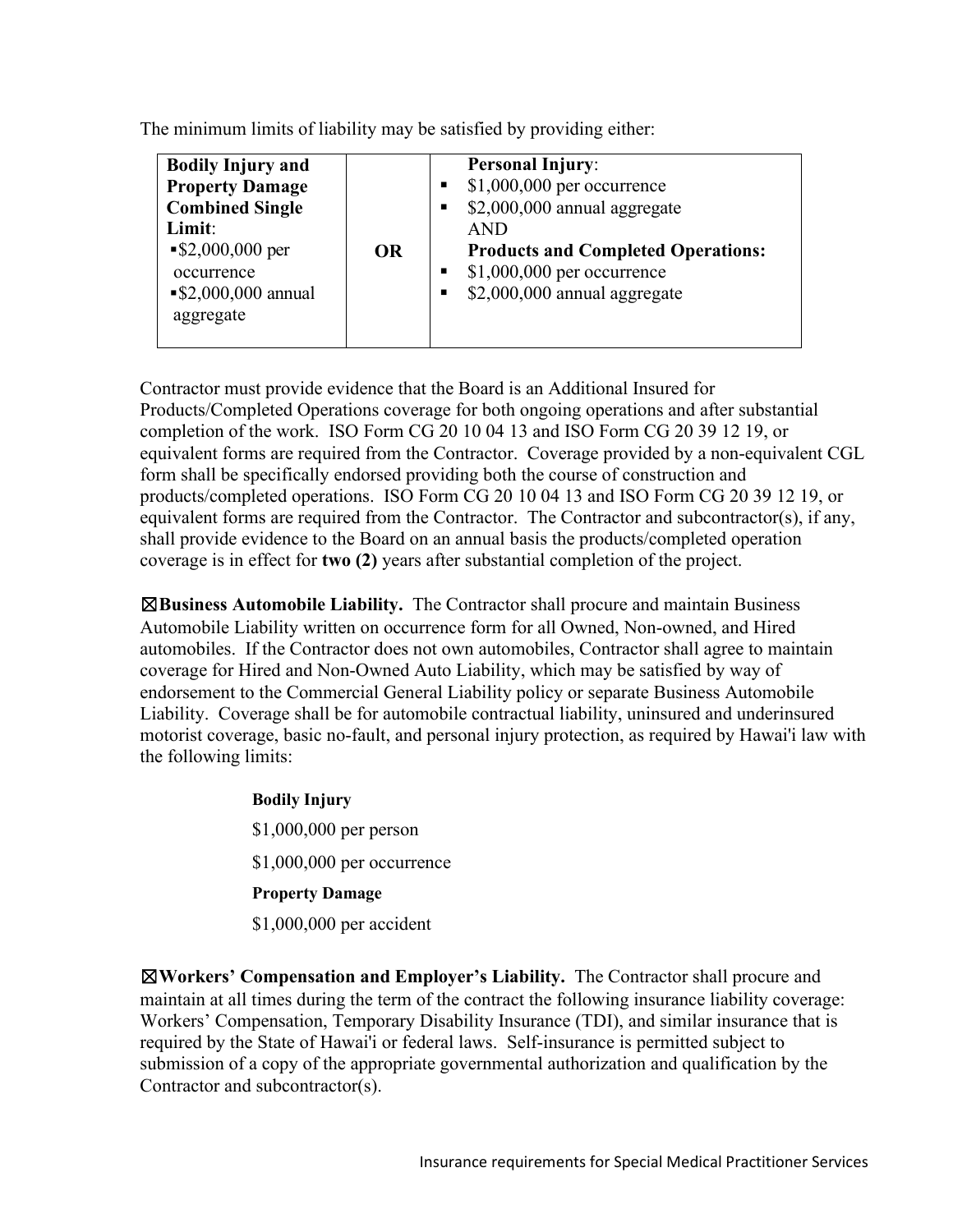The minimum limits of liability to be maintained are as follows:

**Coverage A: State of Hawai'i Workers' Compensation Law:**

Statutory Limits.

**Coverage B: Employer's Liability:**

| Bodily Injury from each accident     | \$1,000,000 |
|--------------------------------------|-------------|
| Bodily Injury from disease           | \$1,000,000 |
| Bodily Injury from disease aggregate | \$1,000,000 |

☐**Builder's Risk.** The Contractor shall procure and maintain an Inland Marine Builder's Risk policy providing coverage to protect the interests of the Board, Contractor, sub-contractors, architects, and engineers, including property in transit and property on or off-premises, which shall become part of the building, or Project. Coverage shall be written on an **All Risk, Replacement Cost, and Completed Value Form** basis in an amount at least equal to 100% of the projected completed value of the Project as well as subsequent modifications of that sum, unless an agreed amount is otherwise stated between the Board and the Contractor. The policy shall insure all work, labor, and materials furnished by the Contractor and the Contractor's subcontractors against loss occasioned by fire, lighting, windstorm, theft, vandalism, malicious mischief, flood, earthquake, and collapse.

The amount of coverage for the perils of flood and earthquake may be subject to a sub-limit. The sub-limit shall provide coverage of at least 25% of the full replacement cost.

The policy shall also include coverage for debris removal and reasonable compensation for architect's and engineer's services and expenses required as a result of an insured loss. The Contractor shall endorse the policy with a manuscript endorsement eliminating the automatic termination of coverage in the event the building is occupied in whole or in part, or put to its intended use, or partially accepted by the Board. The manuscript endorsement shall amend the automatic termination clause to only terminate coverage if the policy expires, is cancelled, the Board's interest in the building ceases, or the building is accepted or insured by the Board.

The Contractor shall name the Board of Water Supply, County of Kaua'i as a loss payee on the Builder's Risk policy.

☐**Installation Floater.** The Contractor shall procure and maintain an Installation Floater policy providing coverage to protect the interests of the Board, Contractor, sub-contractor(s), architects, and engineers, including property in transit and property on or off-premises, which shall become part of the project.

Coverage shall be written on an All Risk, Replacement Cost, and Completed Value Form basis in an amount at least equal to 100% of the projected completed value of the Project as well as subsequent modifications of that sum, unless an agreed amount is otherwise stated between the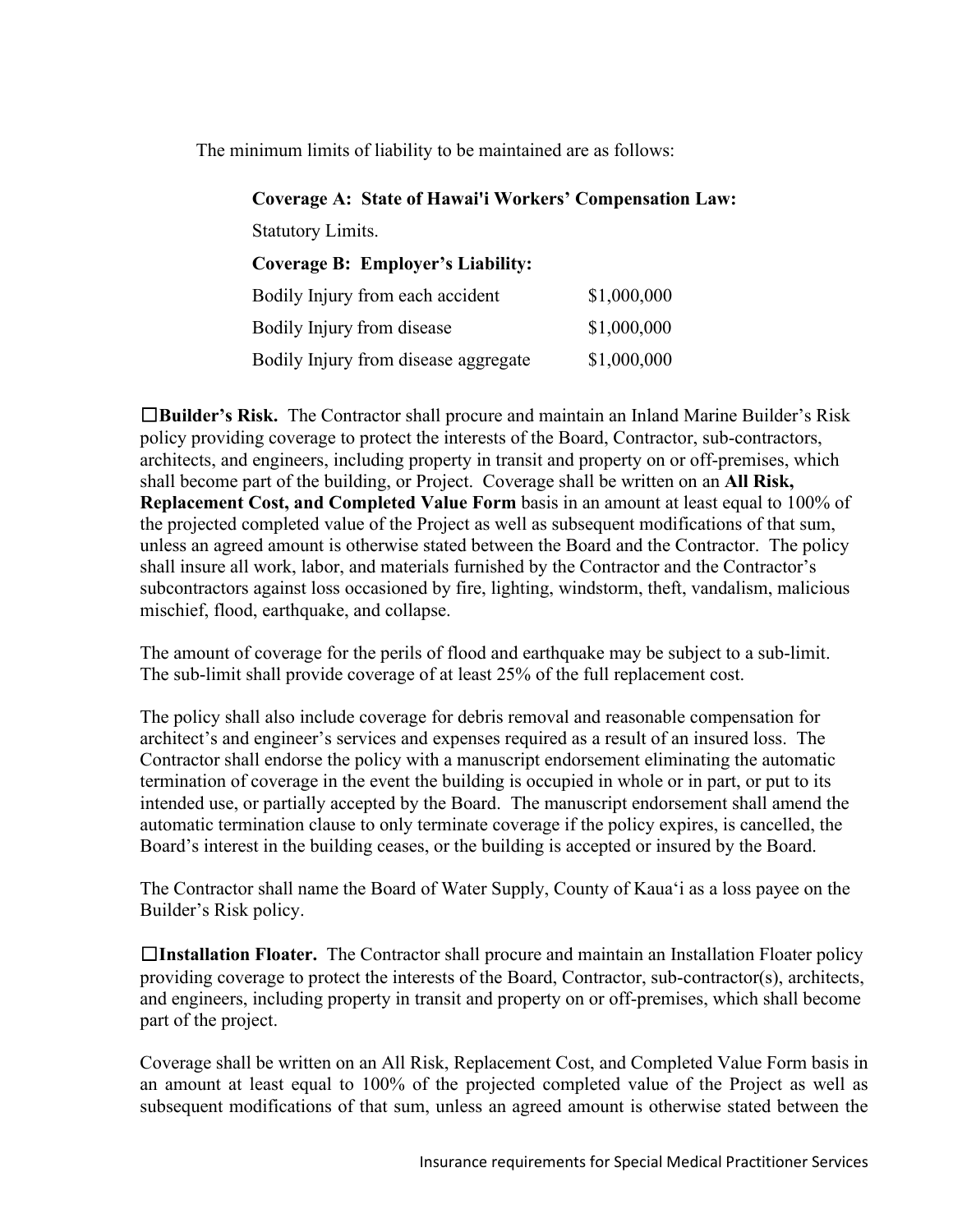Board and the Contractor. The policy shall insure all work, labor, and materials furnished by the Contractor and the Contractor's subcontractors against loss occasioned by fire, lighting, windstorm, theft, vandalism, malicious mischief, flood, earthquake, and collapse.

The amount of coverage for the perils of flood and earthquake may be subject to a sub-limit. The sub-limit shall provide coverage of at least 25% of the full replacement cost.

The policy shall also include coverage for debris removal and reasonable compensation for architect's and engineer's services and expenses required as a result of an insured loss. The Contractor shall endorse the policy with a manuscript endorsement eliminating the automatic termination of coverage in the event the building is occupied in whole or in part, or put to its intended use, or partially accepted by the Board. The manuscript endorsement shall amend the automatic termination clause to only terminate coverage if the policy expires, is cancelled, the Board's interest in the building ceases, or the building is accepted or insured by the Board.

The Contractor shall name the Board of Water Supply, County of Kaua'i as a loss payee on the Installation Floater policy.

☒**Professional Liability (Errors and Omissions).** The Contractor and its subcontractors shall procure and maintain Professional Liability Insurance (Errors and Omissions Insurance) that covers all such activities under the contract. Such insurance shall have these minimum limits and coverage(s):

> \$1,000,000 per occurrence \$2,000,000 annual aggregate

For policies written on a "Claims-Made" basis, Contractor warrants the retroactive date equals or precedes the effective date of the contract. In the event the policy is canceled, non-renewed, switched to an Occurrence Form, retroactive date advanced; or any other event triggering the right to purchase a Supplemental Extended Reporting Period (SERP) during the life of the contract, Contractor shall agree to purchase Supplement Extended Reporting Period (SERP) with a minimum reporting period not less than **two (2)** years.

The requirement to purchase a SERP shall not relieve Contractor of the obligation to provide replacement coverage.

☐**Pollution Legal Liability.** The Contractor shall procure and maintain Pollution Liability or similar Environmental Impairment Liability at a minimum limit not less than:

> \$1,000,000 per occurrence \$2,000,000 annual aggregate

The policy shall provide coverage for damages against, but not limited to, third-party liability, clean-up, corrective action including assessment, remediation and defense costs.

☐**Contractor's Pollution Liability.** Contractor shall procure and maintain pollution liability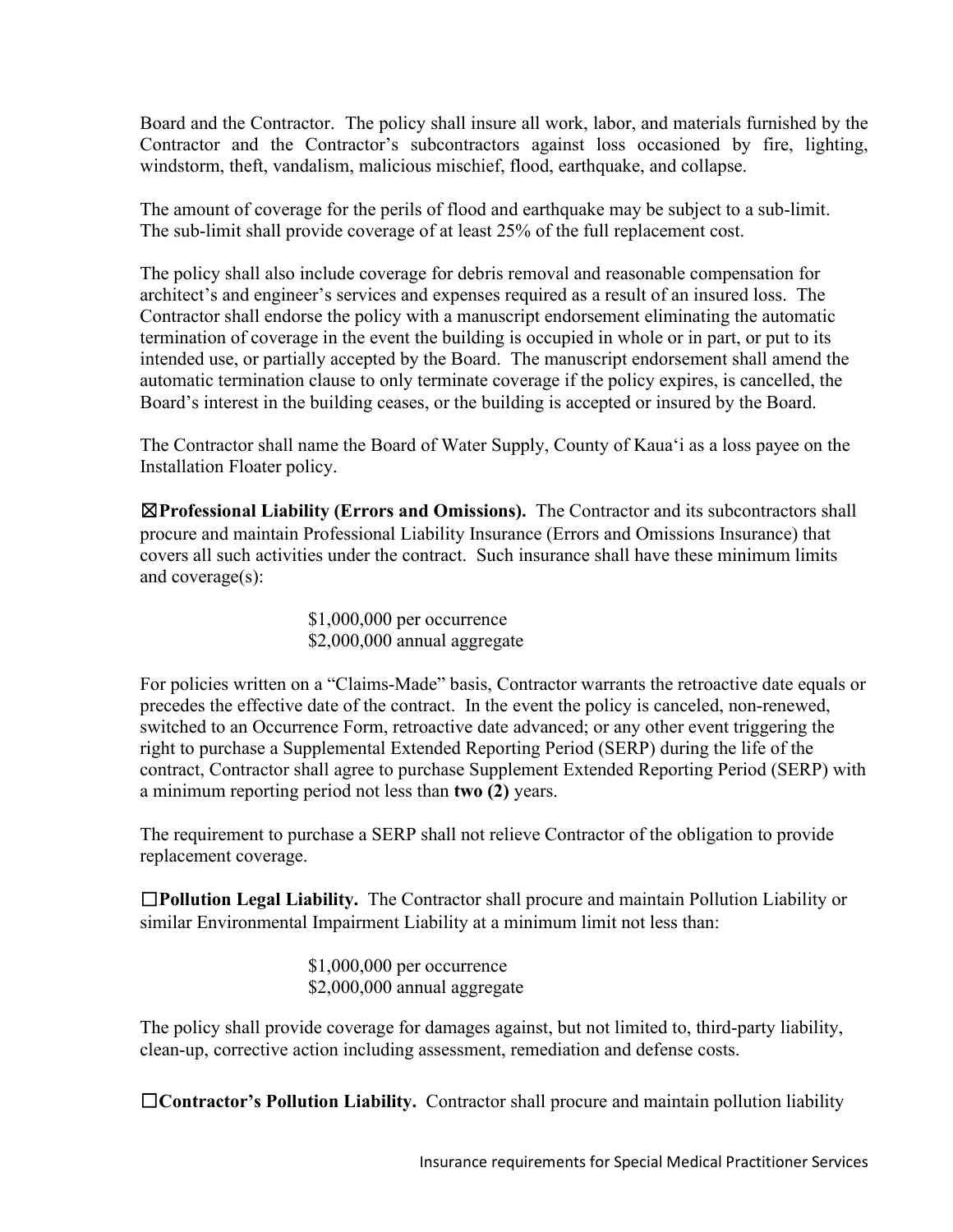insurance when the Scope of Work involves removal, abatement, encapsulation or other treatment, disposal or remediation of asbestos or other hazardous materials or an exposure to pollutants or impairment of the environment. The policy shall provide coverage for third party liability, clean-up, and corrective action including assessment remediation and defense costs. The policy may be written on either an occurrence form or claims made. The minimum limits of liability shall be:

> \$1,000,000 per occurrence \$2,000,000 annual aggregate

☐**Crime Insurance or Commercial Fidelity Bond.** Contractor shall procure and maintain Commercial Crime Insurance or Fidelity Bond providing Employee Dishonesty on a blanket basis covering all of the Contractor's employees with a minimum amount of insurance at least equal to the amount of the contract. The policy shall be endorsed to cover "Third-Party Liability" including a third-party beneficiary clause in favor of the Board. The policy shall include a minimum twelve (12) month "Discovery Period" when written on a Loss Sustained basis.

☐**Property.** The Tenant or Lessee, shall agree to maintain property insurance including flood and windstorm written on a replacement cost basis in an amount not less than 100% of the replacement cost of the building(s) and contents, including betterments and improvements made by the Tenant or Lessee, located on the premises. Contractor shall agree to be fully responsible for any deductible or self-insured retention, and to provide this coverage on primary basis.

**Umbrella or Excess Liability.** Contractor may satisfy the minimum liability limits required above under an Umbrella or Excess Liability policy with \$1,000,000 per occurrence and \$2,000,000 aggregate. If Contractor is using its Umbrella or Excess Liability Insurance policy to satisfy the minimum requirements, Contractor shall agree to endorse the Board of Water Supply, County of Kaua'i as "Additional Insured" on the Umbrella or Excess Liability policy, or shall confirm in writing that its Umbrella or Excess Liability policy "follows form."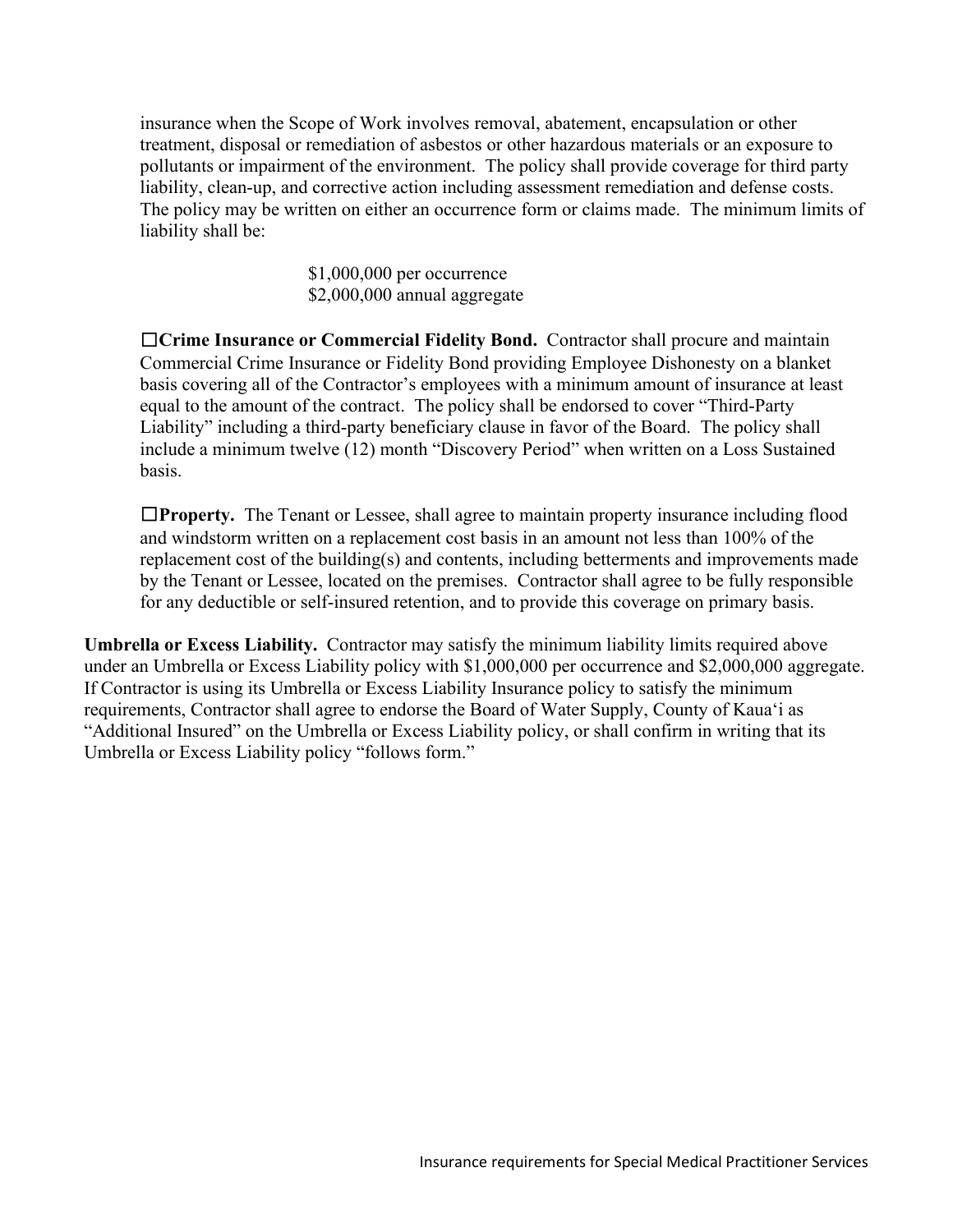# **Insurance requirements for Engineering Services**

EXHIBIT E

# **INSURANCE REQUIREMENTS**

County of Kaua'i

Contractor shall procure and maintain, on a primary basis and at its sole expense, at all times during the life of the contract insurance coverages and limits, including endorsements, described herein against claims for injuries to persons or damages to property which may arise from or in connection with the performance of the work by the Contractor or the Contractor's agents, representatives, employees, or subcontractors. The requirements contained herein, as well as the Board's review or acceptance of insurance maintained by the Contractor is not intended to and shall not in any manner limit or qualify the liabilities or obligations assumed by the Contractor.

To the extent applicable, the amounts and types of insurance will conform to the minimum terms, conditions and coverage(s) of Insurance Service Office (ISO) policies, forms, and endorsements.

# **A. General Conditions**

**Waiver of Subrogation.** Contractor shall agree by entering into a contract with the Board to provide a Waiver of Subrogation for the Commercial General Liability, Automobile Liability, and Workers Compensation policies. When required by the insurer, or should a policy condition not permit Contractor to enter into a pre-loss agreement to waive subrogation without an endorsement, the Contractor shall agree to notify the insurer and request the policy be endorsed with a Waiver of Subrogation in favor of the Board. This Waiver of Subrogation requirement shall not apply to any policy, which includes a condition specifically prohibiting such an endorsement, or voids coverage should Contractor enter into such an agreement on a pre-loss basis.

**Additional Insured.** Contractor shall agree to endorse the **Board of Water Supply, County of Kaua'i as an Additional Insured** with a CG026 Additional Insured – Designated Person or Organization endorsement, a copy of the applicable policy language, or similar endorsement to all required insurance policy(ies), except for Workers Compensation and Professional Liability.

**Deductibles and Self-Insured Retentions.** Any deductibles or self-insured retentions must be declared to and approved by the Board. At the discretion of the Board, the Board may require Contractor to reduce or eliminate any such deductibles or self-insured retentions as respects the Board, or require Contractor to provide a financial guarantee (audited financial statement or bond) satisfactory to the Board guaranteeing payment of any losses and related investigations, claim administration, or defense expenses. Any deductibles or self-insured retentions are the sole responsibility of Contractor and its subcontractor(s) if any. The Board reserves the right to deduct from the final payment to Contractor any unsatisfied deductibles or self-insured retentions which would result in a lien against the project.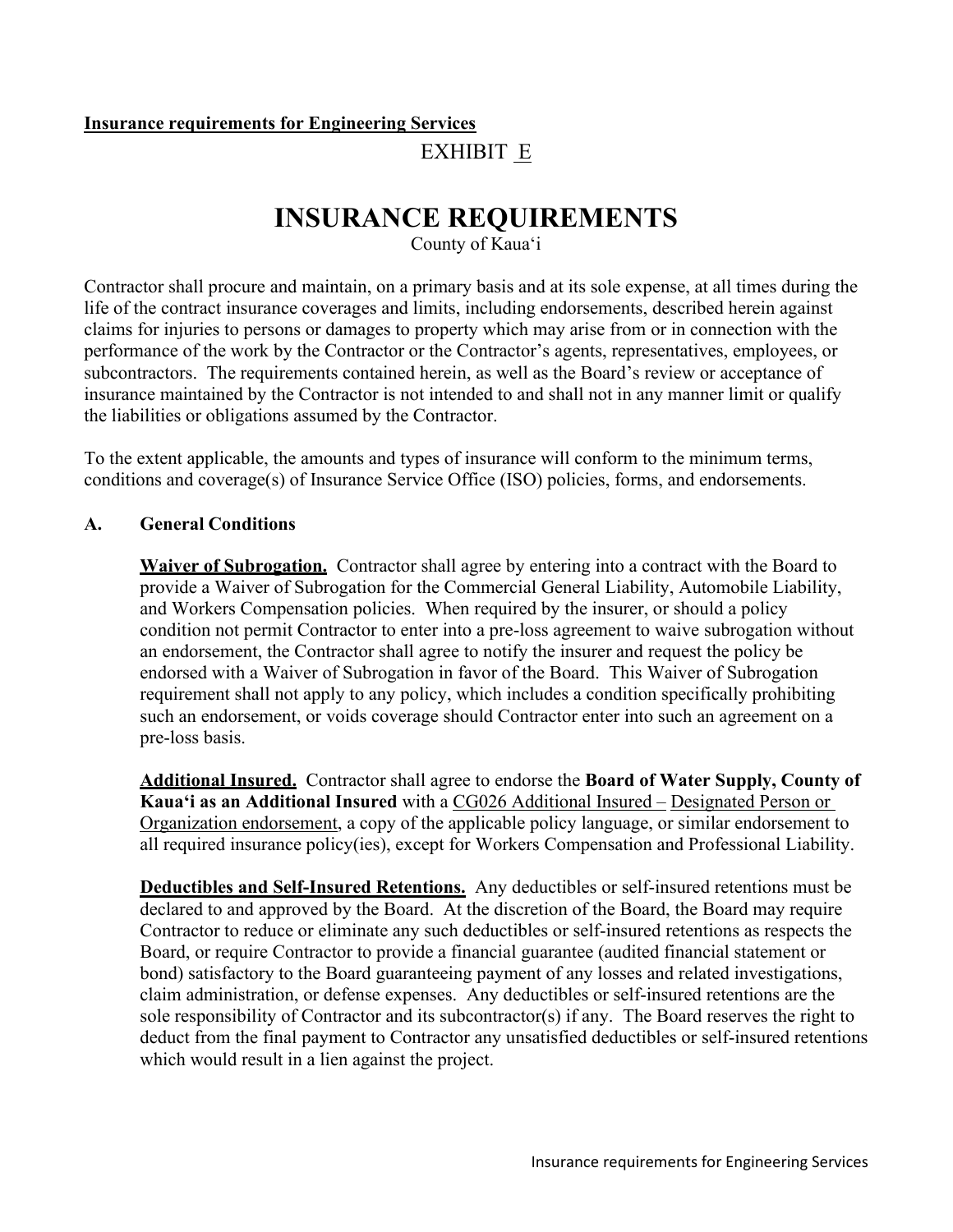When any deductibles or self-insured retention exceeds \$50,000, the Board reserves the right, but not the obligation, to request and review a copy of Contractor's most recent annual report or audited financial statement.

Contractor must declare any exception to the requirements of this provision as a question to the solicitation prior to submission of their offer, and must declare their ability to provide a bond or other satisfactory guarantee in lieu of any deductibles or self-insured retention. The Board will make a determination as to any exception(s) via an addendum to the solicitation prior to final submission of offers.

**Contractor's Responsibility.** The Contractor is responsible for paying any portion of any loss not covered because of the operation of any deductible, co-insurance clause or self-insured retention applicable to the insurance required herein. If the Board is damaged by the failure of the Contractor to maintain insurance as required in this paragraph, then the Contractor shall bear all reasonable costs properly attributable to that failure.

**Primary and Non-contributory.** All policies required of the Contractor will be endorsed as primary and any insurance or self-insurance program maintained by the Board shall be noncontributory.

**Certificate of Insurance.** Concurrent with the execution of the contract, Contractor shall provide the Board a certificate of insurance completed by a duly authorized representative of their insurer certifying that the liability coverage(s) is written on an occurrence form. Immediately upon becoming aware that its insurance will be cancelled, non-renewed, or materially changed, Contractor will notify Board by providing written notice.

The Certificate Holder address shall read:

| Board of Water Supply, County of Kaua'i |  |
|-----------------------------------------|--|
| 4398 Pua Loke Street                    |  |
| Līhu'e, HI $96766$                      |  |
| Attention:                              |  |
| Contract No.                            |  |
| Project Title:                          |  |
|                                         |  |

Concurrent with the execution the contract the Contractor shall furnish the Board with original certificates and endorsements effecting required coverage(s). The Board reserves the right to require complete copies of all required insurance policies, including the policy declarations and endorsements affecting the coverage at any time.

Failure to secure and maintain the required insurance shall be considered as a material breach of the contract. Should the Board be forced to expend funds that would have been covered under the specified insurance, Contractor shall reimburse Board for such funds. In the event the Board determines, in its sole and absolute discretion, that it is necessary to purchase the coverages herein required of the Contractor, and which the Contractor has failed to secure, the Contractor shall reimburse the Board for the expenditure of such funds.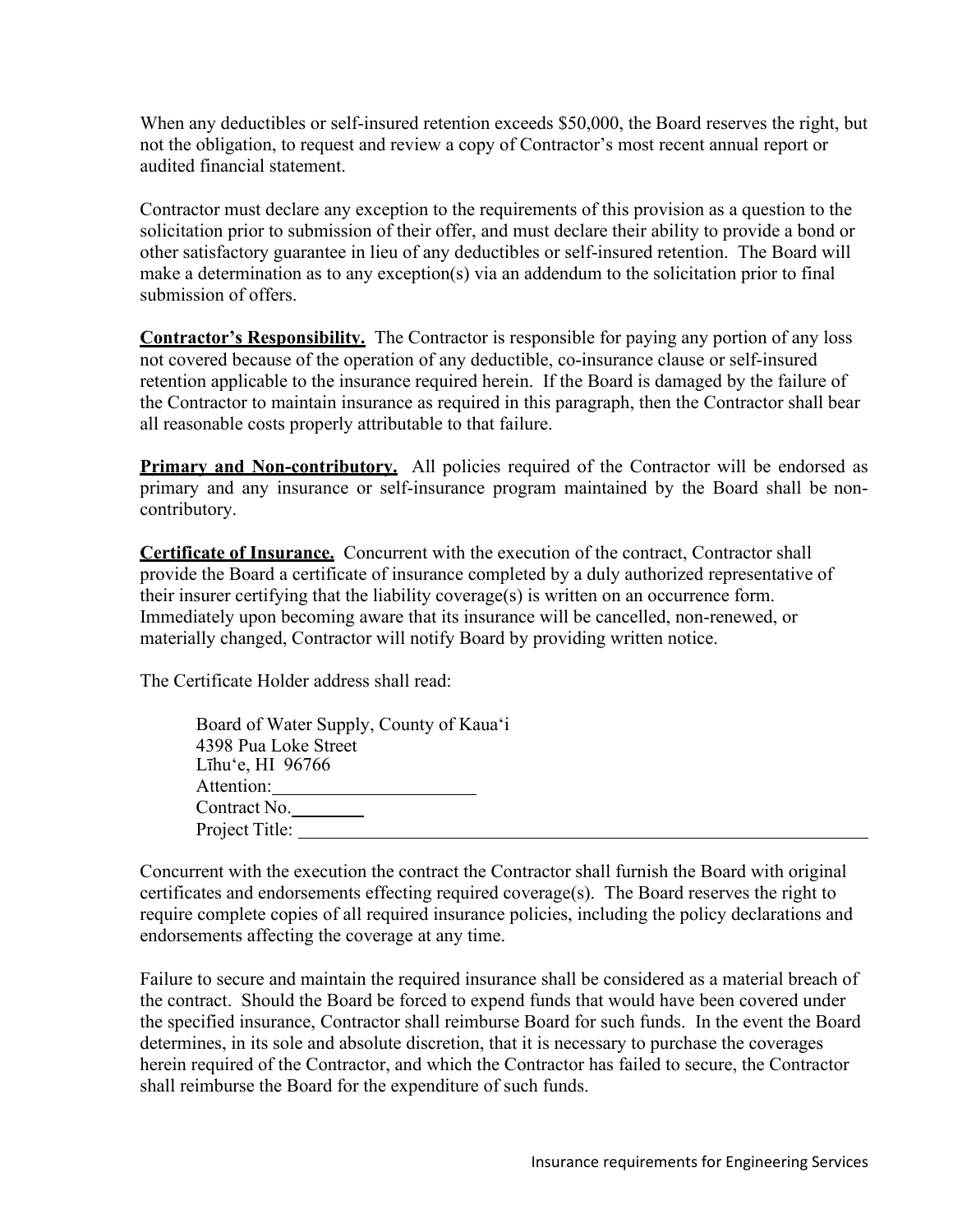**Right to Revise or Reject**. Board reserves the right, but not the obligation, to review and revise any insurance requirement, not limited to limits, coverages and endorsements based on insurance market conditions affecting the availability or affordability of coverage; or changes in the scope of work or specifications affecting the applicability of coverage. Additionally, the Board reserves the right, but not the obligation, to review and reject any insurance policies failing to meet the criteria stated herein or any insurer providing coverage due to its poor financial condition or failure to operate legally.

### **B. Minimum Insurance Coverage Requirements**

Unless otherwise approved by the Director of Finance, the policy or policies of insurance maintained by the Contractor shall provide the following minimum limit(s) and coverage(s) as specified herein and be placed with an insurance carrier authorized to do business in the State of Hawai'i and rated A-VII by A.M. Best:

☒**Commercial General Liability**. The Contractor shall procure and maintain Commercial General Liability (CGL), with dedicated required limits, as set forth herein, written on occurrence form providing:

☐Designated premises basis **OR** ☒Per Project basis

(Per Project Basis. The Commercial General Liability policy aggregate limits shall apply to both the general and products/completed operations limits. The term "project basis" should not be construed to mean the Board is requiring the Contractor to purchase a separate project specific general liability and products completed operations policy for the project.)

The coverages shall include the following:

- $\triangleright$  Premises Operations
- $\triangleright$  Independent Contractors
- ☐ Products and Completed Operations
- Broad Form Property Damage including completed operations
- $\triangleright$  Blanket Contractual Liability
- $\triangleright$  Personal Injury
- Employees named as Additional Insured
- $\triangleright$  Severability of Interest
- ☐ Explosion, Collapse and Underground Property Damage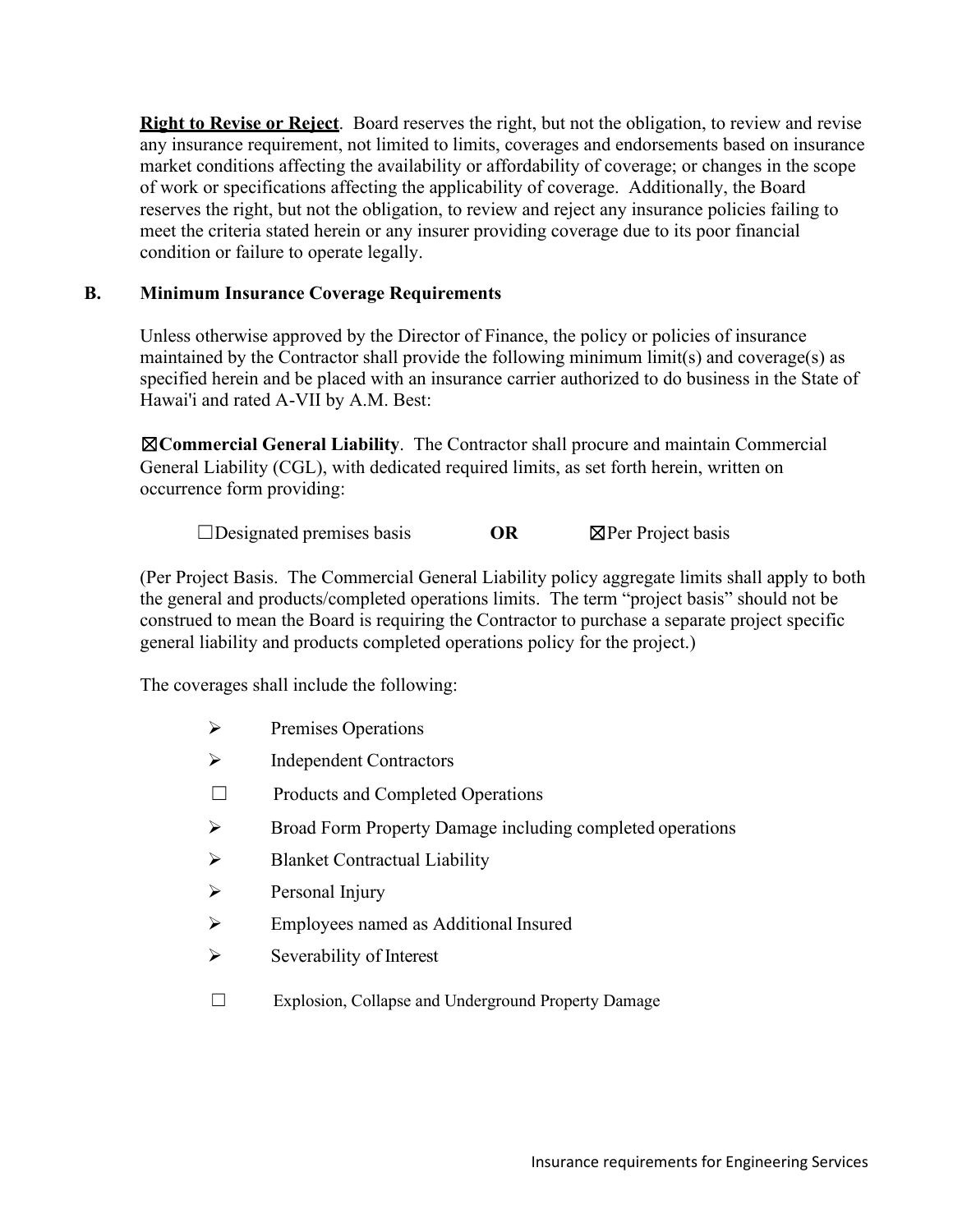The minimum limits of liability may be satisfied by providing either:

Contractor must provide evidence that the Board is an Additional Insured for Products/Completed Operations coverage for both ongoing operations and after substantial completion of the work. ISO Form CG 20 10 04 13 and ISO Form CG 20 39 12 19, or equivalent forms are required from the Contractor. Coverage provided by a non-equivalent CGL form shall be specifically endorsed providing both the course of construction and products/completed operations. ISO Form CG 20 10 04 13 and ISO Form CG 20 39 12 19, or equivalent forms are required from the Contractor. The Contractor and subcontractor(s), if any, shall provide evidence to the Board on an annual basis the products/completed operation coverage is in effect for **two (2)** years after substantial completion of the project.

☒**Business Automobile Liability.** The Contractor shall procure and maintain Business Automobile Liability written on occurrence form for all Owned, Non-owned, and Hired automobiles. If the Contractor does not own automobiles, Contractor shall agree to maintain coverage for Hired and Non-Owned Auto Liability, which may be satisfied by way of endorsement to the Commercial General Liability policy or separate Business Automobile Liability. Coverage shall be for automobile contractual liability, uninsured and underinsured motorist coverage, basic no-fault, and personal injury protection, as required by Hawai'i law with the following limits:

> **Bodily Injury** \$1,000,000 per person \$1,000,000 per occurrence **Property Damage** \$1,000,000 per accident

☒**Workers' Compensation and Employer's Liability.** The Contractor shall procure and maintain at all times during the term of the contract the following insurance liability coverage: Workers' Compensation, Temporary Disability Insurance (TDI), and similar insurance that is required by the State of Hawai'i or federal laws. Self-insurance is permitted subject to submission of a copy of the appropriate governmental authorization and qualification by the Contractor and subcontractor(s).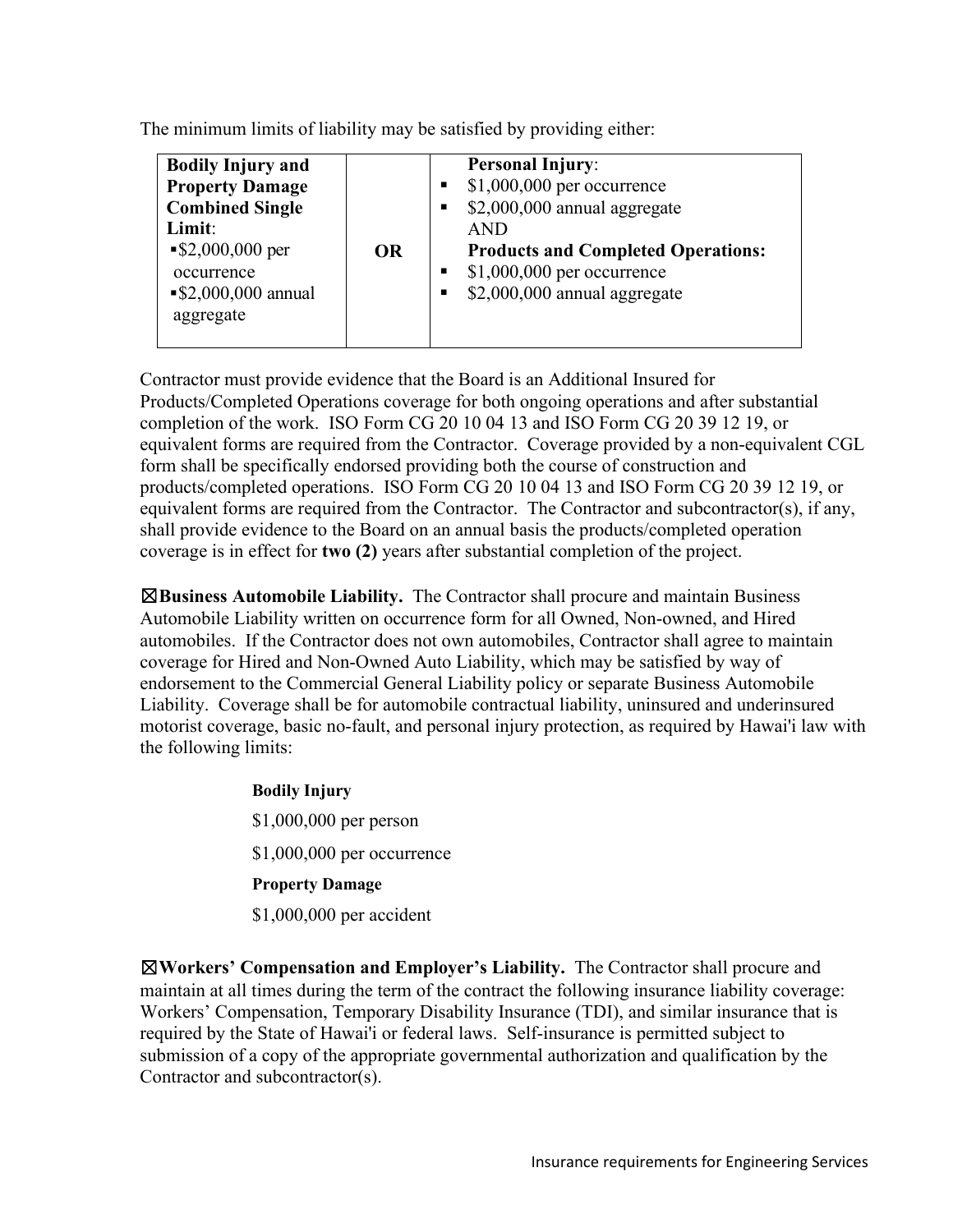The minimum limits of liability to be maintained are as follows:

### **Coverage A: State of Hawai'i Workers' Compensation Law:**

Statutory Limits.

## **Coverage B: Employer's Liability:**

| Bodily Injury from each accident     | \$1,000,000 |
|--------------------------------------|-------------|
| Bodily Injury from disease           | \$1,000,000 |
| Bodily Injury from disease aggregate | \$1,000,000 |

☐**Builder's Risk.** The Contractor shall procure and maintain an Inland Marine Builder's Risk policy providing coverage to protect the interests of the Board, Contractor, sub-contractors, architects, and engineers, including property in transit and property on or off- premises, which shall become part of the building, or Project. Coverage shall be written on an **All Risk, Replacement Cost, and Completed Value Form** basis in an amount at least equal to 100% of the projected completed value of the Project as well as subsequent modifications of that sum, unless an agreed amount is otherwise stated between the Board and the Contractor. The policy shall insure all work, labor, and materials furnished by the Contractor and the Contractor's subcontractors against loss occasioned by fire, lighting, windstorm, theft, vandalism, malicious mischief, flood, earthquake, and collapse.

The amount of coverage for the perils of flood and earthquake may be subject to a sub- limit. The sub-limit shall provide coverage of at least 25% of the full replacement cost.

The policy shall also include coverage for debris removal and reasonable compensation for architect's and engineer's services and expenses required as a result of an insured loss. The Contractor shall endorse the policy with a manuscript endorsement eliminating the automatic termination of coverage in the event the building is occupied in whole or in part, or put to its intended use, or partially accepted by the Board. The manuscript endorsement shall amend the automatic termination clause to only terminate coverage if the policy expires, is cancelled, the Board's interest in the building ceases, or the building is accepted or insured by the Board.

The Contractor shall name the Board of Water Supply, County of Kaua'i as a loss payee on the Builder's Risk policy.

☐**Installation Floater.** The Contractor shall procure and maintain an Installation Floater policy providing coverage to protect the interests of the Board, Contractor, sub-contractor(s), architects, and engineers, including property in transit and property on or off-premises, which shall become part of the project.

Coverage shall be written on an All Risk, Replacement Cost, and Completed Value Form basis in an amount at least equal to 100% of the projected completed value of the Project as well as subsequent modifications of that sum, unless an agreed amount is otherwise stated between the Board and the Contractor. The policy shall insure all work, labor, and materials furnished by the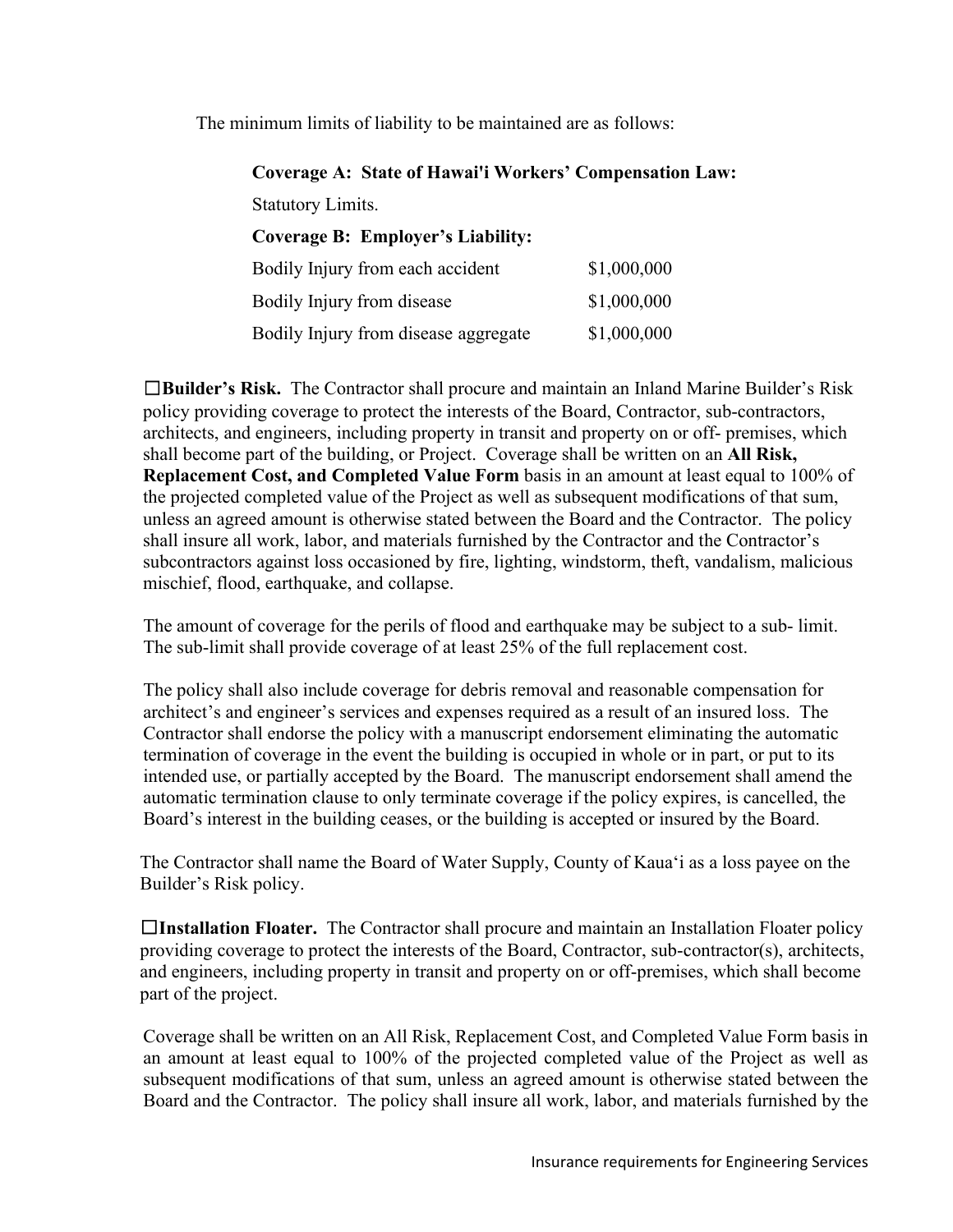Contractor and the Contractor's subcontractors against loss occasioned by fire, lighting, windstorm, theft, vandalism, malicious mischief, flood, earthquake, and collapse.

The amount of coverage for the perils of flood and earthquake may be subject to a sub-limit. The sub-limit shall provide coverage of at least 25% of the full replacement cost.

The policy shall also include coverage for debris removal and reasonable compensation for architect's and engineer's services and expenses required as a result of an insured loss. The Contractor shall endorse the policy with a manuscript endorsement eliminating the automatic termination of coverage in the event the building is occupied in whole or in part, or put to its intended use, or partially accepted by the Board. The manuscript endorsement shall amend the automatic termination clause to only terminate coverage if the policy expires, is cancelled, the Board's interest in the building ceases, or the building is accepted or insured by the Board.

The Contractor shall name the Board of Water Supply, County of Kaua'i as a loss payee on the Installation Floater policy.

☒**Professional Liability (Errors and Omissions).** The Contractor and its subcontractors shall procure and maintain Professional Liability Insurance (Errors and Omissions Insurance) that covers all such activities under the contract. Such insurance shall have these minimum limits and coverage(s):

> \$1,000,000 per occurrence \$2,000,000 annual aggregate

For policies written on a "Claims-Made" basis, Contractor warrants the retroactive date equals or precedes the effective date of the contract. In the event the policy is canceled, non-renewed, switched to an Occurrence Form, retroactive date advanced; or any other event triggering the right to purchase a Supplemental Extended Reporting Period (SERP) during the life of the contract, Contractor shall agree to purchase Supplement Extended Reporting Period (SERP) with a minimum reporting period not less than **two (2)** years.

The requirement to purchase a SERP shall not relieve Contractor of the obligation to provide replacement coverage.

☐**Pollution Legal Liability.** The Contractor shall procure and maintain Pollution Liability or similar Environmental Impairment Liability at a minimum limit not less than:

> \$1,000,000 per occurrence \$2,000,000 annual aggregate

The policy shall provide coverage for damages against, but not limited to, third-party liability, clean-up, corrective action including assessment, remediation and defense costs.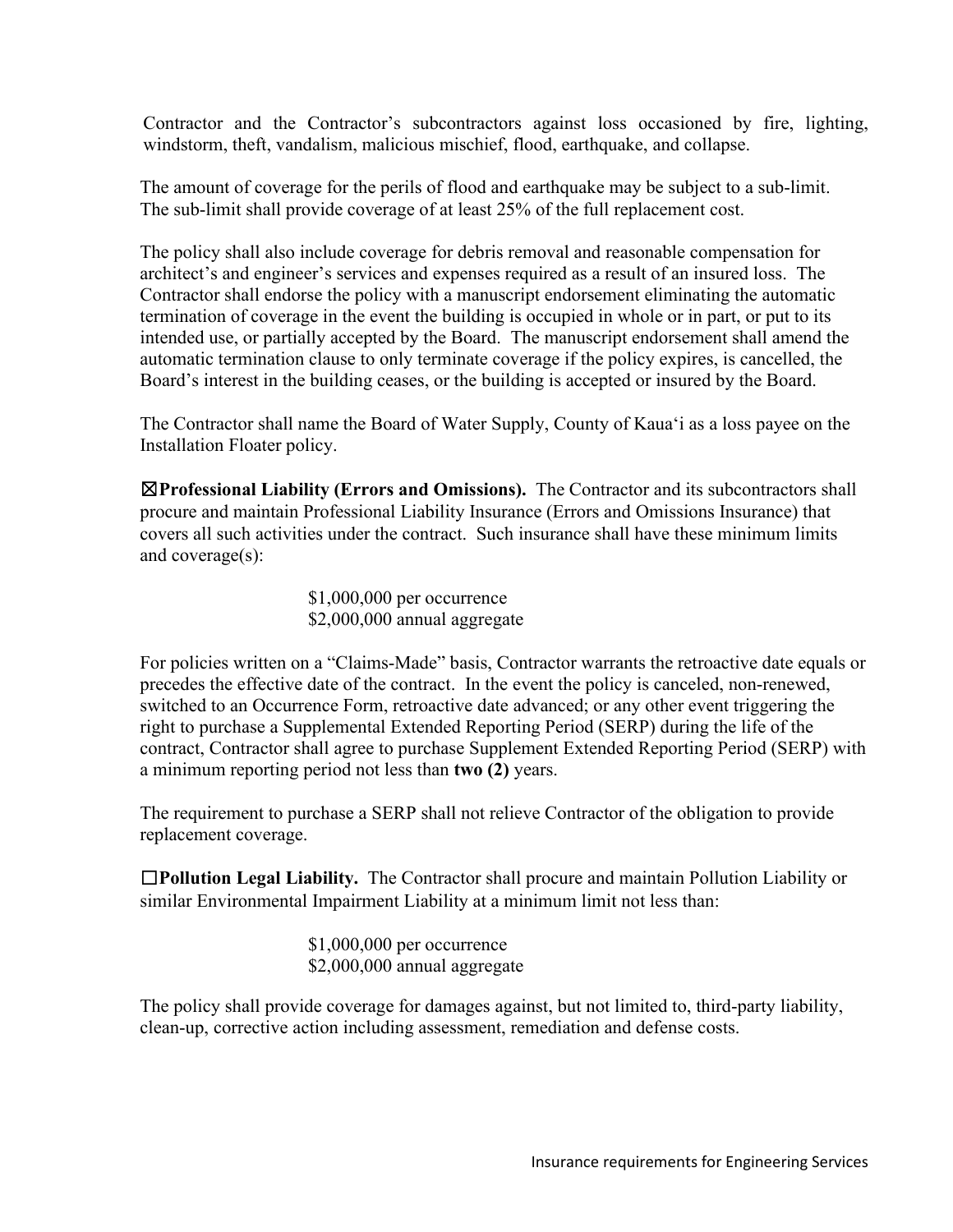☐**Contractor's Pollution Liability.** Contractor shall procure and maintain pollution liability insurance when the Scope of Work involves removal, abatement, encapsulation or other treatment, disposal or remediation of asbestos or other hazardous materials or an exposure to pollutants or impairment of the environment. The policy shall provide coverage for third party liability, clean-up, and corrective action including assessment remediation and defense costs. The policy may be written on either an occurrence form or claims made. The minimum limits of liability shall be:

> \$1,000,000 per occurrence \$2,000,000 annual aggregate

☐**Crime Insurance or Commercial Fidelity Bond.** Contractor shall procure and maintain Commercial Crime Insurance or Fidelity Bond providing Employee Dishonesty on a blanket basis covering all of the Contractor's employees with a minimum amount of insurance at least equal to the amount of the contract. The policy shall be endorsed to cover "Third-Party Liability" including a third-party beneficiary clause in favor of the Board. The policy shall include a minimum twelve (12) month "Discovery Period" when written on a Loss Sustained basis.

☐**Property.** The Tenant or Lessee, shall agree to maintain property insurance including flood and windstorm written on a replacement cost basis in an amount not less than 100% of the replacement cost of the building(s) and contents, including betterments and improvements made by the Tenant or Lessee, located on the premises. Contractor shall agree to be fully responsible for any deductible or self-insured retention, and to provide this coverage on primary basis.

**Umbrella or Excess Liability.** Contractor may satisfy the minimum liability limits required above under an Umbrella or Excess Liability policy with \$1,000,000 per occurrence and \$2,000,000 aggregate. If Contractor is using its Umbrella or Excess Liability Insurance policy to satisfy the minimum requirements, Contractor shall agree to endorse the Board of Water Supply, County of Kaua'i as "Additional Insured" on the Umbrella or Excess Liability policy, or shall confirm in writing that its Umbrella or Excess Liability policy "follows form."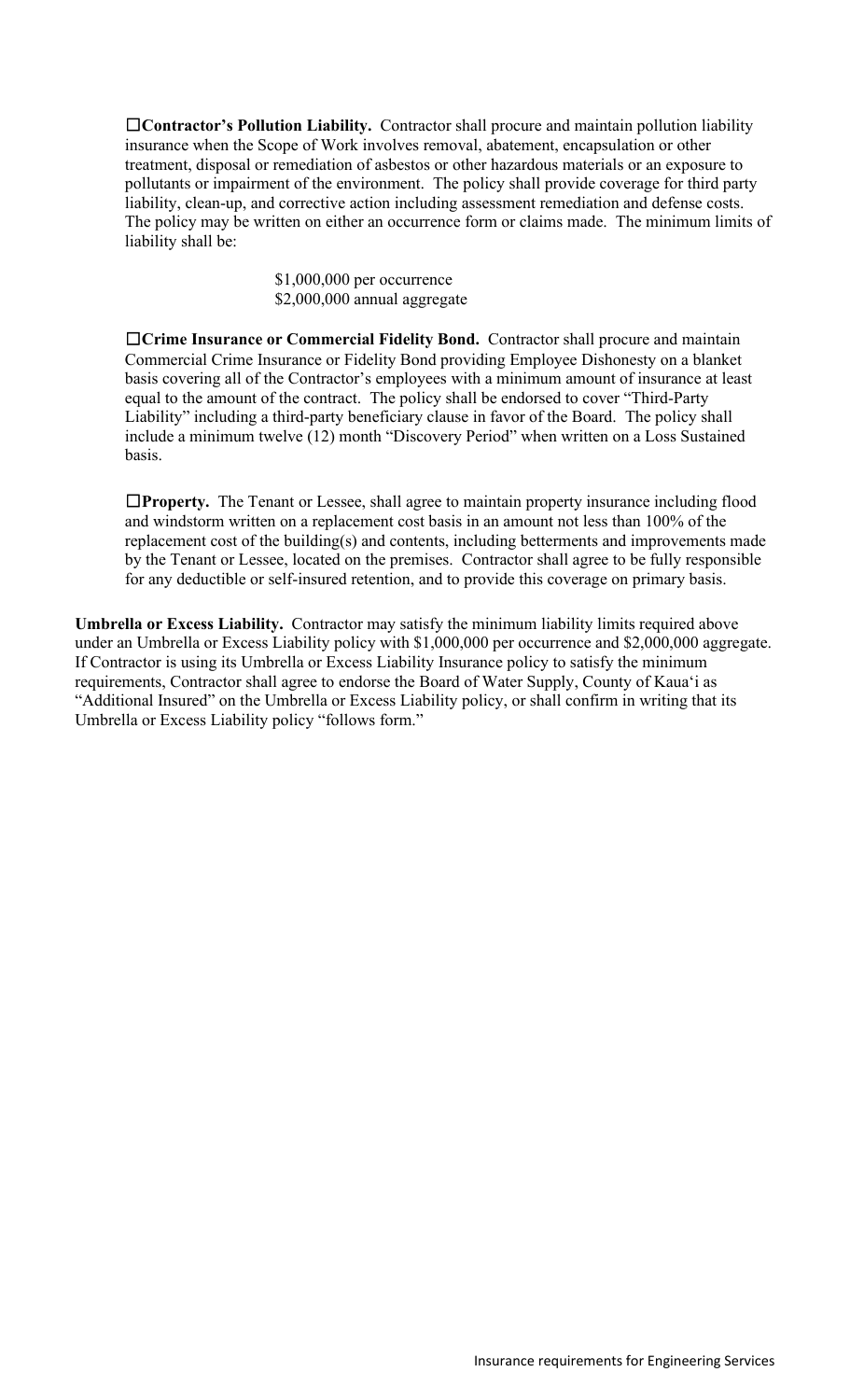### **SAMPLE CONTRACT**

### **Sample Contract for Professional Services (other than Design Professional Services Licensed Under Hawaiʻi Revised Statute §464)**

### **CONTRACTNO. Click here to enter text. PROFESSIONAL SERVICES CONTRACT**

THIS CONTRACT, effective as of the date below, is made and entered into by and between the Board of Water Supply, County of Kauaʻi, whose mailing addressis 4398 Pua Loke Street, Līhuʻe, Hawaiʻi 96766 (hereinafter the "Board") and Click here to enter text., a Click here to enter text. under the laws of the State of Choose an item., whose principle mailing address is Click here to enter text. (hereinafter the "Contractor").

### **RECITALS**

THIS CONTRACT for professional services has been procured under:

 $\Box$  Hawai'i Revised Statutes ("HRS") §103D-304 (Professional Services, Notice No. Click here to enter text.)  $\Box$  HRS §103D-302 (Competitive Sealed Bidding, Invitation For Bid No. Click here to enter text.)

☐ HRS §103D-303 (Competitive Sealed Proposals, Request For Proposal No. Click here to enter text.)

□ HRS §103D-305 (Small Purchase Choose an item. No. Click here to enter text.)

 $\Box$  HRS §103D-306; HAR 3-122-81(c) (approved for Sole Source procurement Click here to enter text., Sole Source Procurement No. Click here to enter text.)

□ HRS §103D-307 (Emergency Procurement No. Click here to enter text.)

WHEREAS, ; and

WHEREAS, Contractor is able and qualified to provide such professional services as required for: Click here to enter text. (hereinafter the "Project").

NOW THEREFORE, the Board and Contractor, in consideration of the mutual promises, consideration, and understandings hereinafter set forth, hereby agree as follows:

- 1. **Scope of Work.** Contract Documents: Contractor agrees to provide the Services, as more specifically described in Exhibit A, in accordance and in strict compliance with this Contract and the following documents:
	- $a. \Box$  Exhibit A (Scope of Work), attached and incorporated herein;
	- b.  $\Box$  Exhibit B (Budget Breakdown or Rate Schedule), attached and incorporated herein;
	- c.  $\Box$  General Terms and Conditions for Professional Services Contracts, Department of Water, County of Kauaʻi, dated January 1, 2019, incorporated by reference, (hereinafter "General Terms");
	- $d. \Box$  Other Click here to enter text.

and those other documents attached or referred to therein, relating to the Project (hereinafter collectively referred to as the "Contract Documents"). In addition, the Contractor shall perform all work which in its and the Board's opinion is necessary to obtain the objectives of this Contract.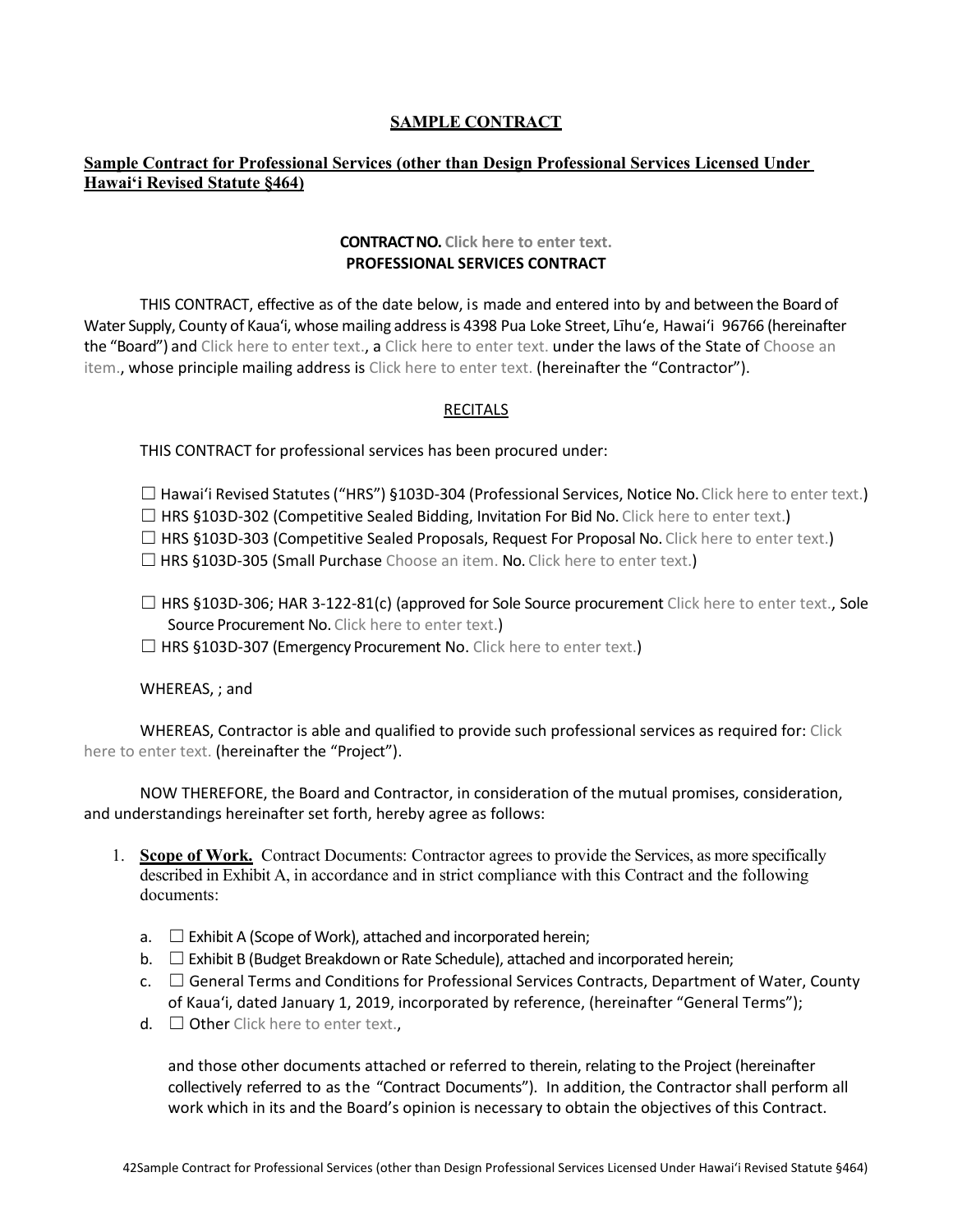The Contractor understands and agrees that the Contract Documents including, but not limited to, those referenced in but not attached to this Contract and those referenced in but not attached to the Contract Documents, are hereby incorporated by reference into this Contract. The Contractor acknowledges and admits receipt of all Contract Documents, and acknowledges that it has reviewed, understands, and agrees with all terms and conditions in the Contract Documents and those other documents, terms and conditions referenced therein.

- 2. **Changes in Scope of Work.** The Board may, from time-to-time, make changes in the Scope of Work. Any increase or decrease in the amount of the Contractor's compensation which are mutually agreed to between the Board and the Contractor shall be incorporated through written amendments to this Contract. Unless incorporated by way of written amendments to this Contract, any such increases or decreases in compensation shall be void and of no force and effect.
- 3. **Time of Performance.** The Contractor agrees to complete the Project within Click here to enter text. **CALENDAR DAYS** from and including the date as specified in the written Notice to Proceed, exclusive of the time required for Board review of Contractor's work product. In any event, all work shall be completed as expeditiously as possible. This Contract may be extended, by mutual written agreement of the parties, as needed, to complete the scope of the Project.

### 4. **Compensation.**

- a. For and in consideration of Contractor's full and faithful performance of this Contract required to be performed under the Contract Documents, the Board hereby agrees to pay Contractor the total maximum sum of Click here to enter text. **DOLLARS (\$**Click here to enter text.**)**, federal, state, and local taxes included, in lawful money of the United States of America, in accordance with the rate schedule and allowable out-of-pocket expenses (hereinafter "Expenses") as listed in Exhibit B. Contractor understands and agrees that payment shall be made in the manner and at the times specified in the Contract Documents, and shall also be subject to and conditioned upon such additions to or deductions from the preceding sum as may herein be made by written amendment and according to the Contract Documents.
- b. Cost and/or Pricing: If this Contract required Cost and/or Pricing data, Contractor understands and agrees that the price to the Board, including profit or fee, shall be adjusted to exclude any significant sums by which the Board finds that the price was increased because Contractor furnished cost or pricing data that was inaccurate, incomplete, or not current as of the date agreed upon between the parties.
- 5. **Liquidated Damages.** The Contractor understands and agrees that time is an essential factor of this Contract, and that the Board will suffer material loss by reason of delays that may occur in the Contractor's performance of the work or any portions of the work within the time or times fixed in the Contract or any extensions thereto. When the Contractor is given notice of delay or nonperformance, as specified in the Termination for Default clause of this Contract, and fails to cure in the time specified, the Contractor shall pay to the Board, as liquidated damages for any such delays or nonperformance, the sum of Click here to enter text. **DOLLARS (\$**Click here to enter text.**)**, for each and every calendar day of delay or nonperformance from the day set for cure until either the Board reasonably obtains similar services if the Contract is terminated for default, or until the Contractor provides the services if the Contractor is not terminated for default. The sums of each and every calendar day of delay or nonperformance shall be deducted from the Contract price. It is expressly stipulated by and between the Contractor and the Board that any such sums shall be deemed and taken to be liquidated damages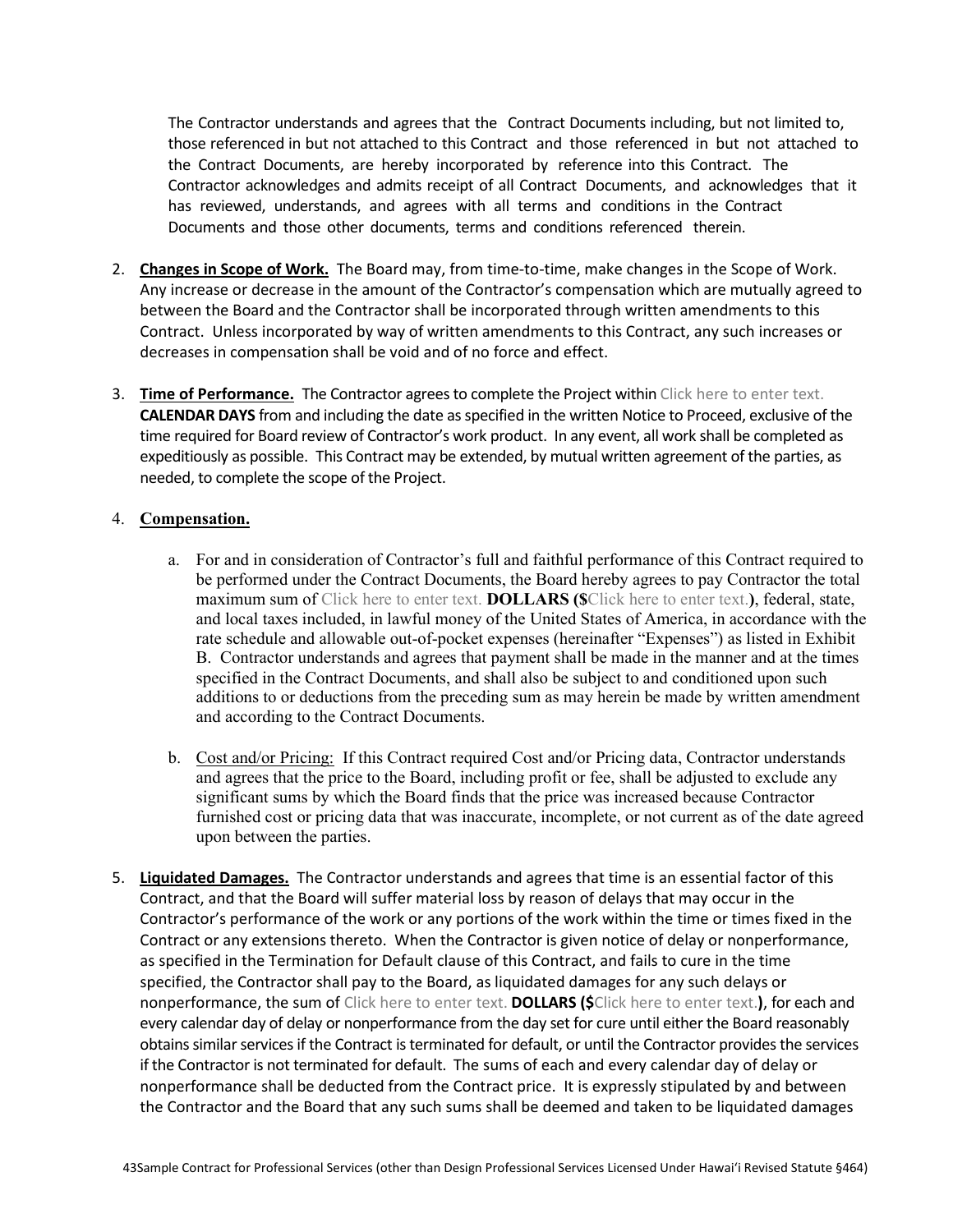for the Contractor's failure to perform within the specified time and not be in the nature of a penalty. To the extent that the Contractor's delay or nonperformance is excused under "excuse for nonperformance or delayed performance" of the Termination for Default clause of this Contract, liquidated damages shall not be due the Board. The Contractor remains liable for damages caused other than by delay.

- 6. **Insurance.** Contractor shall procure and maintain, on primary basis and at its sole expense, at all times during the life of the contract insurance coverages, limits, including endorsements described in the Solicitation, incorporated herein, against claims for injuries to person or damages to property which may arise from or in connection with the performance of the work by the Contractor or the Contractor's agents, representatives, employees, or subcontractors. The requirements contained herein, as well as the Board's review or acceptance of insurance maintained by the Contractor is not intended to and shall not in any manner limit or qualify the liabilities or obligations assumed by the Contractor. To the extent applicable, the amounts and types of insurance will conform to the minimum terms, conditions, and coverage(s) of Insurance Service Office (ISO) policies, forms, and endorsements.
- 7. **Bonds.** The Contractor Choose an item. required to provide the following bonds in an amount equal to Click here to enter text. % of the amount of the contract price in the form(s) set forth in the respective Exhibit D.
- 8. **Procurement Officer.** The Procurement Officer of this Project is:

Click here to enter text. Click here to enter text. 4398 Pua Loke Street, Līhu'e, Hawai'i 96766 Click here to enter text. Click here to enter text.

### **[REMAINDER OF THIS PAGE INTENTIONALLY LEFT BLANK]**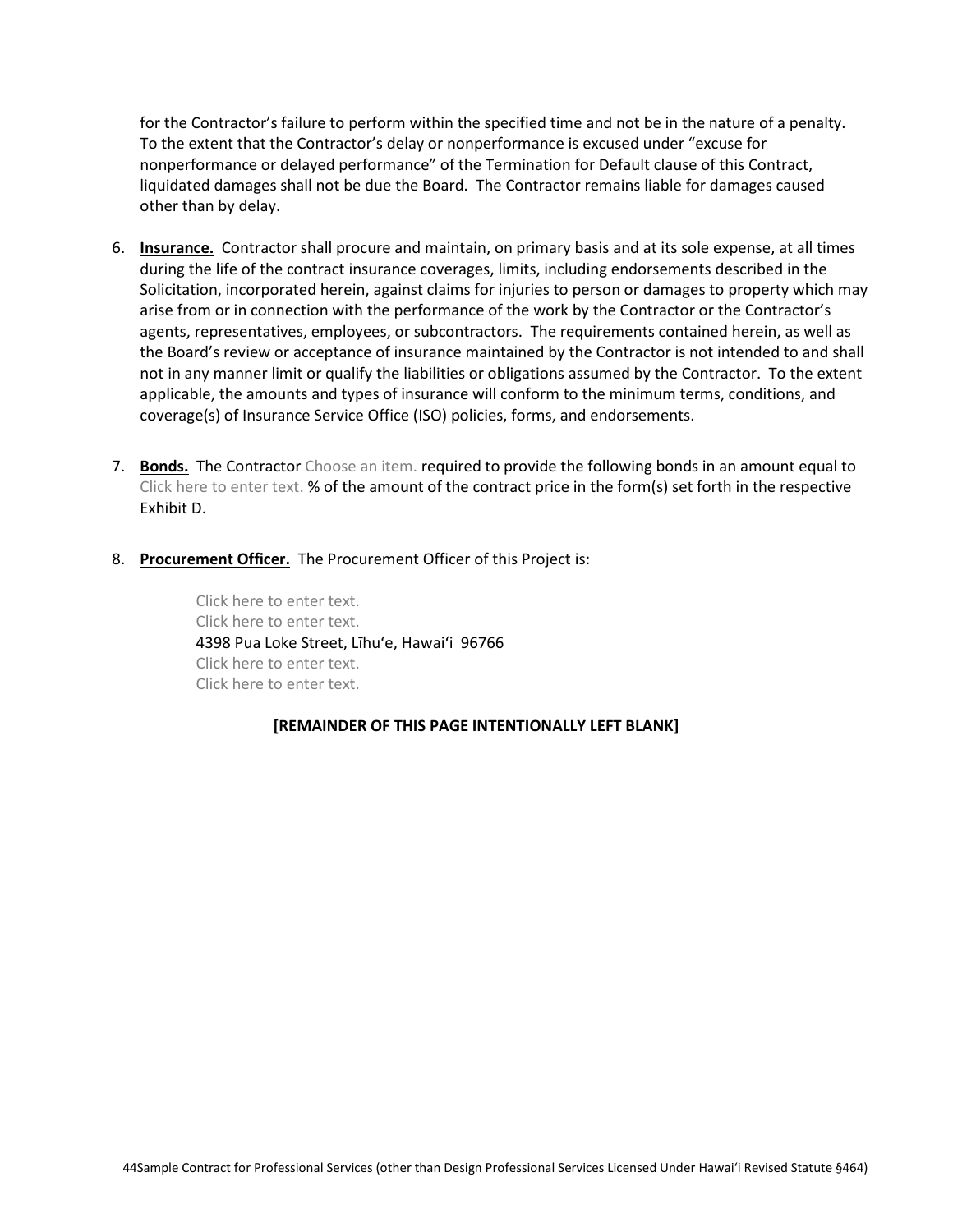## **Sample Contract for Professional Engineering Services (Design Professional Services Licensed Under Hawaiʻi Revised Statute §464)**

### **CONTRACTNO. Click here to enter text. PROFESSIONAL SERVICES CONTRACT**

(Design Professional Services Licensed Under Hawaiʻi Revised Statute §464)

THIS CONTRACT, effective as of the date below, is made and entered into by and between the Board of Water Supply, County of Kauaʻi, whose mailing addressis 4398 Pua Loke Street, Līhuʻe, Hawaiʻi 96766 (hereinafter the "Board") and Click here to enter text., a Click here to enter text. under the laws of the State of Choose an item., whose principle mailing address is Click here to enter text. (hereinafter the "Contractor").

### RECITALS

THIS CONTRACT for professional services has been procured under:

☐ Hawaiʻi Revised Statutes(HRS) §103D-304 (Professional Services)

□ HRS §103D-307 (Emergency Procurement No. Click here to enter text.)

☐ HRS §103D-306; HAR 3-122-81(c) (approved for Sole Source procurement Click here to enter text., Sole Source Procurement No. Click here to enter text.)

WHEREAS, ; and

WHEREAS, the Contractor is able and qualified to provide such professional services as required for: Click here to enter text. (hereinafter the "Project").

NOW THEREFORE, the Board and Contractor, in consideration of the mutual promises, consideration, and understandings hereinafter set forth, hereby agree as follows:

- 1. **Scope of Work.** Contract Documents: The Contractor agrees to complete the Project in accordance with this Contract and the following documents:
	- $\Box$  Exhibit A (Scope of Work), attached and incorporated herein;
	- $\Box$  Exhibit B (Budget Breakdown), attached and incorporated herein;
	- □ General Terms and Conditions for Professional Services Contracts, Department of Water, County of Kauaʻi, dated January 1, 2019, incorporated by reference, (hereinafter "General Terms");
	- $\Box$  Other Click here to enter text..

and those other documents attached or referred to therein, relating to the Project (hereinafter collectively referred to as the "Contract Documents"). In addition, the Contractor shall perform all work which in its and the Board's opinion is necessary to obtain the objectives of this Contract. The Contractor understands and agrees that the Contract Documents including, but not limited to, those referenced in but not attached to this Contract and those referenced in but not attached to the Contract Documents, are hereby incorporated by reference into this Contract. The Contractor acknowledges and admits receipt of all Contract Documents, and acknowledges that it has reviewed, understands, and agrees with all terms and conditions in the Contract Documents and those other documents, terms and conditions referenced therein.

- 2. **Changes in Scope of Work.** The Board may, from time-to-time, make changes in the Scope of Work. Any increase or decrease in the amount of the Contractor's compensation which are mutually agreed to between the Board and the Contractor shall be incorporated through written amendments to this Contract. Unless incorporated by way of written amendments to this Contract, any such increases or decreases in compensation shall be void and of no force and effect.
- 3. **Time of Performance.**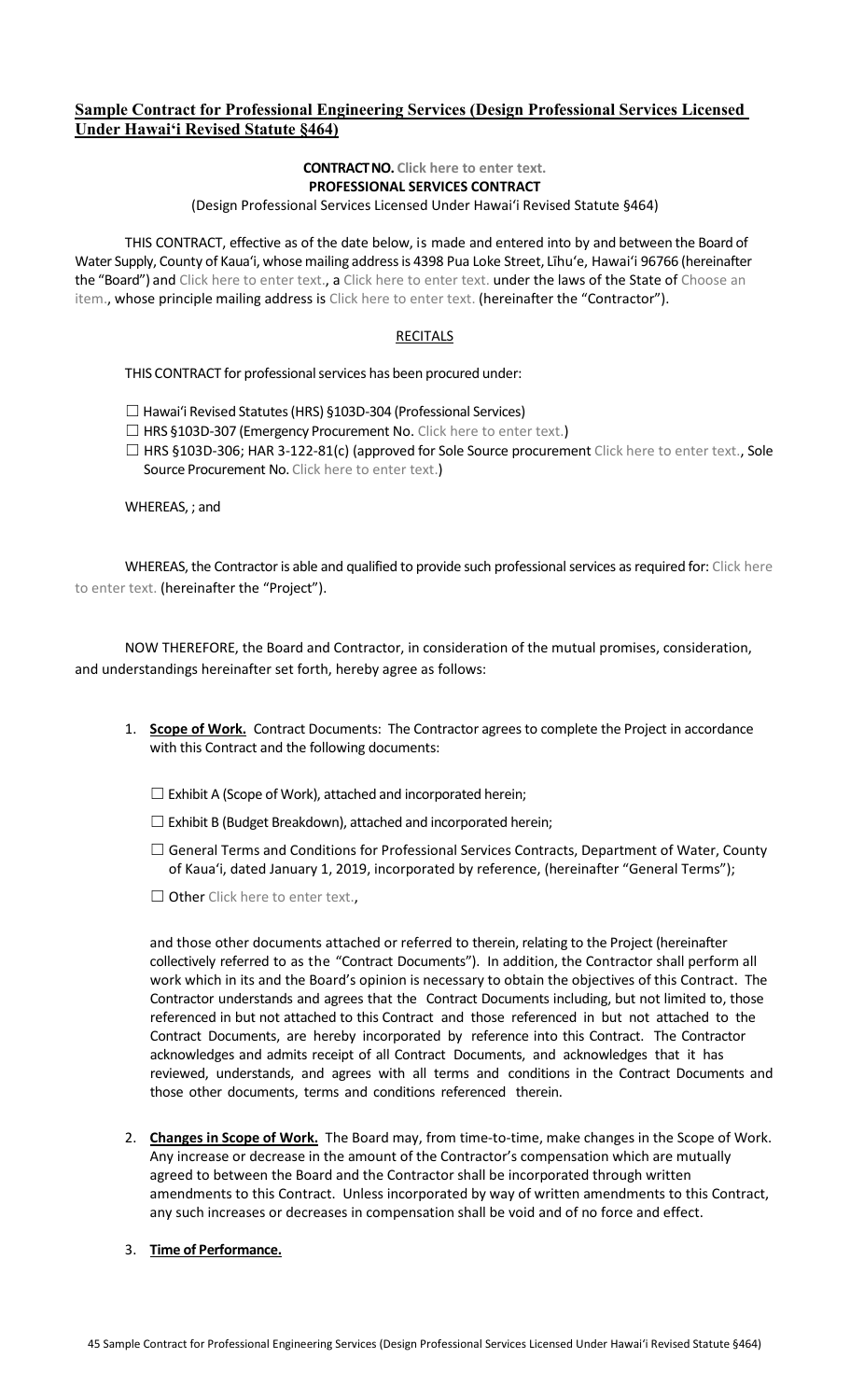- a. ☐ The Contractor agrees to complete the Project within Click here to enter text. **CALENDAR DAYS** from and including the date as specified in the written Notice to Proceed, exclusive of the time required for Board review of Contractor's work product. In any event, all work shall be completed as expeditiously as possible. This Contract may be extended, by mutual written agreement of the parties, as needed, to complete the scope of the Project.
- b.  $\Box$  For design professional services where services will be provided during construction:
	- i. Performance of the planning, design, and permitting services required under this Contract (Click here to enter text. inclusive) shall commence upon written notification to proceed by the Officer-in-Charge and shall be completed within Click here to enter text. **CALENDAR DAYS**, exclusive of the time required for Board review of Contractor's work product. In any event, all work shall be completed as expeditiously as possible. The Board will issue to the Contractor a letter to suspend the Contract performance time during periods when the Board reviews the Contractor's work product, provided that work is not being performed in other Phase(s) or Task(s). At the end of a review period, if the Contract performance time is suspended, the Board will issue a letter to resume the Contract performance time. Any work performed or funds expended prior to receipt of the Notice to Proceed shall be at the Contractor's expense and risk.
	- ii. In addition to the above time allocated for planning and design services (Click here to enter text. inclusive), the engineering services during solicitation and construction (Click here to enter text.) shall be completed concurrently with the solicitation schedule established by the Board and the construction schedule established by the Board's construction contract. Contractor shall provide an engineer's estimate consisting of cost and/or pricing data for material, labor, equipment, overhead, and profit for each proposal line item, or as requested by the Board, in order to permit the Board to review the reasonableness of construction offers as required by law.
	- iii. After acceptance of the final construction plans and specifications, the Contractor shall be available for consultation and review of material submittals, shop drawings, record drawings, and provide other consultative services during solicitation and construction of the Project (Click here to enter text.) in accordance with the schedule set by the Board and up to Click here to enter text. **CALENDAR DAYS** after completion of construction as defined by issuance of Final Acceptance of the Project by the Board.
	- iv. Contractor shall respond to all requests for information during solicitation, construction, and after completion of construction within Click here to enter text. **CALENDAR DAYS.** Contractor acknowledges and agrees that any delay on the Contractor's part to respond to requests for information will impact the solicitation, construction, and completion of construction.

### **4. Compensation.**

- a. For and in consideration of the Contractor's full and faithful performance of all services required to be performed under the Contract Documents, the Board hereby agrees to pay the Contractor the total maximum sum Click here to enter text. **DOLLARS (\$**Click here to enter text.**)**, federal, state, and local taxes included, in lawful money of the United States of America, in accordance with Exhibit B. The Contractor understands and agrees that payment shall be made in the manner and at the times specified in the Contract Documents, and shall also be subject to and conditioned upon such additions to or deductions from the preceding sum as may herein be made by written amendment and according to the Contract Documents.
- b. Cost and/or Pricing: If the Contract requires Cost and/or Pricing data, the Contractor understands and agrees that the price to the Board, including profit or fee, shall be adjusted to exclude any significant sums by which the Board finds that the price was increased because Contractor furnished cost or pricing data that was inaccurate, incomplete, or not current as of the date agreed upon between the parties.
- **5. Liquidated Damages.** The Contractor understands and agrees that time is an essential factor of this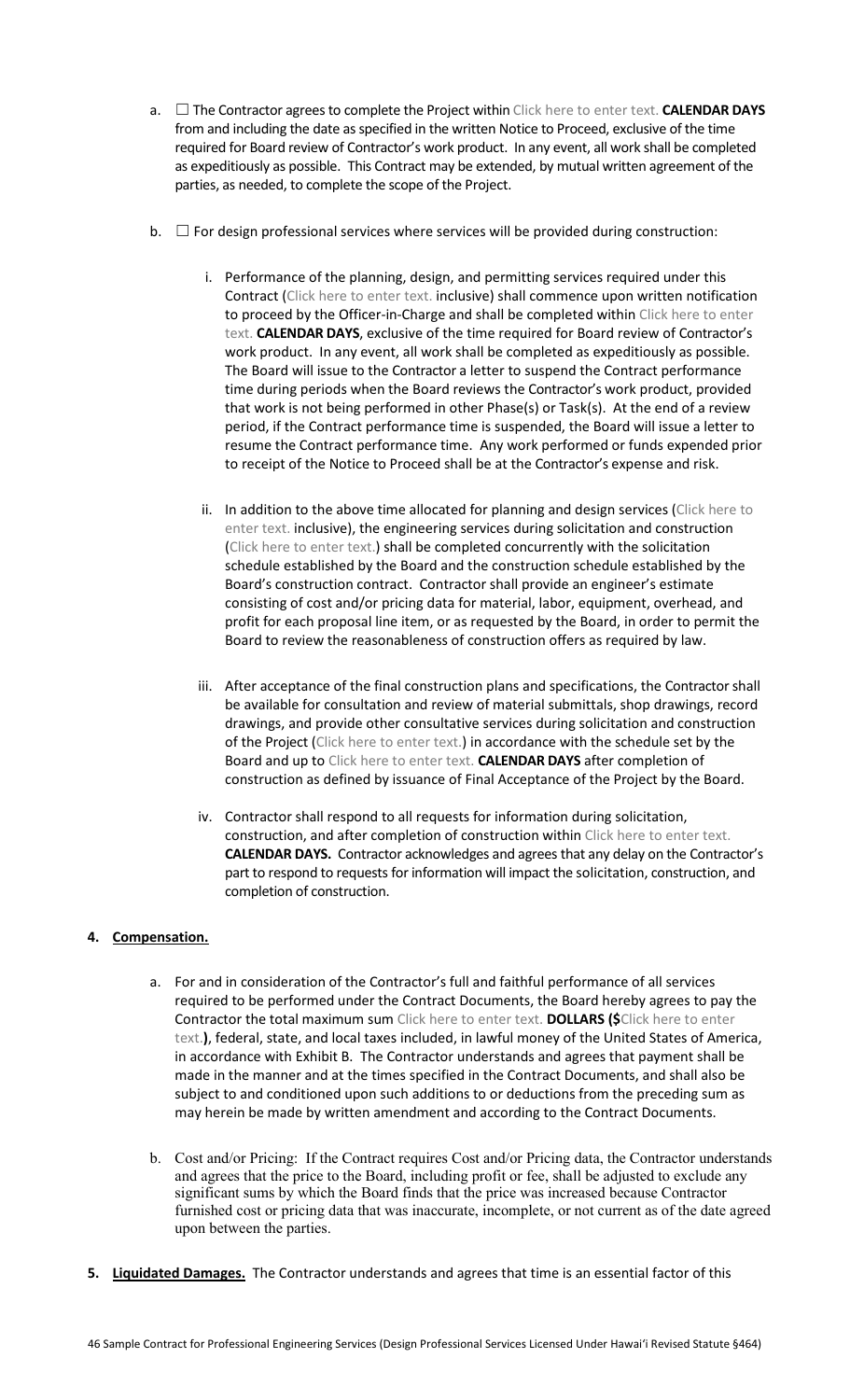Contract, and that the Board will suffer material loss by reason of delays that may occur in the Contractor's performance of the work or any portions of the work within the time or times fixed in the Contract or any extensions thereto. When the Contractor is given notice of delay or nonperformance, as specified in the Termination for Default clause of this Contract, and fails to cure in the time specified, the Contractor shall pay to the Board, as liquidated damages for any such delays or nonperformance, the sum of Click here to enter text. **DOLLARS** (\$Click here to enter text.), for each and every calendar day of delay or nonperformance from the day set for cure until either the Board reasonably obtains similar services if the Contract is terminated for default, or until the Contractor provides the services if the Contractor is not terminated for default. The sums of each and every calendar day of delay or nonperformance shall be deducted from the Contract price. It is expressly stipulated by and between the Contractor and the Board that any such sums shall be deemed and taken to be liquidated damages for the Contractor's failure to perform within the specified time and not be in the nature of a penalty. To the extent that the Contractor's delay or nonperformance is excused under "excuse for nonperformance or delayed performance" of the Termination for Default clause of this Contract, liquidated damages shall not be due the Board. The Contractor remains liable for damages caused other than by delay.

- 6. **Insurance.** Contractor shall procure and maintain, on primary basis and at its sole expense, at all times during the life of the contract insurance coverages, limits, including endorsements described in the Solicitation, incorporated herein, against claims for injuries to person or damages to property which may arise from or in connection with the performance of the work by the Contractor or the Contractor's agents, representatives, employees, or subcontractors. The requirements contained herein, as well as the Board's review or acceptance of insurance maintained by the Contractor is not intended to and shall not in any manner limit or qualify the liabilities or obligations assumed by the Contractor. To the extent applicable, the amounts and types of insurance will conform to the minimum terms, conditions, and coverage(s) of Insurance Service Office (ISO) policies, forms, and endorsements.
- 7. **Bonds.** The Contractor Choose an item. to provide the following bonds in an amount equal to Click here to enter text. % of the amount of the contract price in the form(s) set forth in Exhibit Click here to enter text..
- 8. **Procurement Officer.** The Procurement Officer of this Project is:

<span id="page-46-0"></span>Click here to enter text. Click here to enter text. 4398 Pua Loke Street, Līhuʻe, Hawaiʻi 96766 Click here to enter text. Click here to enter text.

#### **[REMAINDER OF THIS PAGE INTENTIONALLY LEFT BLANK]**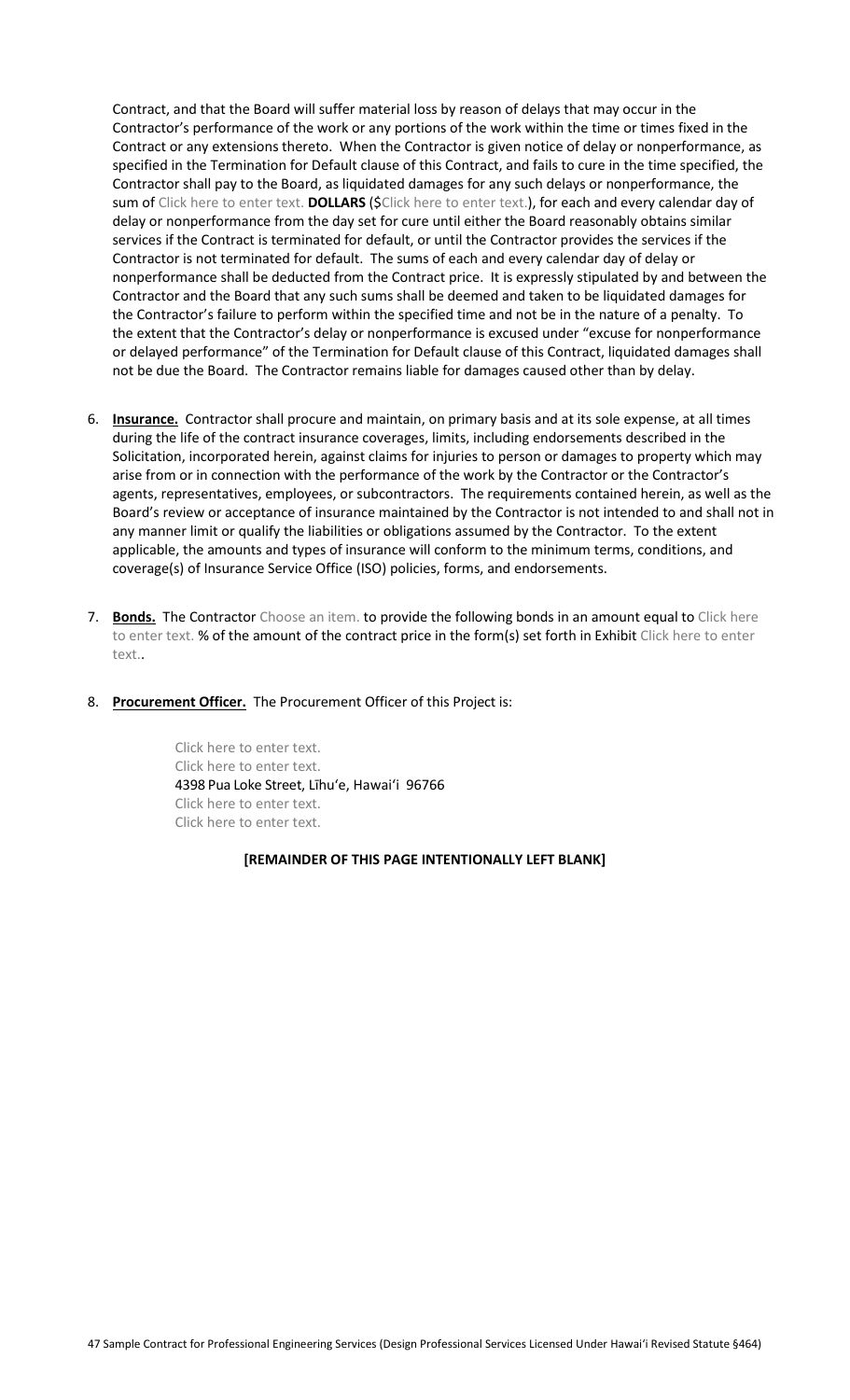## **EXHIBIT Click or tap here to enter text.- FEDERAL PROVISIONS, 2 CFR PART 200, APPENDIX II**

In addition to other provisions required by the Federal agency or non–Federal entity, all contracts made by the non–Federal entity under the Federal award must contain provisions covering the following, as applicable.

- Contracts for more than the simplified acquisition threshold, which is the inflation adjusted amount determined by the Civilian Agency Acquisition Council and the Defense Acquisition Regulations Council (Councils) as authorized by 41 U.S.C. 1908, must address administrative, contractual, or legal remedies in instances where contractors violate or breach contract terms, and provide for such sanctions and penalties as appropriate.
	- i. As a political subdivision of the State of Hawai'i, the County is required to follow the stricter standard and has determined the small purchase procurement threshold under HRS 103D-305 is stricter. Thus, all contracts for more than the threshold in 103D-305(a) must meet the remedies clause (A).
- All contracts in excess of \$10,000 must address termination for cause and for convenience by the non– Federal entity including the manner by which it will be effected and the basis for settlement.
	- ii. The Department's General Terms and Conditions for Professional Services Contracts will govern termination for cause and convenience and resolution of disputes.
- Equal Employment Opportunity. Except as otherwise provided under 41 CFR Part 60, all contracts that meet the definition of "federally assisted construction contract" in 41 CFR Part 60-1.3 must include the equal opportunity clause provided under 41 CFR 60–1.4(b), in accordance with Executive Order 11246, "Equal Employment Opportunity" (30 FR 12319, 12935, 3 CFR Part, 1964–1965 Comp., p. 339), as amended by Executive Order 11375, "Amending Executive Order 11246 Relating to Equal Employment Opportunity," and implementing regulations at 41 CFR part 60, "Office of Federal Contract Compliance Programs, Equal Employment Opportunity, Department of Labor."
	- iii. If applicable the following Equal Employment Opportunity provision shall be a part of the contract.
	- iv. The design consultant shall include in each construction solicitation it prepares on behalf of the Department which will be included in the contract, the following Equal Employment Opportunity provision:

"Equal Employment Opportunity. During the performance of this contract, the contractor agrees as follows:

(1) The contractor will not discriminate against any employee or applicant for employment because of race, color, religion, sex, sexual orientation, gender identity, or national origin. The contractor will take affirmative action to ensure that applicants are employed, and that employees are treated during employment without regard to their race, color, religion, sex, sexual orientation, gender identity, or national origin. Such action shall include, but not be limited to the following:

Employment, upgrading, demotion, or transfer; recruitment or recruitment advertising; layoff or termination; rates of pay or other forms of compensation; and selection for training, including apprenticeship. The contractor agrees to post in conspicuous places, available to employees and applicants for employment, notices to be provided setting forth the provisions of this nondiscrimination clause.

(2) The contractor will, in all solicitations or advertisements for employees placed by or on behalf of the contractor, state that all qualified applicants will receive consideration for employment without regard to race, color, religion, sex, sexual orientation, gender identity, or national origin.

(3) The contractor will not discharge or in any other manner discriminate against any employee or applicant for employment because such employee or applicant has inquired about, discussed, or disclosed the compensation of the employee or applicant or another employee or applicant. This provision shall not apply to instances in which an employee who has access to the compensation information of other employees or applicants as a part of such employee's essential job functions discloses the compensation of such other employees or applicants to individuals who do not otherwise have access to such information, unless such disclosure is in response to a formal complaint or charge, in furtherance of an investigation, proceeding, hearing, or action, including an investigation conducted by the employer, or is consistent with the contractor's legal duty to furnish information.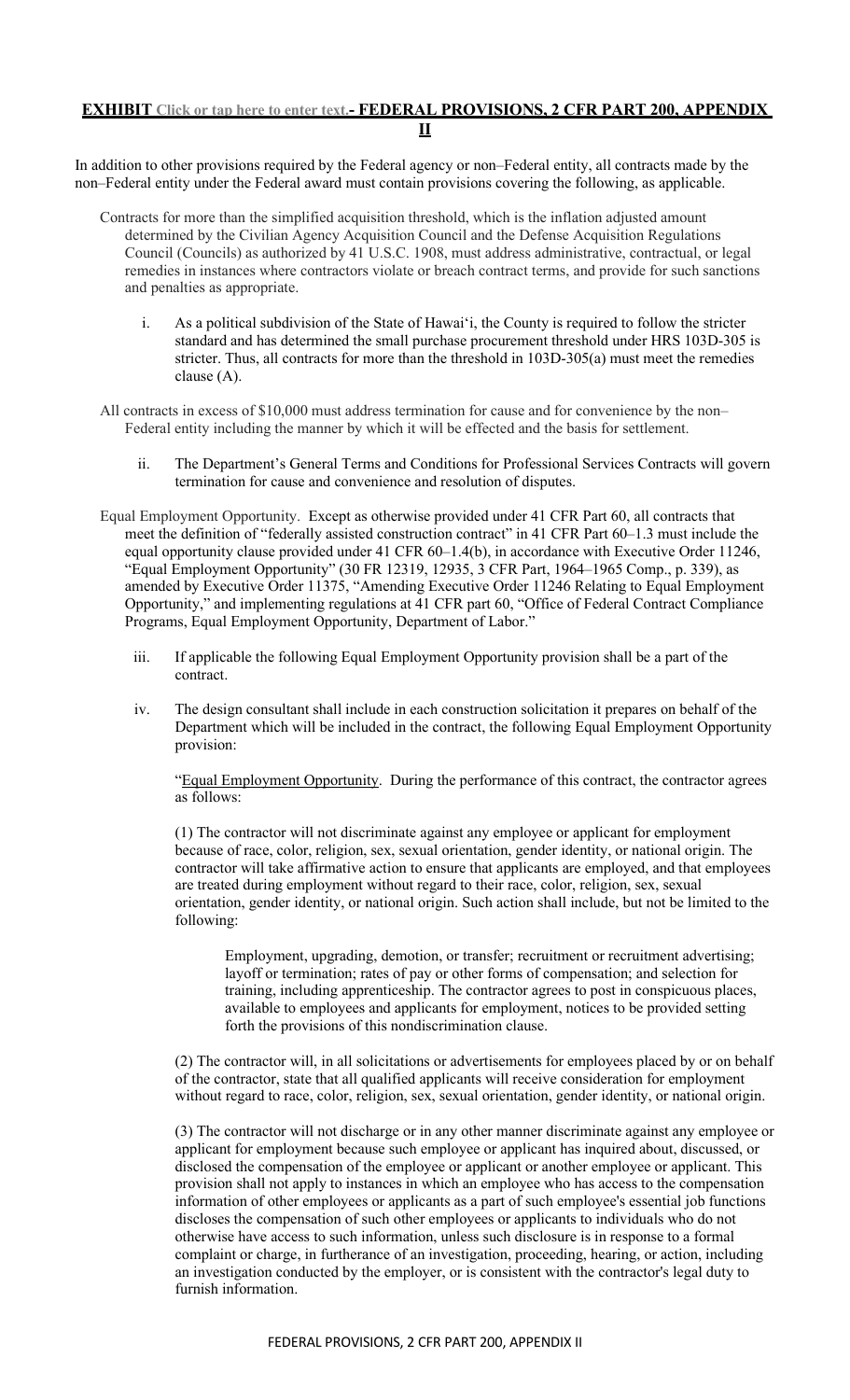(4) The contractor will send to each labor union or representative of workers with which he has a collective bargaining agreement or other contract or understanding, a notice to be provided advising the said labor union or workers' representatives of the contractor's commitments under this section, and shall post copies of the notice in conspicuous places available to employees and applicants for employment.

(5) The contractor will comply with all provisions of Executive Order 11246 of September 24, 1965, and of the rules, regulations, and relevant orders of the Secretary of Labor.

(6) The contractor will furnish all information and reports required by Executive Order 11246 of September 24, 1965, and by rules, regulations, and orders of the Secretary of Labor, or pursuant thereto, and will permit access to his books, records, and accounts by the administering agency and the Secretary of Labor for purposes of investigation to ascertain compliance with such rules, regulations, and orders.

(7) In the event of the contractor's noncompliance with the nondiscrimination clauses of this contract or with any of the said rules, regulations, or orders, this contract may be canceled, terminated, or suspended in whole or in part and the contractor may be declared ineligible for further Government contracts or federally assisted construction contracts in accordance with procedures authorized in Executive Order 11246 of September 24, 1965, and such other sanctions may be imposed and remedies invoked as provided in Executive Order 11246 of September 24, 1965, or by rule, regulation, or order of the Secretary of Labor, or as otherwise provided by law.

(8) The contractor will include the portion of the sentence immediately preceding paragraph (1) and the provisions of paragraphs (1) through (8) in every subcontract or purchase order unless exempted by rules, regulations, or orders of the Secretary of Labor issued pursuant to section 204 of Executive Order 11246 of September 24, 1965, so that such provisions will be binding upon each subcontractor or vendor. The contractor will take such action with respect to any subcontract or purchase order as the administering agency may direct as a means of enforcing such provisions, including sanctions for noncompliance:

Provided, however, that in the event a contractor becomes involved in, or is threatened with, litigation with a subcontractor or vendor as a result of such direction by the administering agency, the contractor may request the United States to enter into such litigation to protect the interests of the United States.

The applicant further agrees that it will be bound by the above equal opportunity clause with respect to its own employment practices when it participates in federally assisted construction work: Provided, That if the applicant so participating is a State or local government, the above equal opportunity clause is not applicable to any agency, instrumentality or subdivision of such government which does not participate in work on or under the contract.

The applicant agrees that it will assist and cooperate actively with the administering agency and the Secretary of Labor in obtaining the compliance of contractors and subcontractors with the equal opportunity clause and the rules, regulations, and relevant orders of the Secretary of Labor, that it will furnish the administering agency and the Secretary of Labor such information as they may require for the supervision of such compliance, and that it will otherwise assist the administering agency in the discharge of the agency's primary responsibility for securing compliance.

The applicant further agrees that it will refrain from entering into any contract or contract modification subject to Executive Order 11246 of September 24, 1965, with a contractor debarred from, or who has not demonstrated eligibility for, Government contracts and federally assisted construction contracts pursuant to the Executive Order and will carry out such sanctions and penalties for violation of the equal opportunity clause as may be imposed upon contractors and subcontractors by the administering agency or the Secretary of Labor pursuant to Part II, Subpart D of the Executive Order. In addition, the applicant agrees that if it fails or refuses to comply with these undertakings, the administering agency may take any or all of the following actions: Cancel, terminate, or suspend in whole or in part this grant (contract, loan, insurance, guarantee); refrain from extending any further assistance to the applicant under the program with respect to which the failure or refund occurred until satisfactory assurance of future compliance has been received from such applicant; and refer the case to the Department of Justice for appropriate legal proceedings."

Davis–Bacon Act, as amended (40 U.S.C. 3141–3148). When required by Federal program legislation, all prime construction contracts in excess of \$2,000 awarded by non–Federal entities must include a provision for compliance with the Davis–Bacon Act (40 U.S.C. 3141–3144, and 3146–3148) as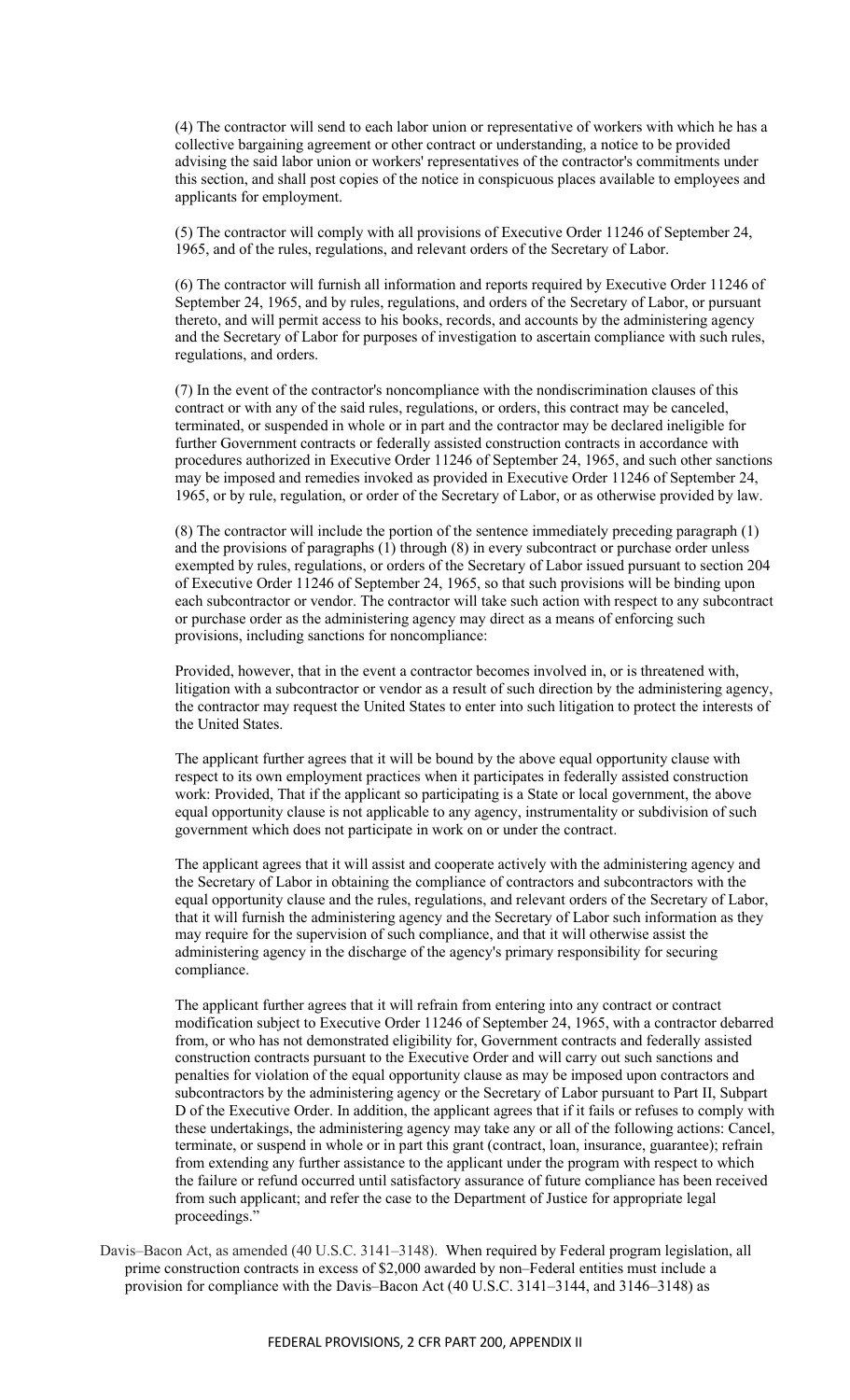supplemented by Department of Labor regulations (29 CFR Part 5, "Labor Standards Provisions Applicable to Contracts Covering Federally Financed and Assisted Construction"). In accordance with the statute, contractors must be required to pay wages to laborers and mechanics at a rate not less than the prevailing wages specified in a wage determination made by the Secretary of Labor. In addition, contractors must be required to pay wages not less than once a week. The non–Federal entity must place a copy of the current prevailing wage determination issued by the Department of Labor in each solicitation. The decision to award a contract or subcontract must be conditioned upon the acceptance of the wage determination. The non–Federal entity must report all suspected or reported violations to the Federal awarding agency. The contracts must also include a provision for compliance with the Copeland "Anti–Kickback" Act (40 U.S.C. 3145), as supplemented by Department of Labor regulations (29 CFR Part 3, "Contractors and Subcontractors on Public Building or Public Work Financed in Whole or in Part by Loans or Grants from the United States"). The Act provides that each contractor or subrecipient must be prohibited from inducing, by any means, any person employed in the construction, completion, or repair of public work, to give up any part of the compensation to which he or she is otherwise entitled. The non–Federal entity must report all suspected or reported violations to the Federal awarding agency.

- The Davis-Bacon Act only applies to the Emergency Management Preparedness Grant Program, Homeland Security Grant Program, Nonprofit Security Grant Program, Tribal Homeland Security Grant Program, Port Security Grant Program, and Transit Security Grant Program. It DOES NOT apply to other FEMA grant and cooperative agreement programs, including the Public Assistance Program.
- vi. If applicable, the design consultant must place a copy of the current prevailing wage determination issued by the Department of Labor in each construction solicitation it prepares on behalf of the Department. Each construction solicitation shall include the decision to award a contract or subcontract must be conditioned upon the acceptance of the wage determination. The design consultant must report all suspected or reported violations to the Department and the federal awarding agency.
- vii. If applicable, the design consultant shall include in each construction solicitation it prepares on behalf of the Department which will be included in the contract, the following Compliance with the Davis-Bacon Act provision:

"Compliance with the Davis-Bacon Act.

- (1) All transactions regarding this contract shall be done in compliance with the Davis-Bacon Act (40 U.S.C. 3141- 3144, and 3146-3148) and the requirements of 29 C.F.R. pt. 5 as may be applicable. The contractor shall comply with 40 U.S.C. 3141-3144, and 3146-3148 and the requirements of 29 C.F.R. pt. 5 as applicable.
- (2) Contractors are required to pay wages to laborers and mechanics at a rate not less than the prevailing wages specified in a wage determination made by the Secretary of Labor.
- (3) Additionally, contractors are required to pay wages not less than once a week."
- viii. Copeland "Anti-Kickback" Act applies to all contracts for construction or repair work above \$2,000 in situations where the Davis-Bacon Act also applies. It DOES NOT apply to the Public Assistance Program.
- ix. If applicable, the design consultant shall include in each construction solicitation it prepares on behalf of the Department which will be included in the contract, the following Compliance with the Copeland "Anti-Kickback" Act provision:

"Compliance with the Copeland "Anti-Kickback" Act.

- (1) Contractor. The contractor shall comply with 18 U.S.C. § 874, 40 U.S.C. § 3145, and the requirements of 29 C.F.R. pt. 3 as may be applicable, which are incorporated by reference into this contract.
- (2) Subcontracts. The contractor or subcontractor shall insert in any subcontracts the clause above and such other clauses as FEMA or the federal awarding agency may by appropriate instructions require, and also a clause requiring the subcontractors to include these clauses in any lower tier subcontracts. The prime contractor shall be responsible for the compliance by any subcontractor or lower tier subcontractor with all of these contract clauses.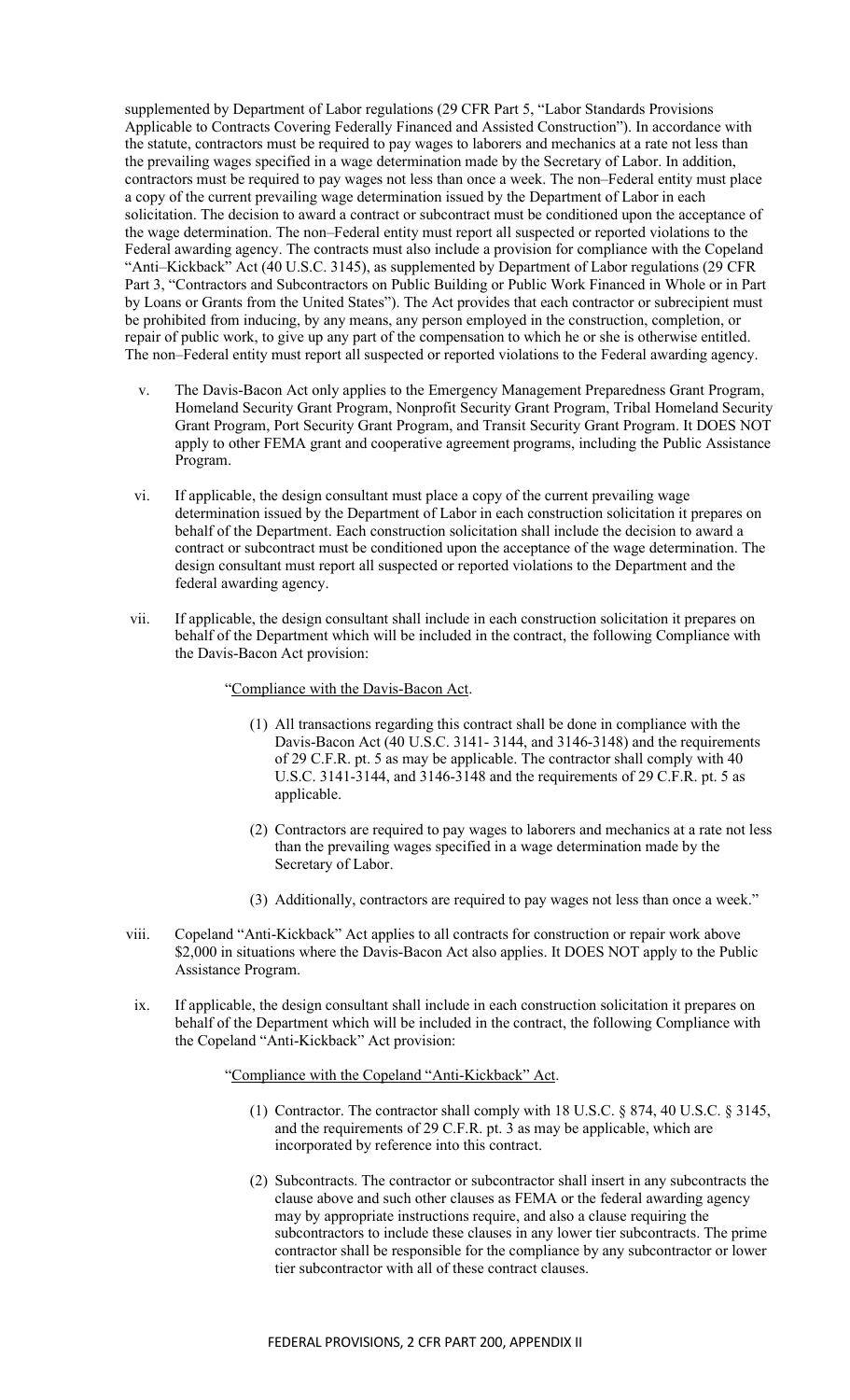- (3) Breach. A breach of the contract clauses above may be grounds for termination of the contract, and for debarment as a contractor and subcontractor as provided in 29 C.F.R. § 5.12 and/or HRS 103D-702."
- Contract Work Hours and Safety Standards Act (40 U.S.C. 3701–3708). Where applicable, all contracts awarded by the non–Federal entity in excess of \$100,000 that involve the employment of mechanics or laborers must include a provision for compliance with 40 U.S.C. 3702 and 3704, as supplemented by Department of Labor regulations (29 CFR Part 5). Under 40 U.S.C. 3702 of the Act, each contractor must be required to compute the wages of every mechanic and laborer on the basis of a standard work week of 40 hours. Work in excess of the standard work week is permissible provided that the worker is compensated at a rate of not less than one and a half times the basic rate of pay for all hours worked in excess of 40 hours in the work week. The requirements of 40 U.S.C. 3704 are applicable to construction work and provide that no laborer or mechanic must be required to work in surroundings or under working conditions which are unsanitary, hazardous or dangerous. These requirements do not apply to the purchases of supplies or materials or articles ordinarily available on the open market, or contracts for transportation or transmission of intelligence.
	- x. This requirement applies to all FEMA contracts awarded by the non-federal entity in excess of \$100,000 under grant and cooperative agreement programs that involve the employment of mechanics or laborers. It is applicable to construction work. These requirements do not apply to the purchase of supplies or materials or articles ordinarily available on the open market, or contracts for transportation or transmission of intelligence.
	- xi. If applicable, the design consultant shall include in each construction solicitation it prepares on behalf of the Department which will be included in the contract, the following Compliance with the Contract Work Hours and Safety Standards Act provision:

### "Compliance with the Contract Work Hours and Safety Standards Act.

- (1) Overtime requirements. No contractor or subcontractor contracting for any part of the contract work which may require or involve the employment of laborers or mechanics shall require or permit any such laborer or mechanic in any workweek in which he or she is employed on such work to work in excess of forty hours in such workweek unless such laborer or mechanic receives compensation at a rate not less than one and one-half times the basic rate of pay for all hours worked in excess of forty hours in such workweek.
- (2) Violation; liability for unpaid wages; liquidated damages. In the event of any violation of the clause set forth in Overtime requirements clause, the contractor and any subcontractor responsible therefor shall be liable for the unpaid wages. In addition, such contractor and subcontractor shall be liable to the United States (in the case of work done under contract for the District of Columbia or a territory, to such District or to such territory), for liquidated damages. Such liquidated damages shall be computed with respect to each individual laborer or mechanic, including watchmen and guards, employed in violation of the clause set forth in Overtime requirements clause, in the sum of \$27 for each calendar day on which such individual was required or permitted to work in excess of the standard workweek of forty hours without payment of the overtime wages required by the Overtime requirements clause.
- (3) Withholding for unpaid wages and liquidated damages. The Department or the federal awarding agency shall upon its own action or upon written request of an authorized representative of the Department of Labor withhold or cause to be withheld, from any moneys payable on account of work performed by the contractor or subcontractor under any such contract or any other Federal contract with the same prime contractor, or any other federally-assisted contract subject to the Contract Work Hours and Safety Standards Act, which is held by the same prime contractor, such sums as may be determined to be necessary to satisfy any liabilities of such contractor or subcontractor for unpaid wages and liquidated damages as provided in the Violation; liability for unpaid wages; liquidated damages clause.
- (4) Subcontracts. The contractor or subcontractor shall insert in any subcontracts the clauses set forth in this Compliance with the Contract Work Hours and Safety Standards Act provision and also a clause requiring the subcontractors to include these clauses in any lower tier subcontracts. The prime contractor shall be responsible for compliance by any subcontractor or lower tier subcontractor with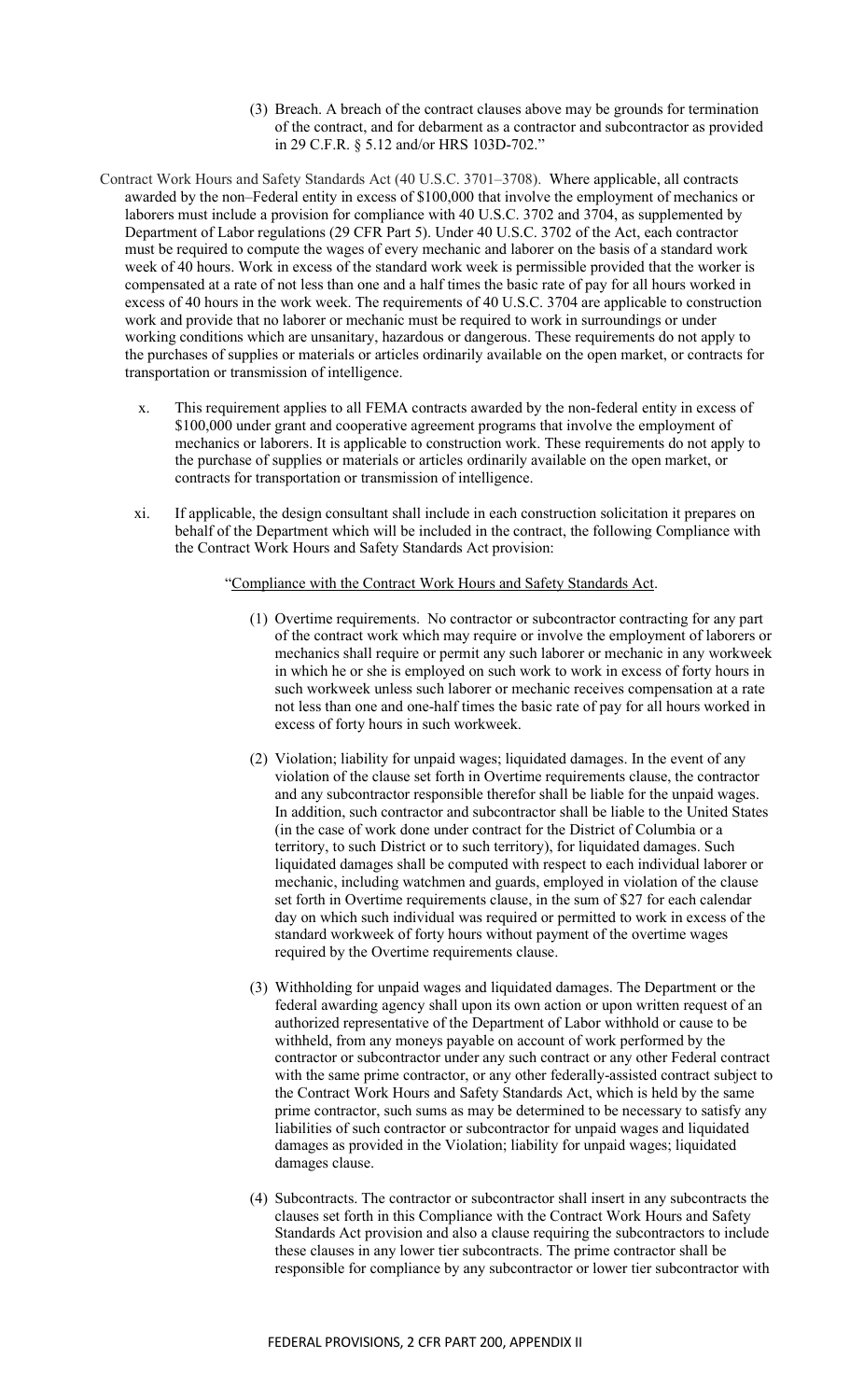the clauses set forth in this Compliance with the Contract Work Hours and Safety Standards Act provision."

- Rights to Inventions Made Under a Contract or Agreement. If the Federal award meets the definition of "funding agreement" under 37 CFR § 401.2 (a) and the recipient or subrecipient wishes to enter into a contract with a small business firm or nonprofit organization regarding the substitution of parties, assignment or performance of experimental, developmental, or research work under that "funding agreement," the recipient or subrecipient must comply with the requirements of 37 CFR Part 401, "Rights to Inventions Made by Nonprofit Organizations and Small Business Firms Under Government Grants, Contracts and Cooperative Agreements," and any implementing regulations issued by the awarding agency.
	- xii. This requirement applies to "funding agreements," but it DOES NOT apply to the Public Assistance, Hazard Mitigation Grant Program, Fire Management Assistance Grant Program, Crisis Counseling Assistance and Training Grant Program, Disaster Case Management Grant Program, and Federal Assistance to Individuals and Households – Other Needs Assistance Grant Program, as FEMA awards under these programs do not meet the definition of "funding agreement."
	- xiii. If applicable the following Rights to Inventions Made Under a Contract or Agreement provision shall be a part of the contract.
	- xiv. If applicable the design consultant shall include in each construction solicitation it prepares on behalf of the Department which will be included in the contract, the following Rights to Inventions Made Under a Contract or Agreement provision:

"Rights to Inventions Made Under a Contract or Agreement. The Department and the contractor shall comply with the requirements of 37 CFR Part 401, "Rights to Inventions Made by Nonprofit Organizations and Small Business Firms Under Government Grants, Contracts and Cooperative Agreements," and any implementing regulations issued by the federal awarding agency."

- Clean Air Act and the Federal Water Pollution Control Act, as amended —Contracts and subgrants of amounts in excess of \$150,000 must contain a provision that requires the non–Federal award to agree to comply with all applicable standards, orders or regulations issued pursuant to the Clean Air Act (42 U.S.C. 7401–7671q) and the Federal Water Pollution Control Act as amended (33 U.S.C. 1251–1387). Violations must be reported to the Federal awarding agency and the Regional Office of the Environmental Protection Agency (EPA).
	- xv. If applicable the following Clean Air Act and Federal Water Pollution Control Act provision shall be a part of the contract.
	- xvi. If applicable the design consultant shall include in each construction solicitation it prepares on behalf of the Department which will be included in the contract, the following Clean Air Act and Federal Water Pollution Control Act provision:

"Clean Air Act and Federal Water Pollution Control Act.

- (1) The contractor agrees to comply with all applicable standards, orders, or regulations issued pursuant to the Clean Air Act, as amended, 42 U.S.C. § 7401 et seq. and the Federal Water Pollution Control Act, as amended, 33 U.S.C. 1251 et seq.
- (2) The contractor agrees to report each violation to the Department and understands and agrees that the Department will, in turn, report each violation as required to assure notification to the Federal Emergency Management Agency, and the appropriate Environmental Protection Agency Regional Office.
- (3) The contractor agrees to include these requirements in each subcontract exceeding \$150,000 financed in whole or in part with Federal assistance provided by the federal awarding agency."
- Debarment and Suspension (Executive Orders 12549 and 12689) —A contract award (see 2 CFR 180.220) must not be made to parties listed on the government-wide exclusions in the System for Award Management (SAM), in accordance with the OMB guidelines at 2 CFR 180 that implement Executive Orders 12549 (3 CFR part 1986 Comp., p. 189) and 12689 (3 CFR part 1989 Comp., p. 235), "Debarment and Suspension." SAM Exclusions contains the names of parties debarred, suspended, or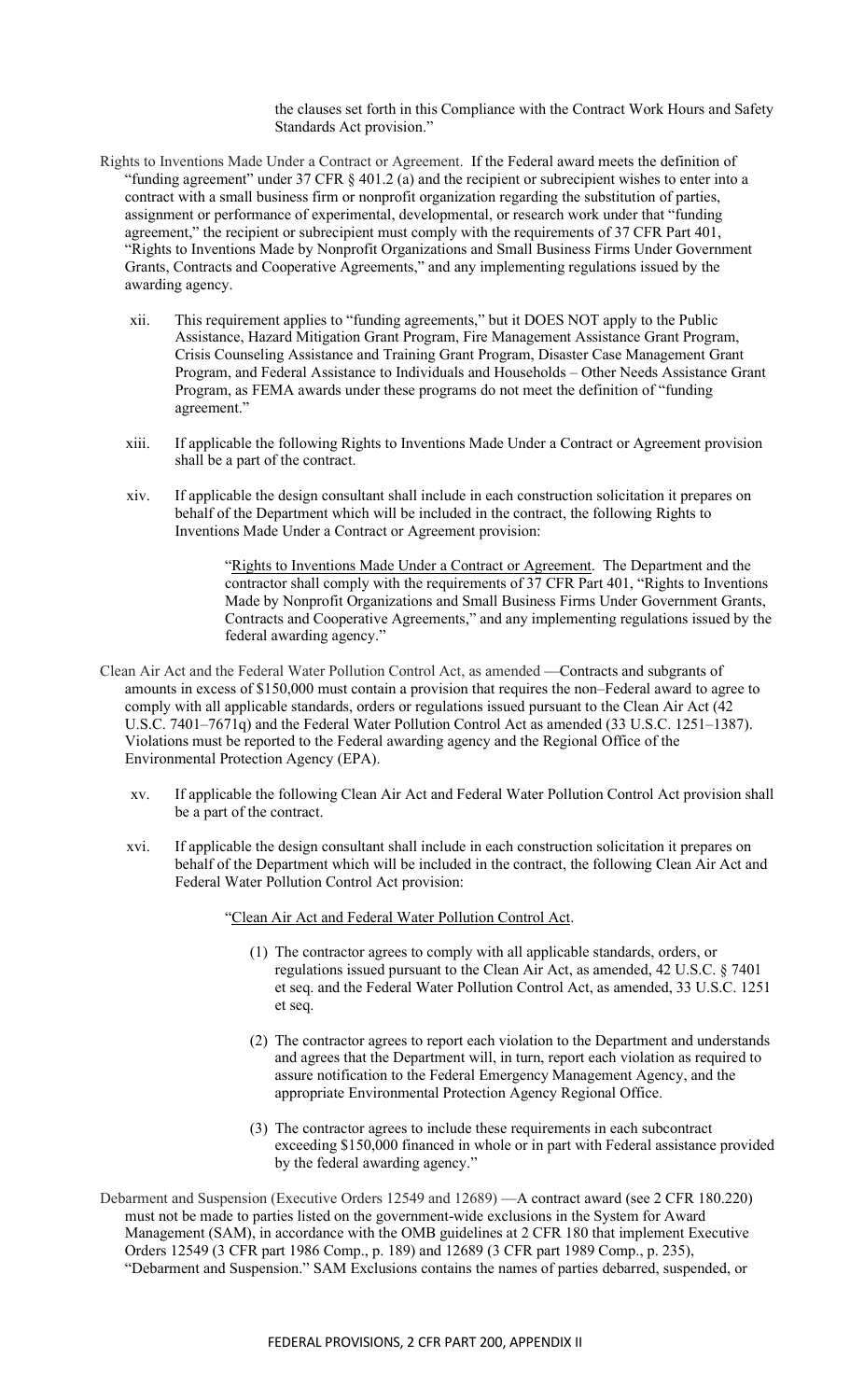otherwise excluded by agencies, as well as parties declared ineligible under statutory or regulatory authority other than Executive Order 12549.

- xvii. The following Debarment and Suspension provision shall be a part of the contract.
- xviii. The design consultant shall include in each construction solicitation it prepares on behalf of the Department which will be included in the contract, the following Debarment and Suspension provision:

"Debarment and Suspension.

- (1) This contract is a covered transaction for purposes of 2 C.F.R. pt. 180 and 2 C.F.R. pt. 3000. As such, the contractor is required to verify that none of the contractor's principals (defined at 2 C.F.R. § 180.995) or its affiliates (defined at 2 C.F.R. § 180.905) are excluded (defined at 2 C.F.R. § 180.940) or disqualified (defined at 2 C.F.R. § 180.935).
- (2) The contractor must comply with 2 C.F.R. pt. 180, subpart C and2 C.F.R. pt. 3000, subpart C, and must include a requirement to comply with these regulations in any lower tier covered transaction it enters into.
- (3) This certification is a material representation of fact relied upon by the Department. If it is later determined that the contractor did not comply with 2 C.F.R. pt. 180, subpart C and 2 C.F.R. pt. 3000, subpart C, in addition to remedies available to Department, the Federal Government may pursue available remedies, including but not limited to suspension and/or debarment.
- (4) The bidder or proposer agrees to comply with the requirements of2 C.F.R. pt. 180, subpart C and 2 C.F.R. pt. 3000, subpart C while this offer is valid and throughout the period of any contract that may arise from this offer. The bidder or proposer further agrees to include a provision requiring such compliance in its lower tier covered transactions."
- Byrd Anti–Lobbying Amendment (31 U.S.C. 1352) —Contractors that apply or bid for an award exceeding \$100,000 must file the required certification. Each tier certifies to the tier above that it will not and has not used Federal appropriated funds to pay any person or organization for influencing or attempting to influence an officer or employee of any agency, a member of Congress, officer or employee of Congress, or an employee of a member of Congress in connection with obtaining any Federal contract, grant or any other award covered by 31 U.S.C. 1352. Each tier must also disclose any lobbying with non–Federal funds that takes place in connection with obtaining any Federal award. Such disclosures are forwarded from tier to tier up to the non–Federal award.
	- xix. The following Byrd Anti–Lobbying Amendment provision shall be a part of the contract.
	- xx. The design consultant shall include in each construction solicitation it prepares on behalf of the Department which will be included in the contract, the following Byrd Anti–Lobbying Amendment provision:

"Byrd Anti-Lobbying Amendment, 31 U.S.C. § 1352 (as amended).

- (1) Contractors who apply or bid for an award of \$100,000 or more shall file the required certification. Each tier certifies to the tier above that it will not and has not used Federal appropriated funds to pay any person or organization for influencing or attempting to influence an officer or employee of any agency, a Member of Congress, officer or employee of Congress, or an employee of a Member of Congress in connection with obtaining any Federal contract, grant, or any other award covered by 31 U.S.C. § 1352. Each tier shall also disclose any lobbying with non-Federal funds that takes place in connection with obtaining any Federal award. Such disclosures are forwarded from tier to tier up to the Department who in turn will forward the certification(s) to the awarding agency.
- (2) Required Certification. If applicable, contractors must sign and submit to the Department the attached [Certification Regarding Lobbying.](#page-55-0)"
- 2 CFR § 200.323. Procurement of Recovered Materials. A non–Federal entity that is a state agency or agency of a political subdivision of a state and its contractors must comply with section 6002 of the Solid Waste Disposal Act, as amended by the Resource Conservation and Recovery Act. The requirements of Section 6002 include procuring only items designated in guidelines of the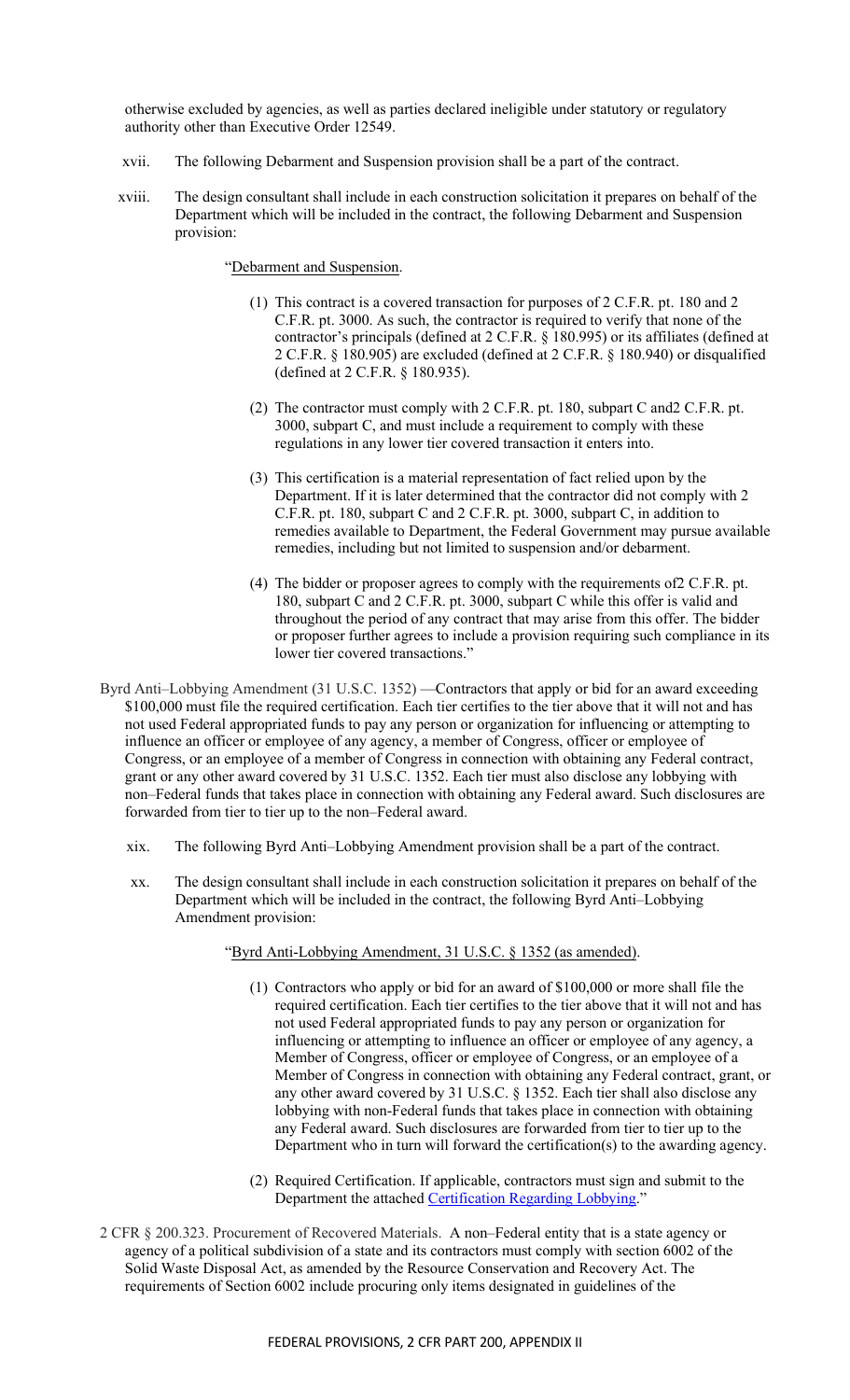Environmental Protection Agency (EPA) at 40 CFR part 247 that contain the highest percentage of recovered materials practicable, consistent with maintaining a satisfactory level of competition, where the purchase price of the item exceeds \$10,000 or the value of the quantity acquired during the preceding fiscal year exceeded \$10,000; procuring solid waste management services in a manner that maximizes energy and resource recovery; and establishing an affirmative procurement program for procurement of recovered materials identified in the EPA guidelines. Information about this requirement, along with the list of EPA- designated items, is available at EPA's Comprehensive Procurement Guidelines web site, https://www.epa.gov/smm/comprehensive- procurement-guideline-cpg-program. N.

xxi. If applicable the following Recovered Materials provision shall be a part of the contract.

xxii. If applicable the design consultant shall include in each construction solicitation it prepares on behalf of the Department which will be included in the contract, the following Recovered Materials provision:

### "Recovered Materials.

- (1) In the performance of this contract, the Contractor shall make maximum use of products containing recovered materials that are EPA-designated items unless the product cannot be acquired:
	- a. Competitively within a timeframe providing for compliance with the contract performance schedule;
	- b. Meeting contract performance requirements; or
	- c. At a reasonable price.
- (2) The Contractor also agrees to comply with all other applicable requirements of Section 6002 of the Solid Waste Disposal Act."
- Prohibition on Certain Telecommunications and Video Surveillance Services or Equipment. The Prohibition on Certain Telecommunications and Video Surveillance Services or Equipment (2 CFR § 200.216) shall be a part of the contract. The design consultant shall include in each construction solicitation it prepares on behalf of the Department which will be included in the contract, the Prohibition on Certain Telecommunications and Video Surveillance Services or Equipment provision.
- Domestic Preferences for Procurements. As appropriate and to the extent consistent with law, the non– Federal entity should, to the greatest extent practicable under a Federal award, provide a preference for the purchase, acquisition, or use of goods, products, or materials produced in the United States (including but not limited to iron, aluminum, steel, cement, and other manufactured products). The requirements of 2 CFR § 200.322 Domestic Preferences for Procurements must be included in all subawards including all contracts and purchase orders for work or products under this award. The Domestic Preferences for Procurements provision shall be a part of the contract. The design consultant shall include in each construction solicitation it prepares on behalf of the Department which will be included in the contract, the Domestic Preferences for Procurements provision.
- Access to Records. The following access to records requirements shall be a part of the contract and will not be limited by 10(c) of the Department's General Terms and Conditions for Professional Services Contracts. The design consultant shall include in each construction solicitation it prepares on behalf of the Department which will be included in the contract, the following Access to Records provision:

"Access to Records.

- (3) The Contractor agrees to provide the Department, the director of the federal awarding agency, the Comptroller General of the United States, or any of their authorized representatives access to any books, documents, papers, and records of the Contractor which are directly pertinent to this contract for the purposes of making audits, examinations, excerpts, and transcriptions.
- (4) The Contractor agrees to permit any of the foregoing parties to reproduce by any means whatsoever or to copy excerpts and transcriptions as reasonably needed.
- (5) The Contractor agrees to provide the Department, director of the federal awarding agency, or authorized representatives access to construction or other work sites pertaining to the work being completed under the contract.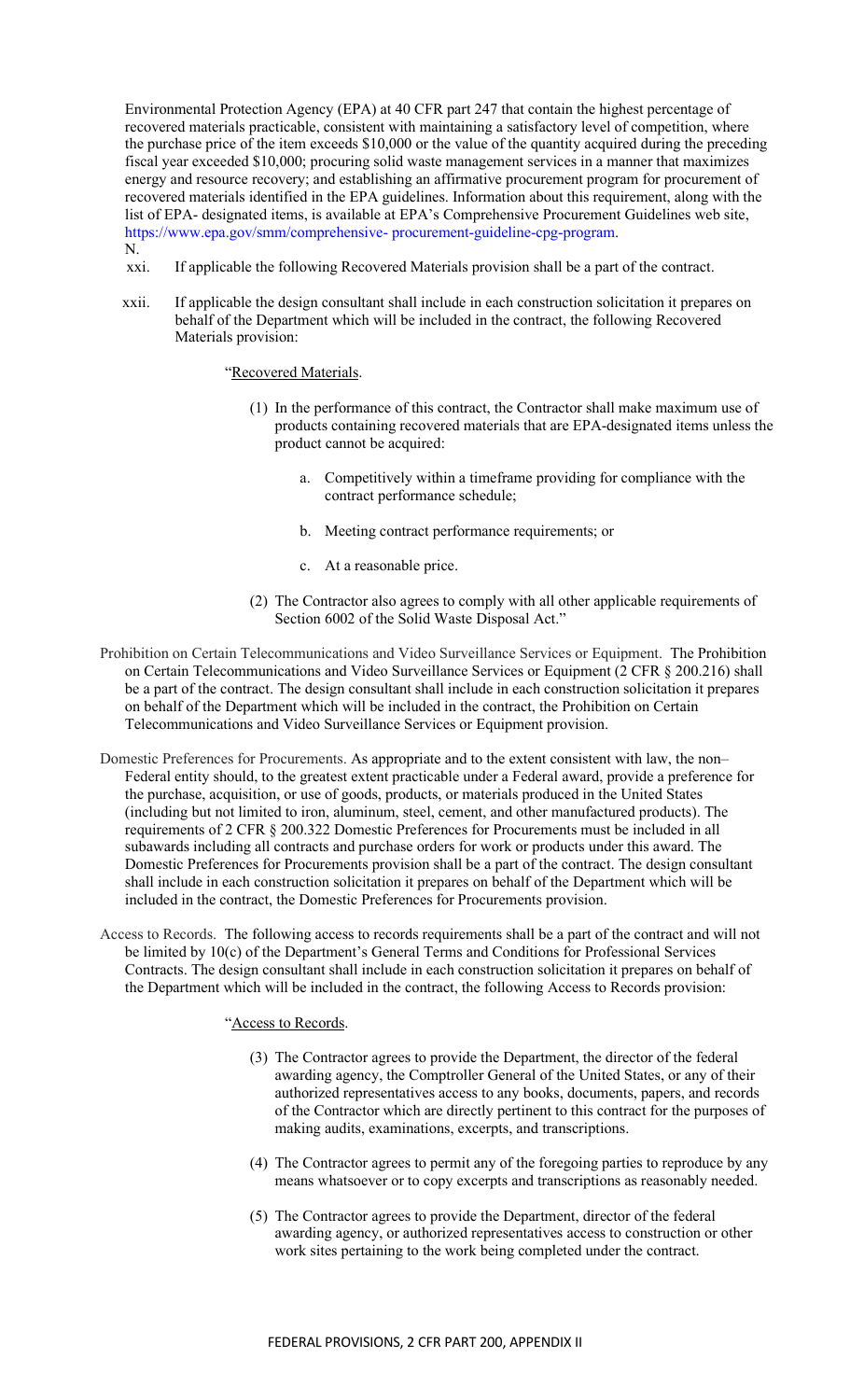- (6) In compliance with the Disaster Recovery Act of 2018, the Department and the Contractor acknowledge and agree that no language in this contract is intended to prohibit audits or internal reviews by the federal awarding agency or the Comptroller General of the United States."
- Federal Seal, Logo, and Flags. The contractor shall not use the federal awarding agency's seal(s), logos, crests, or reproductions of flags or likenesses of agency officials without specific preapproval.
- Compliance with Federal Law, Regulations, and Executive Orders. This is an acknowledgement that federal financial assistance will be used to fund all or a portion of the contract. The contractor will comply with all applicable Federal law, regulations, executive orders, the federal awarding agency's policies, procedures, and directives.
- No Obligation by Federal Government. The Federal Government is not a party to this contract and is not subject to any obligations or liabilities to the Department, contractor, or any other party pertaining to any matter resulting from the contract.
- Program Fraud and False or Fraudulent Statements or Related Acts. The Contractor acknowledges that 31 U.S.C. Chap. 38 (Administrative Remedies for False Claims and Statements) applies to the Contractor's actions pertaining to this contract as well as Haw. Rev. Stat. Ann. § 661-21.